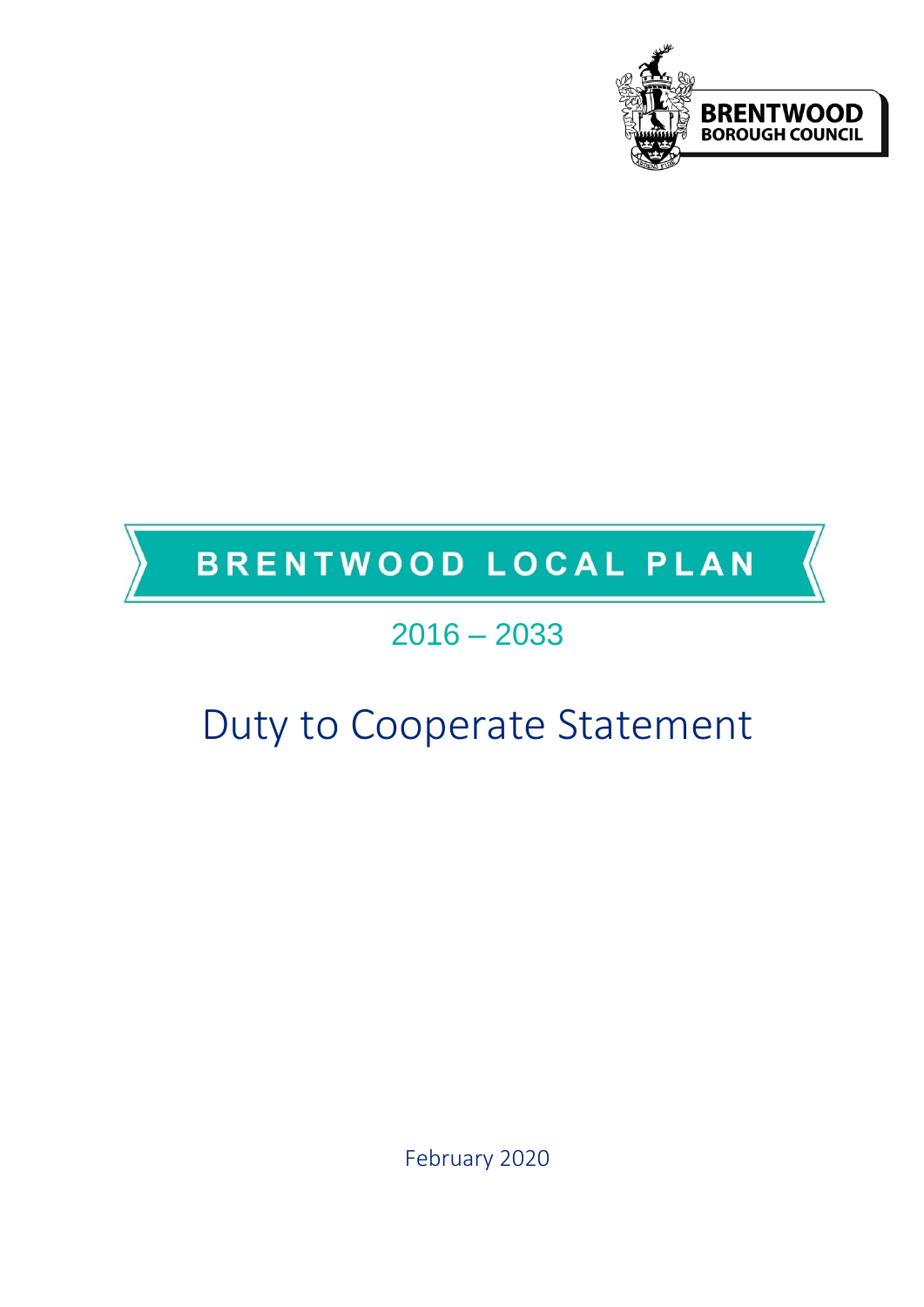| 1.  |                                                                                      |
|-----|--------------------------------------------------------------------------------------|
| 2.  |                                                                                      |
| 3.  |                                                                                      |
| 4.  |                                                                                      |
| 5.  |                                                                                      |
| 6.  |                                                                                      |
| 7.  |                                                                                      |
| 8.  |                                                                                      |
|     |                                                                                      |
|     |                                                                                      |
|     |                                                                                      |
|     |                                                                                      |
|     |                                                                                      |
|     |                                                                                      |
|     | Basildon and Brentwood Clinical Commissioning Group / NHS England 11                 |
|     |                                                                                      |
|     |                                                                                      |
|     |                                                                                      |
|     |                                                                                      |
|     |                                                                                      |
|     |                                                                                      |
|     |                                                                                      |
|     | 13                                                                                   |
|     |                                                                                      |
|     |                                                                                      |
|     |                                                                                      |
|     |                                                                                      |
|     |                                                                                      |
| 9.  |                                                                                      |
|     |                                                                                      |
| 10. | Duty to Cooperated Record, Consultation Representations and the Councils Responses19 |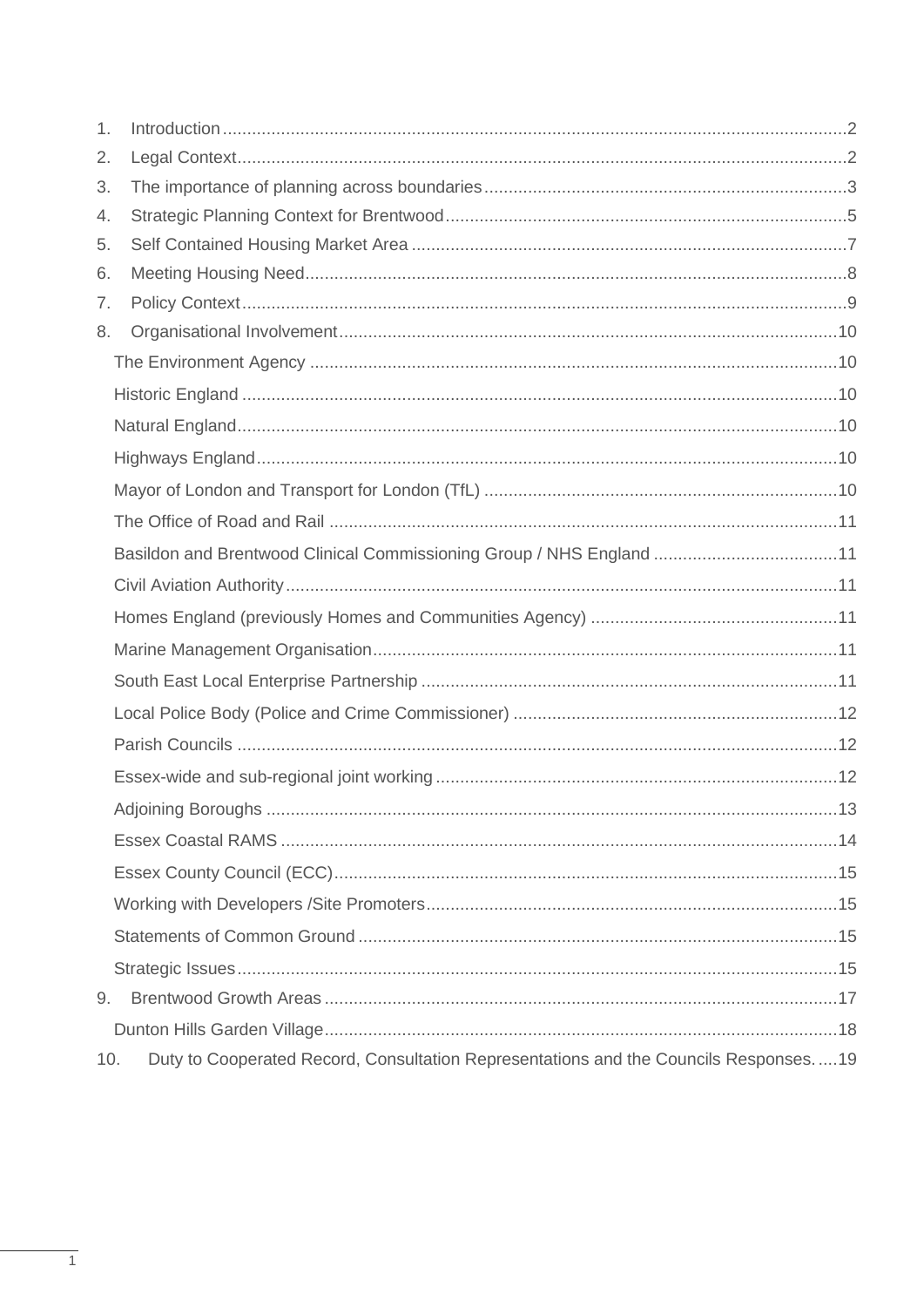# <span id="page-2-0"></span>1. Introduction

- 1.1 Brentwood Borough Council understands the importance of cooperating with others on strategic planning matters. It has a history of working together with neighbouring authorities and stakeholders in plan-making and this continues today. With Brentwood Borough being geographically placed in the western area of Essex adjoining Greater London, the challenges of facilitating strategic planning has been exacerbated with differing needs and often differing priorities of its adjacent neighbours.
- 1.2 The Council is committed to cooperating with neighbouring authorities and key organisations on strategic planning issues. Since January 2018, a Memorandum of Understanding was signed between Basildon, Brentwood, Castle Point, Essex County, Rochford, Southend-on-Sea and Thurrock Councils, forming the Association of South Essex Local Authorities (ASELA), which agreed to jointly work on 'place vision' for the region. This venture continues to look across borough boundaries. This work is progressing with the frontloading of the evidence base and Brentwood Borough Council is committed to engaging with partners as discussions and evidence gathering progresses through the plan-making process.
- 1.3 The Council continue to have regards to other nearby Local Authorities plans, Essex County Council plans, and strategies of other relevant bodies. Joint working has also developed with 11 other Essex boroughs with regards to developing a Supplementary Planning Document for the mitigation of visitor impacts to coastal internationally designated biodiversity locations, identified by the Habitats Regulations Assessment process "Essex Coast RAMS".

# <span id="page-2-1"></span>2. Legal Context

- 2.1 The Localism Act 2011 makes strategic planning the responsibility of local authorities, which are expected to address strategic issues in Local Plans and demonstrate how this has been managed through the 'Duty to Co-operate'. The 'Duty' is set out in Section 33A of the Planning and Compulsory Purchase Act 2004 (as amended by Section 110 of the Localism Act).
- 2.2 As well as applying to all local planning authorities and county councils in England, the Duty also applies to a number of other 'prescribed' bodies that Local Authorities should cooperate with in preparing Local Plans. Regulation 4 of the Town and Country Planning (Local Planning) (England) Regulations 2012 sets out who those 'prescribed' bodies are. These are set out below:
	- a. Basildon and Brentwood Clinical Commissioning;
	- b. Civil Aviation Authority;
	- c. English Heritage (the Historic Buildings and Monuments Commission for England);
	- d. Environment Agency;
	- e. Essex County Council highway authority;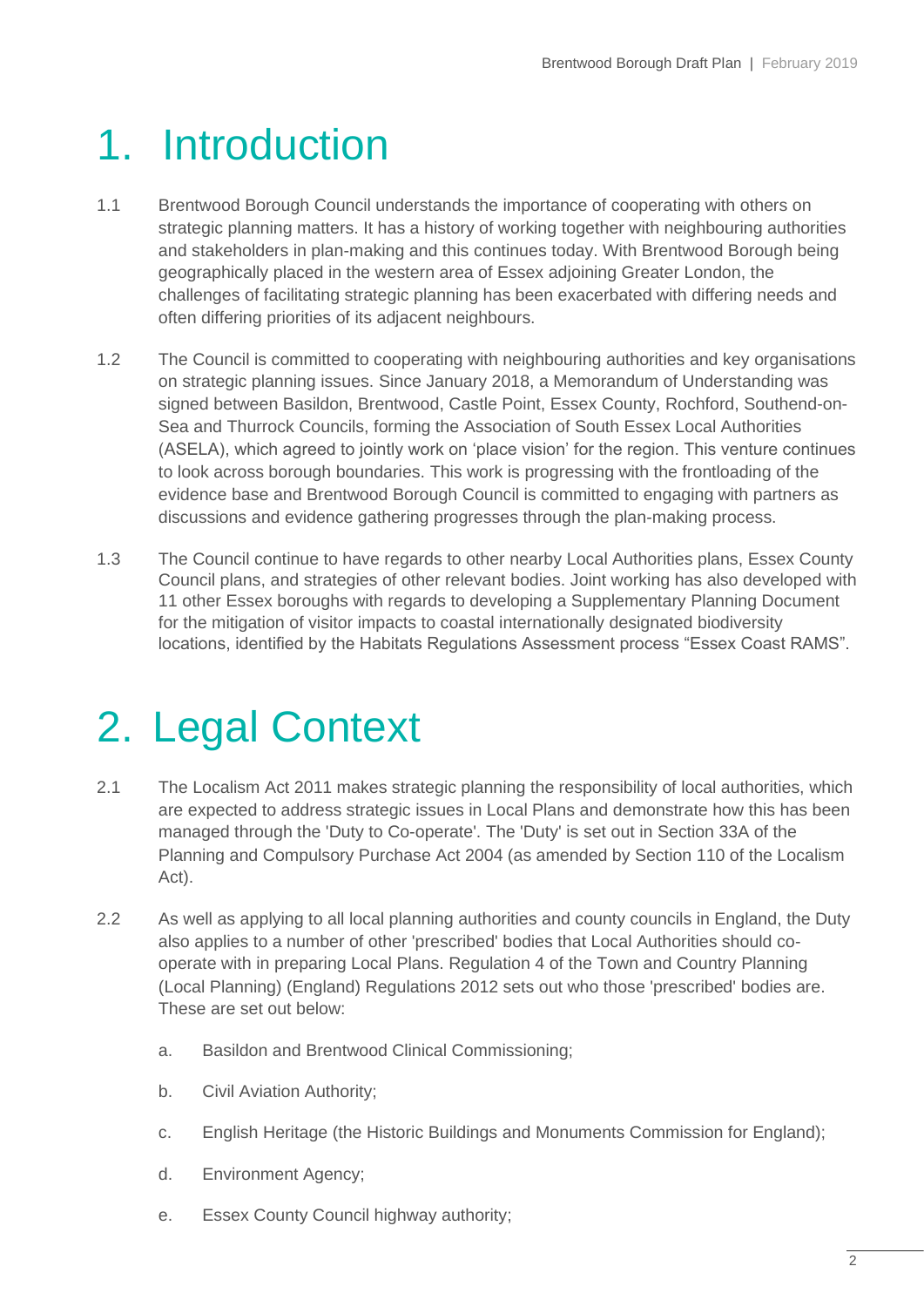- f. Homes England;
- g. Marine Management Organisation ;
- h. Mayor of London (GLA)
- i. Ministry of Housing Communities and Local Government;
- j. National Health Service Commissioning Board;
- k. Natural England;
- l. Office of Rail Regulation;
- m. SE Local Enterprise Partnership; and
- n. Transport for London.

# <span id="page-3-0"></span>3. The importance of planning across boundaries

- 3.1 The Council recognises that planning across boundaries is an important aspect of the planmaking process. This relates to the management of development and infrastructure impacts that are likely to affect more than one local authority area. The Council is committed to the Duty to Co-operate and working effectively with neighbouring authorities and other bodies to make sure that it has dealt with issues that do not stop at administrative boundaries.
- 3.2 The Duty to Co-operate (hereafter: DtC) is embedded in the Localism Act 2011 and relates to sustainable development or use of land that would have a significant impact on at least two local planning areas, otherwise described as strategic matters and requires:
	- a. Councils and public bodies to 'engage constructively, actively and on an ongoing basis' to develop strategic policies;
	- b. Councils to set out planning policies to address such issues; and
	- c. Councils to consider joint approaches to plan making.
- 3.3 All local planning authorities are expected to demonstrate evidence of having successfully co-operated to plan for issues with cross-boundary impacts when their local plans are submitted for examination. However, DtC is not a 'duty to agree'. The key requirement is therefore to demonstrate clear 'outcomes' emerging from the 'process' of cooperation that has taken place.
- 3.4 The Council is required to demonstrate evidence of having effectively co-operated with Dutybodies to plan for issues with cross-boundary impacts throughout the preparation of the Local Plan.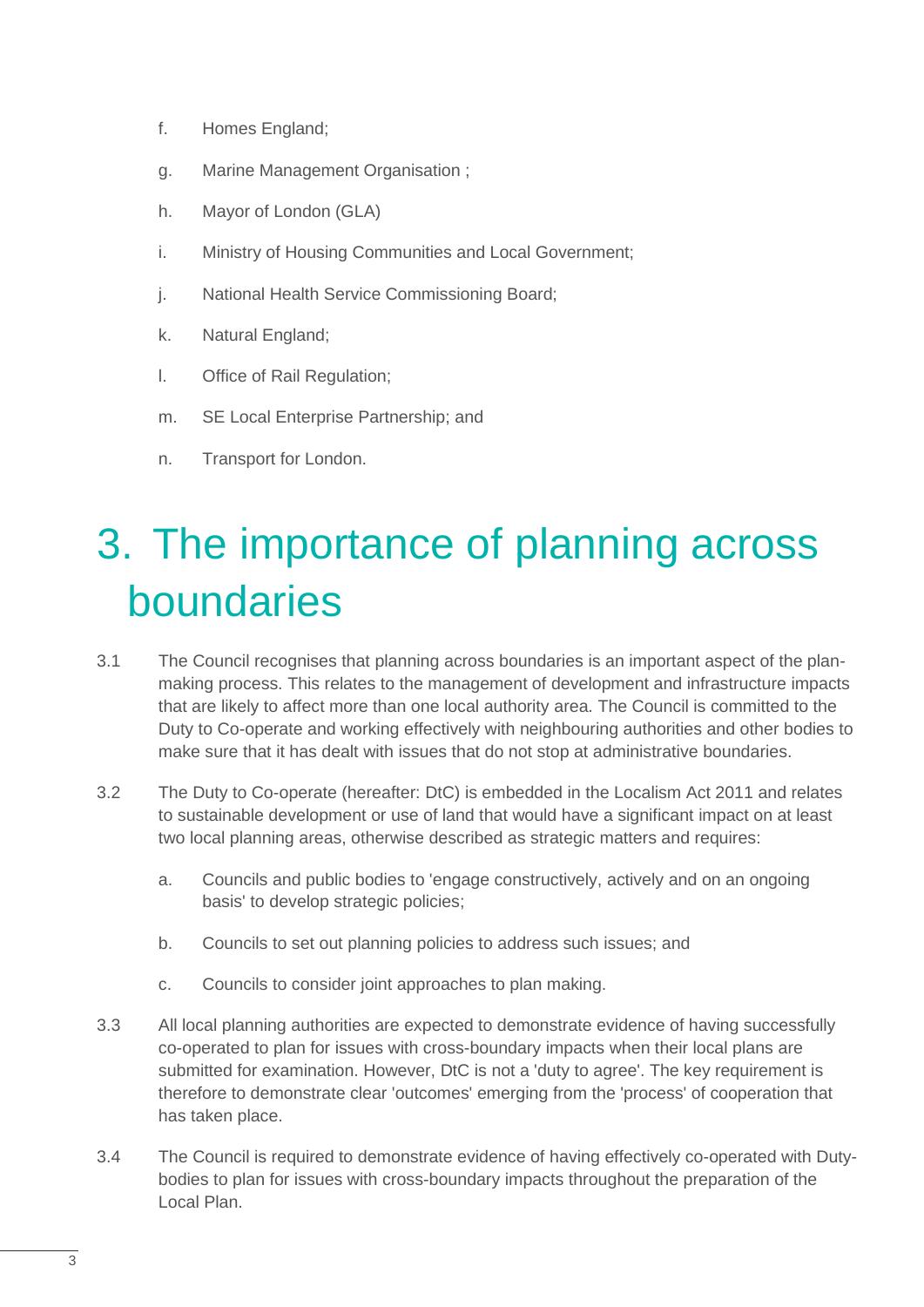- 3.5 Local Plans are assessed whether they are prepared in accordance with legal and procedural requirements and are found sound is they are:
	- Positively prepared providing a strategy which, as a minimum, seeks to meet the area's objectively assessed housing need; and is informed by agreements with other authorities, so that unmet need from neighbouring areas is accommodated where it is practical to do so and is consistent with achieving sustainable development;
	- Justified an appropriate strategy, taking into account the reasonable alternatives, and based on proportionate evidence;
	- Effective deliverable over the plan period, and based on effective joint working on crossboundary strategic matters that have been dealt with rather than deferred, as evidenced by the statement of common ground; and
	- Consistent with national policy enabling the delivery of sustainable development in accordance with the policies in this Framework.
- 3.6 In line with the new requirements of the Revised National Planning Policy Framework 20181 (Revised NPPF 2018), the Council will be using the work on duty to cooperate to draw up appropriate 'statement of common ground' between statutory bodies, key consultees and, where relevant, those with specific interest in bringing forward major sites to clarify the availability and achievability of development at these locations.
- 3.7 These statements will clarify the agreements and disagreements between the relevant authorities and organisations to assist the independent planning inspector to assess the draft Local Plan.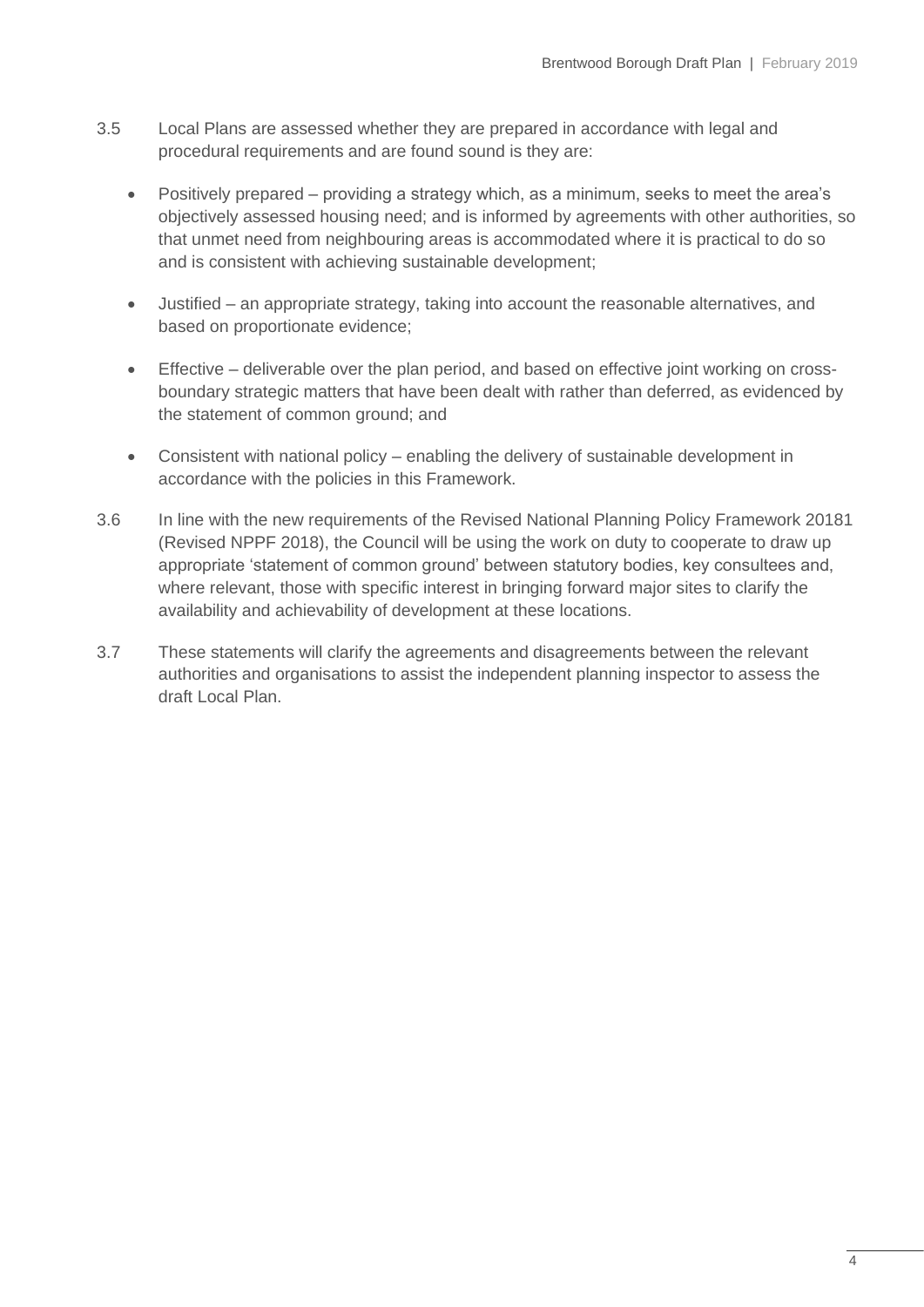# <span id="page-5-0"></span>4. Strategic Planning Context for **Brentwood**



Figure 1: Location of Brentwood Borough and AESLA.

- 4.1 Located in the south-west of the county of Essex, and the east of Greater London, Brentwood Borough is set within the Essex countryside and the London Metropolitan Green Belt. The Borough has easy access to the countryside as well as to London, along established road and rail networks. The location of Brentwood Borough offers the best of both environs, making Brentwood an attractive place to live, work and visit.
- 4.2 Being set fully within London's Metropolitan Green Belt poses considerable development constraint. However, it also sets a foundation for a creative and innovative response to sustainable development, where the principles of 'designing and building with nature' can be embedded to create and enhance neighbourhoods that deliver health and well-being for all.
- 4.3 This is reflected in the Draft Local Plan Strategic Objectives:
	- SO1: Manage Growth Sustainably, by directing development to the most sustainable locations, ensuring that the characteristics and patterns of our different settlements are protected and enhanced to provide a strong emphasis on 'sense of place' to be enjoyed by people living, working and visiting Brentwood.
	- SO2: Deliver a Healthy and Resilient Built Environment, one where our design creates spaces that encourage social interaction and healthy active lifestyles; mitigates, reduces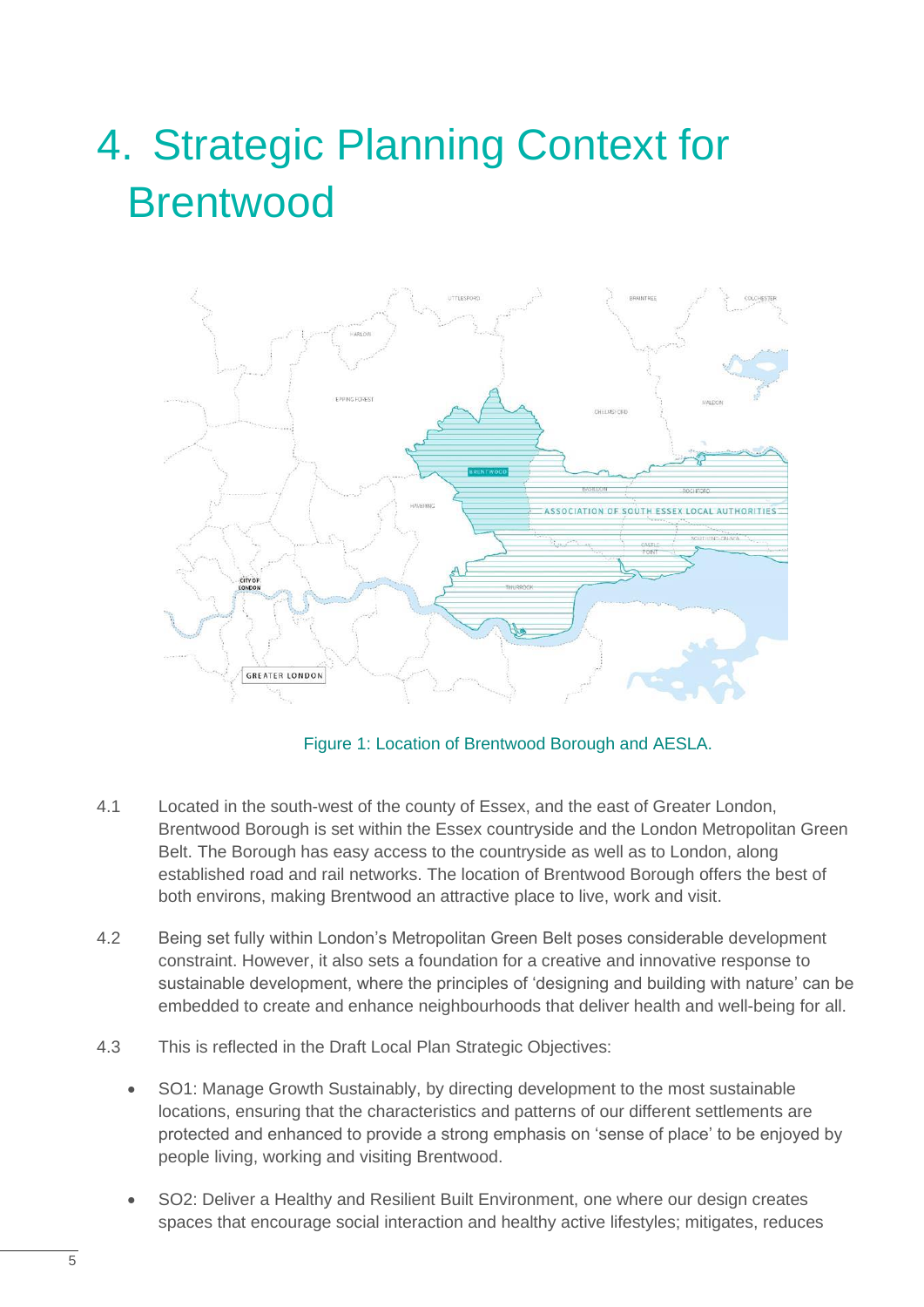impact or adapts to conditions of a changing climate through smart infrastructure; creates public realm and homes where both the internal and external spaces are conducive to human health.

- SO3: Deliver Sustainable Communities with Diverse Economic & Social-cultural Opportunities for All, opportunities which flexibly respond to the changing economic climate and employment sector trends making citizens feel economically empowered to enjoy and benefit from the necessary community/social infrastructure that sustains inclusive, informed, vibrant, active and cohesive communities.
- SO4: Deliver Beautiful, Biodiverse, Clean and a Functional Natural Environment, where our natural heritage is protected, and ecosystem services are restored, enhanced and integrated back into the built environment through multi-functional green and blue infrastructure.
- 4.4 The spatial strategy is informed by the following challenges and opportunities:
	- a. Brentwood's principle character and settlement pattern as a 'Borough of Villages' are retained;
	- b. Limited availability of previously developed land (Brownfield), due to Brentwood's largely rural setting within the Green belt, which makes up 89% of the borough area;
	- c. Areas of landscape and environmental sensitivity, especially to the south of Brentwood and Shenfield;
	- d. Growth options that meet sustainability criteria for accessibility to facilities and travel modes, and ensuring minimal impact on key environmental designations;
	- e. Integrated and accessible transit routes that form key connections to London and the wider economic opportunities of South Essex; and
	- f. Capacity of existing infrastructure and the need for new facilities.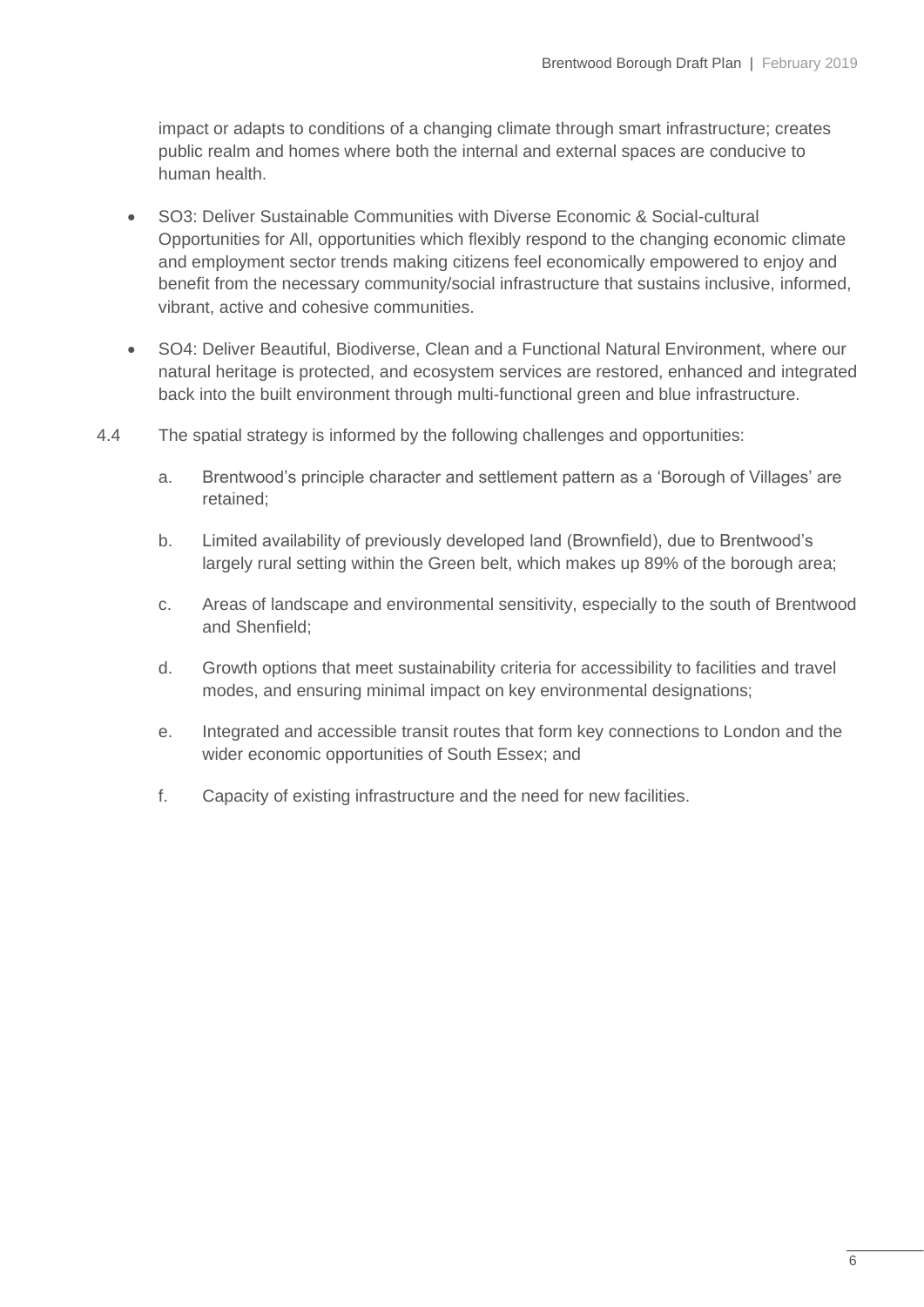

Figure 2: Major Infrastructure in area surrounding Brentwood

# <span id="page-7-0"></span>5. Self Contained Housing Market Area

- 5.1 The NPPF (2012) recommended that where a housing market area (HMA) extends across more than one local authority, plan makers should assess housing need for the whole area rather than for each authority individually. Brentwood commissioned David Couttie Associates (DCA) to define its housing market area as part of a Strategic housing market area (SHMA) and that work concluded in 2013 that Brentwood Borough was a self-contained Housing Market Area. DCA also recognised more limited housing market links with Brentwood's neighbours, in relation to migration and travel to work.
- 5.2 However, a number of 2016 consultation responses noted strong links to locations beyond the Borough, including commuting flows into London. Some of these responses suggested that the data should be updated given DCA based the review on the Annual Population Survey and 2001 Census; therefore, the 2013 SHMA was prepared without full sight of the 2011 Census data, critically the Census commuting and migration data.
- 5.3 Consequently, the SHMA 2017 re-tested these links in light of the published 2011 Census data. It also looked at published housing market area data from neighbouring authorities, to seek to establish if the available evidence continues to identify that Brentwood forms its own self-contained housing market area. With strong evidence of self-containment (80% of local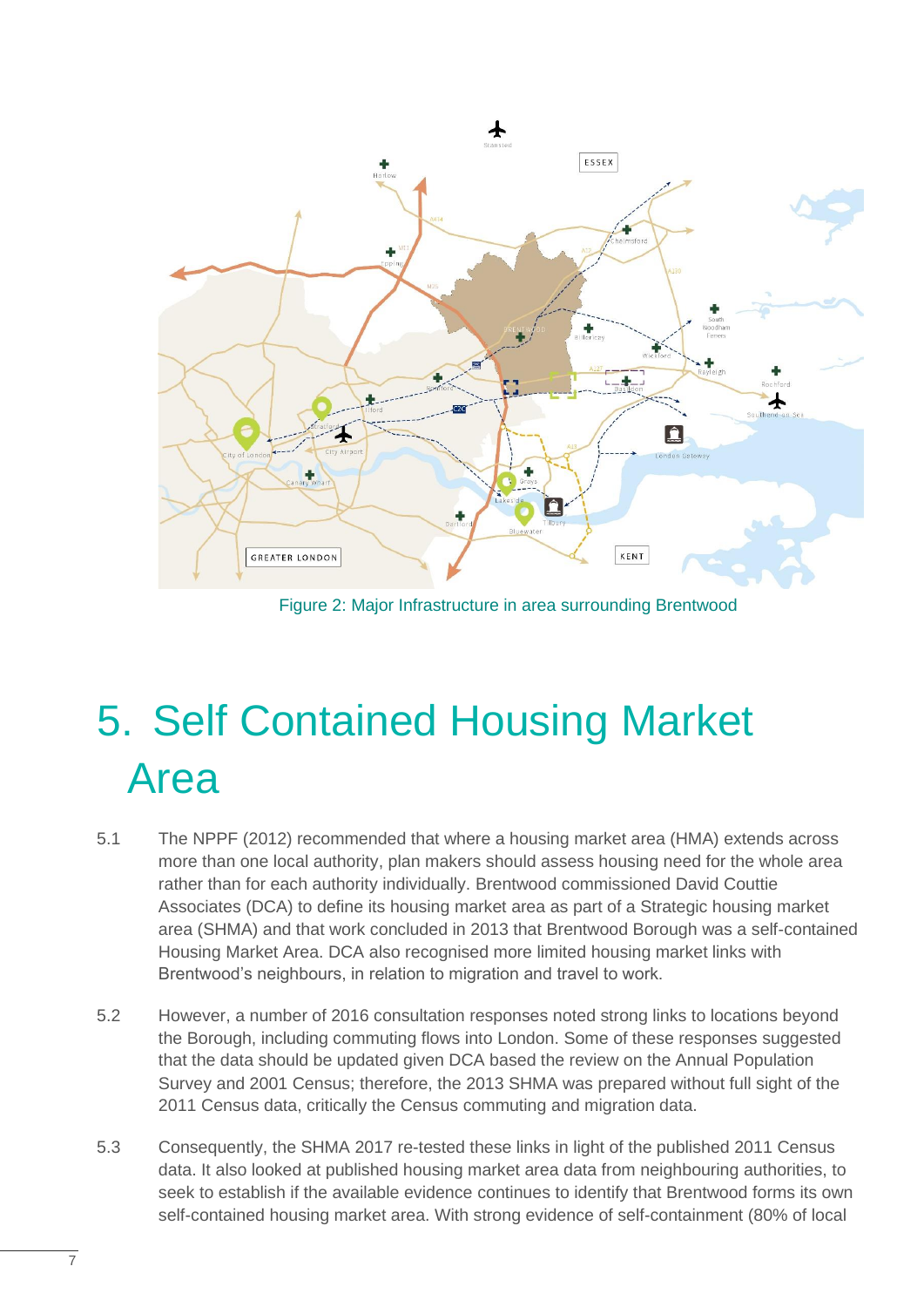house moves were internal to Brentwood Borough for example), the conclusion that Brentwood is a self-contained Housing Market Area remains.

- 5.4 Brentwood has reviewed the neighbours' housing market evidence and a number confirm that while there are links, Brentwood is contextually different.
- 5.5 There are four HMAs in Essex County:
	- i. A four district HMA to middle and north (Braintree, Chelmsford, Colchester, Tendring). This HMA could include Maldon, but that district considered itself a separate HMA – a point accepted by their plan Inspector.
	- ii. A South Essex (Thames Gateway) HMA
	- iii. A West Essex (& Herts) HMA.
	- iv. A Brentwood HMA.
- 5.6 To the south of the County is London. The GLA maintain that London's HMA includes all 33 boroughs, but does not extend beyond these, clarification of this is likely to be requested in the current London Plan examination process.
- 5.7 In conclusion, the main message, explicit or implied, from each of these studies is that Brentwood is on the edge of a number of housing markets, but does not neatly form part of any HMA, endorsing Brentwood as a single self-contained HMA.

# <span id="page-8-0"></span>6. Meeting Housing Need

- 6.1 The early stages of the Local Plan assessed the local housing need and then due to the constraints identified in the evidence base, Green Belt in particular, considered that it was unable to meet its local housing need within the Borough.
- 6.2 The objectively assessed need also rose considerably during this time. When the regional plans were in place, the target was less than 200 new homes per annum, this rose to an objectively assessed need in 2017 of 364 new homes per annum.
- 6.3 The first version of the standard methodology introduced for calculating annual housing need was 454 new homes per annum using the 2014 household projections; this later dropped to a minimum of 350 new homes per annum when taking the 2016 household projections into account.
- 6.4 The Council is also committed to provide a housing supply buffer. The buffer allows for an additional housing supply in the Borough to be maintained throughout the Local Plan period and is an approach supported in national planning guidance. When taking the supply buffer into account, provision is made for a total of 7,752 new homes in the period 2016-2033; an annualised housing target of 456 new homes per year.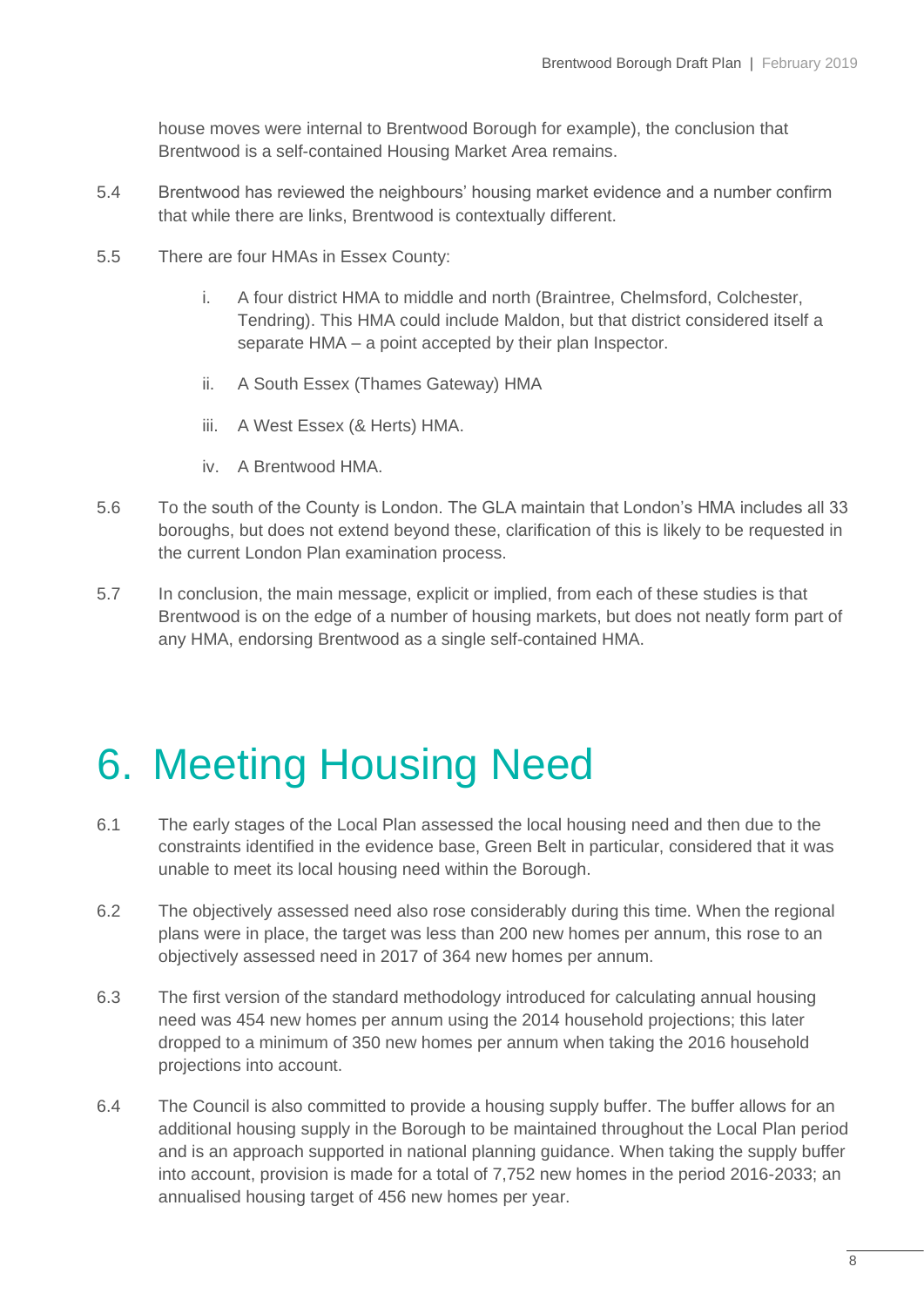# <span id="page-9-0"></span>7. Policy Context

| <b>Local Planning Authority</b>          | <b>Current Adopted Plan</b>                                                                                                  | <b>Next Steps as of</b><br>05/02/2019                                                                            |
|------------------------------------------|------------------------------------------------------------------------------------------------------------------------------|------------------------------------------------------------------------------------------------------------------|
| <b>Essex County Council</b>              | <b>Essex Minerals Local Plan</b><br>(2014); Essex and<br>Southend Waste Local<br>Plan (2017)                                 | Review process initiated                                                                                         |
| <b>Basildon Borough Council</b>          | <b>Basildon District Local Plan</b><br>Saved Policies (2007)                                                                 | <b>Draft Local Plan submitted</b><br>to the Secretary of State for<br>examination (March 2019)                   |
| <b>Chelmsford City Council</b>           | <b>Chelmsford Local</b><br>Development framework<br>(2011)                                                                   | Draft Local Plan submitted<br>to the Secretary of State.<br>Final stage of examination<br>prior to adoption      |
| <b>Epping Forest District</b><br>Council | Adopted Local Plan (1998)<br>and adopted Alterations<br>(2006)                                                               | Draft Local Plan (2011 -<br>2033) submitted to the<br>Secretary of State.<br>Undergoing examination in<br>public |
| London Borough of<br>Havering            | <b>Havering Local</b><br><b>Development Framework:</b><br>Core Strategy and<br><b>Development Control</b><br>Policies (2008) | Draft Local Plan submitted<br>to the Secretary of State.<br>Modification consultation<br>imminent                |
| <b>Thurrock Borough Council</b>          | Core Strategy 2015                                                                                                           | <b>Issues and options</b><br>consultation March 2019                                                             |
| <b>Greater London Authority</b>          | <b>Further Alterations to the</b><br>London Plan (2016)<br>New London Plan<br>consultation (2017)                            | Inspectors report received.<br>Adoption not reached.                                                             |

Table 1: Current position of Local Plan development of adjoining planning authorities.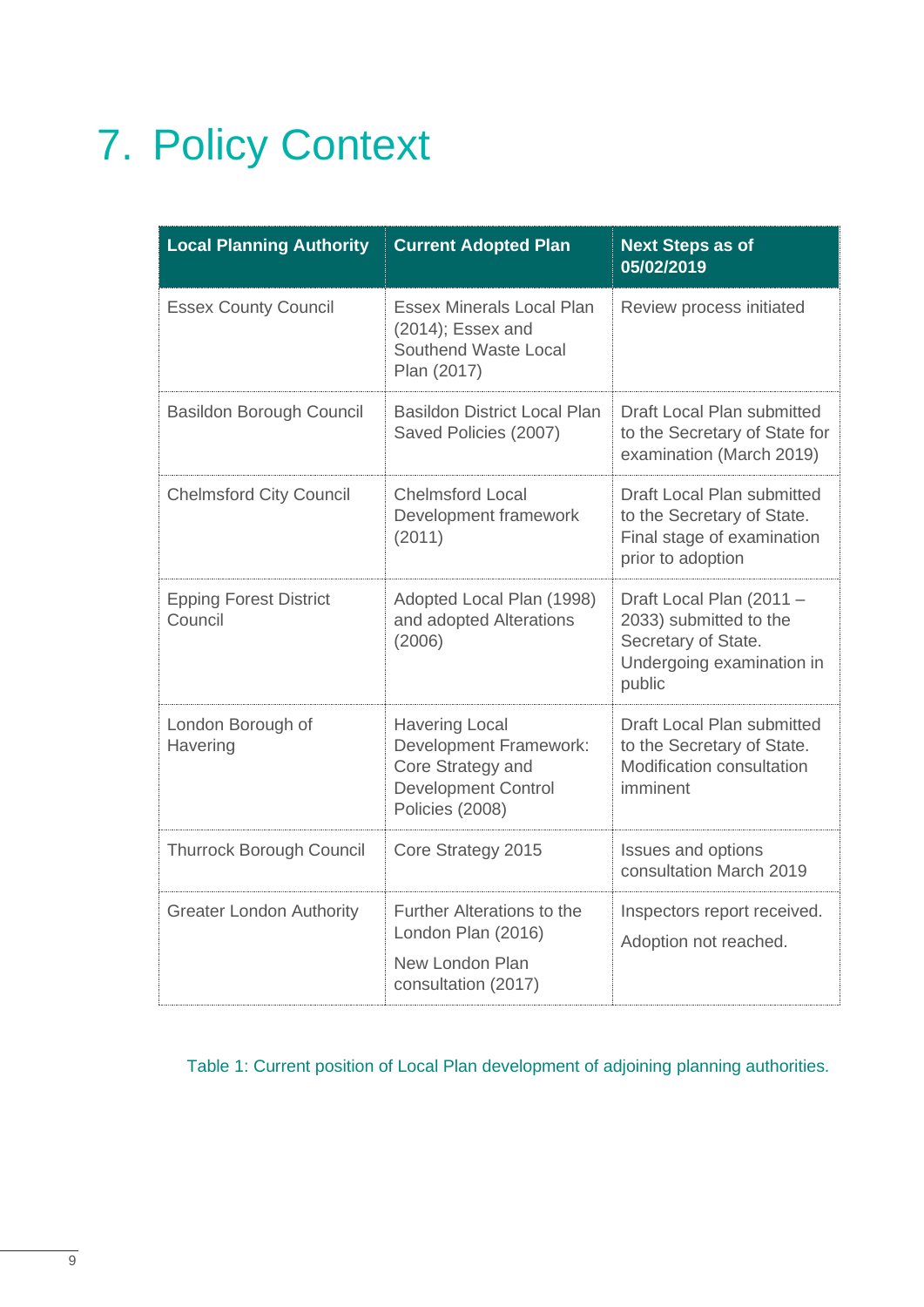# <span id="page-10-0"></span>8. Organisational Involvement

## <span id="page-10-1"></span>The Environment Agency

8.1 The Environment Agency (EA) has been involved with the preparation of the Water Cycle Study and the Strategic Flood Risk Assessment. This includes both river/channel flood issues and surface water flood issues. The EA has been engaged in the preparation of the Local Plan and supporting documents. Where specific flood protection measures are identified, the Council are working closely with the EA to develop these proposals.

## <span id="page-10-2"></span>Historic England

8.2 Historic England has been consulted during the preparation of the Local Plan, further work including conservation area appraisal work, the introduction of a new conservation area, and the development of the evidence base.

# <span id="page-10-3"></span>Natural England

8.3 Natural England has been involved with evidence base work, the preparation and refinement of the Sustainability Appraisal and Habitat Regulation Assessment work. In particular, working closely on the Essex Coast recreational disturbance avoidance and mitigation strategy (RAMS). There has also been work on the recreational disturbance and air quality impact on Epping Forest (See below).

# <span id="page-10-4"></span>Highways England

8.4 Highways England has been consulted during the preparation of the Local Plan, responses have been received. Brentwood has both part of the M25 and the A12 within the Borough boundary. The junction between these two strategic routes has improvement proposed. Brentwood Borough actively take part in and respond to consultation regarding this as well as working with the Highways Authority in terms of assessment of impact of the Local Plan. Brentwood have been actively involved in responding to the Lower Thames Crossing consultations. Highways England are also involved in the A127 Statement of Common Ground which seeks to influence coordinated planning and investment on this highway.

## <span id="page-10-5"></span>Mayor of London and Transport for London (TfL)

8.5 Mayor of London and TfL have been consulted during the preparation of the Local Plan. Responses have been received. Whilst not a borough of London, Brentwood is on the border of Greater London, has TfL bus services and a terminus for the new Elizabeth Line (CrossRail) within its boundary. Therefore, road and public transport services and facilities (stations, etc) have been on-going discussion points with the Greater London consultees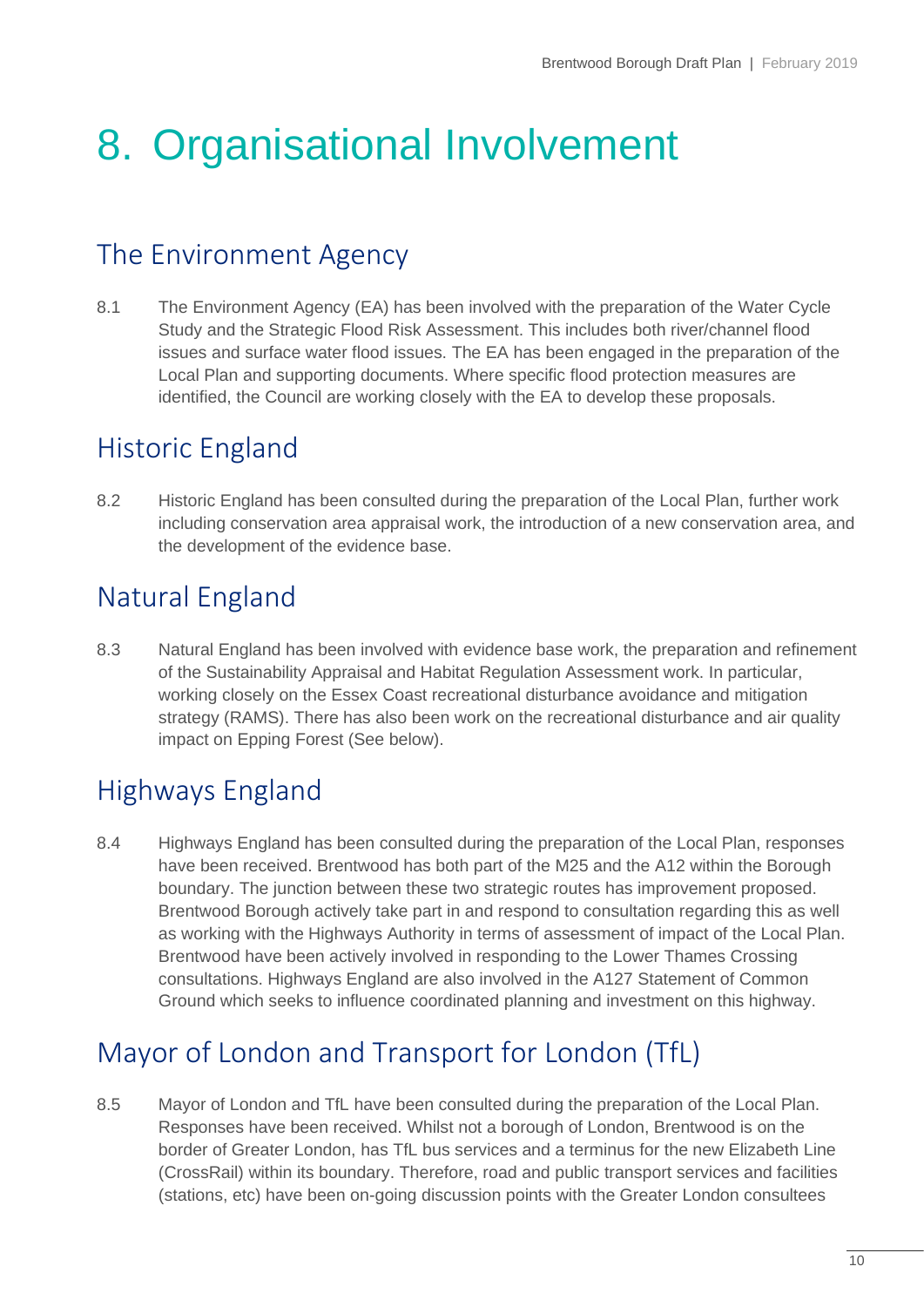throughout the Local Plan development. There are on-going discussions with TfL regarding impacts on TfL roads, rail and property.

# <span id="page-11-0"></span>The Office of Road and Rail

8.6 The Office of Road and Rail has been consulted during the preparation of the Local Plan, response has been received.

# <span id="page-11-1"></span>Basildon and Brentwood Clinical Commissioning Group / NHS England

8.7 Basildon and Brentwood Clinical Commissioning Group / NHS England has been consulted during the preparation of the Local Plan, responses have been received. Work with the group has been ongoing, particularly with reference to the Infrastructure Development Plan. Attendance of STP Strategic Estates Forum meetings with NHS.

## <span id="page-11-2"></span>Civil Aviation Authority

8.8 Civil Aviation Authority has been consulted during the preparation of the Local Plan.

# <span id="page-11-3"></span>Homes England (previously Homes and Communities Agency)

8.9 Homes England has been consulted during the preparation of the Local Plan. The Borough is in regular contact with Homes England as a facet of the development of the Dunton Hills Garden Village. Brentwood was successful in applying for Housing Infrastructure Funding to develop the master planning and deliverance work for the Garden Village.

## <span id="page-11-4"></span>Marine Management Organisation

8.10 Marine Management Organisation has been consulted during the preparation of the Local Plan. Brentwood has no marine environment within its boundary. However, recent work on the RAMS project has highlighted the need to assess new development in-combination potential impact on internationally important coastal biodiversity sites.

# <span id="page-11-5"></span>South East Local Enterprise Partnership

8.11 South East Local Enterprise Partnership has been consulted during the preparation of the Local Plan. The Borough is involved with the SELEP, as part of the federated Opportunity South Essex group and the Brentwood Business Partnership.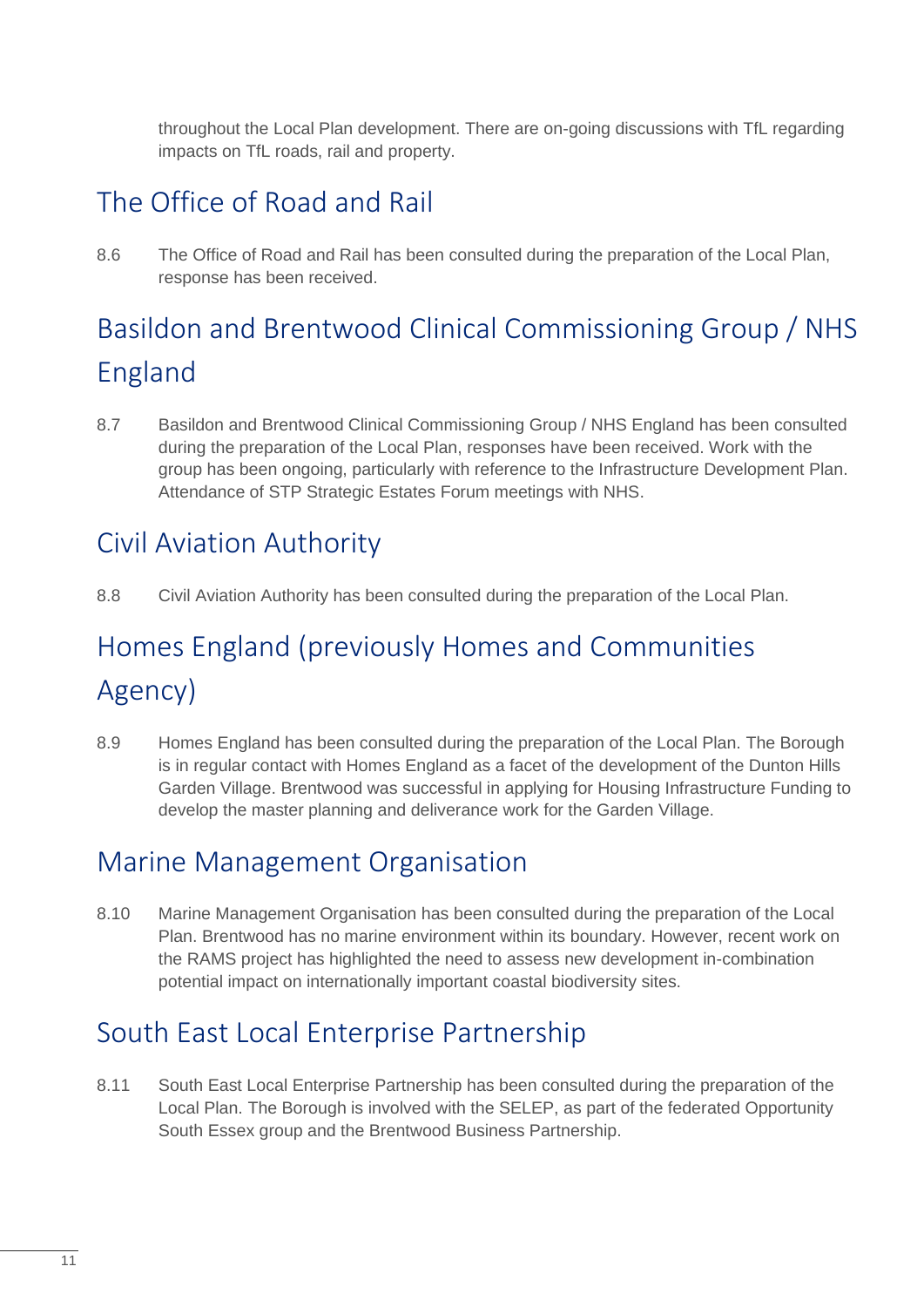# <span id="page-12-0"></span>Local Police Body (Police and Crime Commissioner)

8.12 Local Police Body (Police and Crime Commissioner) has been consulted during the preparation of the Local Plan and the Infrastructure Development Plan.

# <span id="page-12-1"></span>Parish Councils

- 8.13 Brentwood Borough has nine Parish Councils, with three allocated Neighbourhood Plan areas - of which two Parish Councils are actively developing neighbourhood plans supported by Brentwood Borough. These are West Horndon Parish Council and Ingatestone and Fryerning. Ingatestone and Fryerning Parish Council are close to publication for consultation and aiming to go to a referendum as soon as the responses are fully considered.
- 8.14 The proposed Dunton Hills Garden Village is within the West Horndon neighbourhood plan area and there is ongoing dialogue to develop both the neighbourhood plan and the Garden Village masterplan, with the role of the Parish Council in the governance of the Garden Village being discussed. They have been invited and taken active involvement in the workshops and this is being considered in the masterplanning work. However, there is still a fundamental opposition to the Garden Village and its perceived impacts on the Parish and the current residents of West Horndon.

## <span id="page-12-2"></span>Essex-wide and sub-regional joint working

- 8.15 Through the Essex Planning Officers Association, the Council continues to engage positively and constructively with other Local Planning Authorities within the County, including the sharing of best practice and evidence base. This has included the production of the Essexwide Gypsy and Traveller Accommodation Assessment, which forms a key part of the Local Plan evidence base.
- 8.16 Considerable joint working with the South Essex borough grouping is referred to below the Association of South Essex Local Authorities (ASELA) project work, and Brentwood's attendance and involvement in developing the evidence base and drafting of an Issue and Options paper is listed within the Annex of this document.
- 8.17 Initial Member and officer discussions have been moved forward with Brentwood Borough signing the ASELA Memorandum of Understanding. This work is ongoing.
- 8.18 South Essex boroughs include:
	- Basildon,
	- Castle Point
	- Maldon
	- Rochford
	- Southend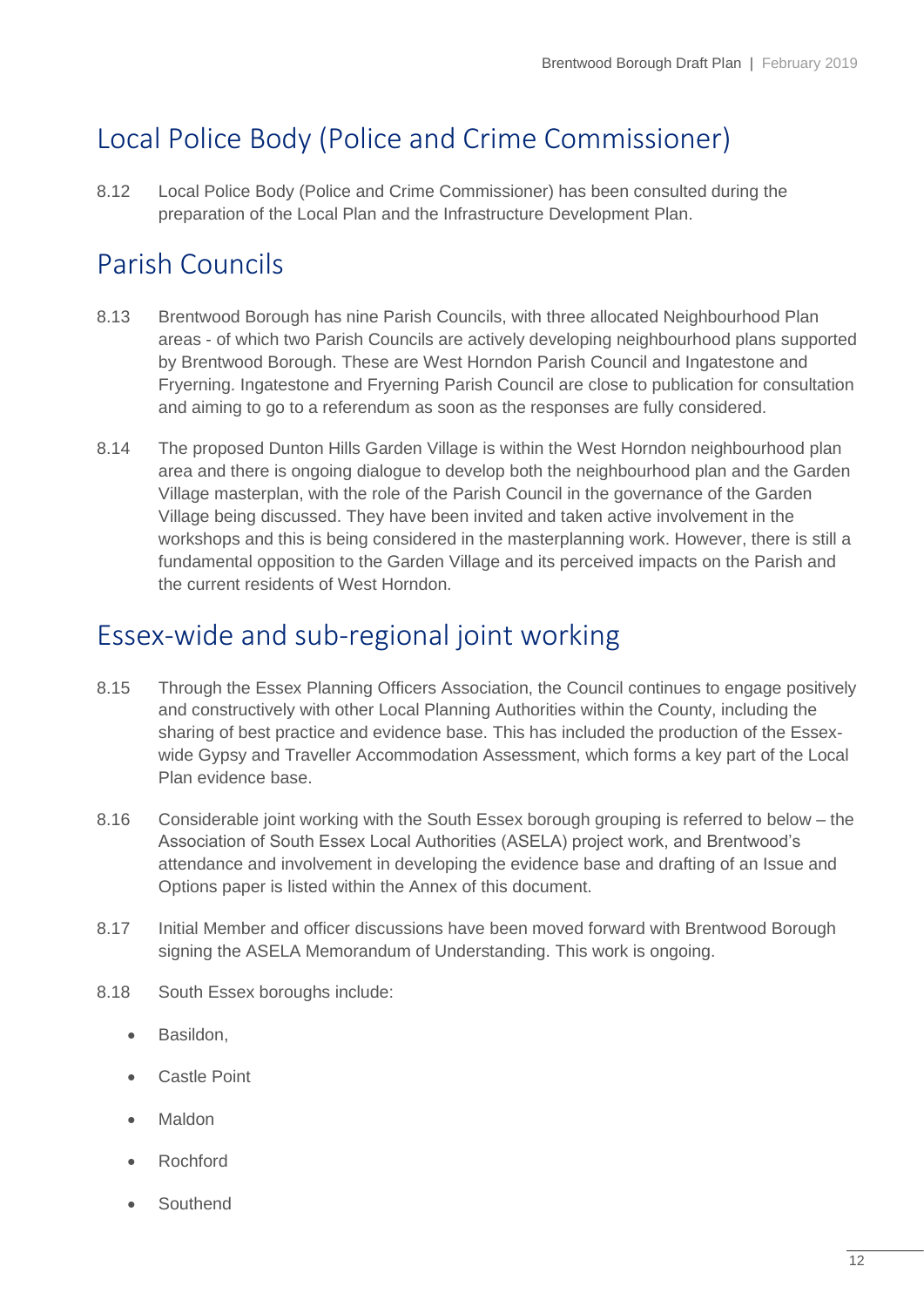- Thurrock
- Plus Essex County Council.
- 8.19 In 2017, the local authorities in South Essex came together to consider the opportunities for more collaborative working which could achieve more than local strategic objectives alone. This group was joined in 2017/18, after a Memorandum of Understanding, by Brentwood Borough in order to produce a South Essex 2-50 Vision. The focus of which was to lobby for additional investment in infrastructure in the sub-region. The area includes two unitary authorities of Southend-on-Sea and Thurrock and works closely with Essex County Council. This partnership work is underpinned by a geographical relationship and core transportation routing. (Rail and Road).
- 8.20 The ASELA is now embarking on a programme of work to position South Essex more favourably in terms of economic growth and infrastructure investment through place-making. A number of work streams have been identified in order to research a cross border evidence base to underpin the development of a Joint Strategic Plan. These include Blue and Green Infrastructure; Economic and Retail Needs; Design; Housing; Transportation, etc. This work is at an early stage and is following the programme of the Brentwood Local Plan.
- 8.21 Over the period of the development of the Local Plan, Brentwood has had ongoing discussions with adjoining boroughs at Member and at officer levels in order to discuss strategic cross boundary matters. However, at this stage of the Brentwood Local Plan, there is little crossover between the housing market area of South Essex and Brentwood. A watching brief is being taken with regard to the market area with the implementation of development along this corridor.

# <span id="page-13-0"></span>Adjoining Boroughs

### Basildon Borough Council

8.22 Work with Basildon Borough representatives on the Duty to Cooperate has been underway for many years. Initial Member and officer discussions have been moved forward with Brentwood Borough signing the Association of South Essex Local Authorities (ASELA) Memorandum of Understanding. Basildon Borough Council's responses to the Addendum of Focussed change consultation has raised stronger objections proposed full withdrawal of the Plan and a re-write with development around urban areas only, due to impact on Basildon infrastructure. Basildon officers have been invited to the Dunton Hills workshops and constructively added to the discussion. Brentwood are continuing dialogue with Basildon representatives. This work is ongoing.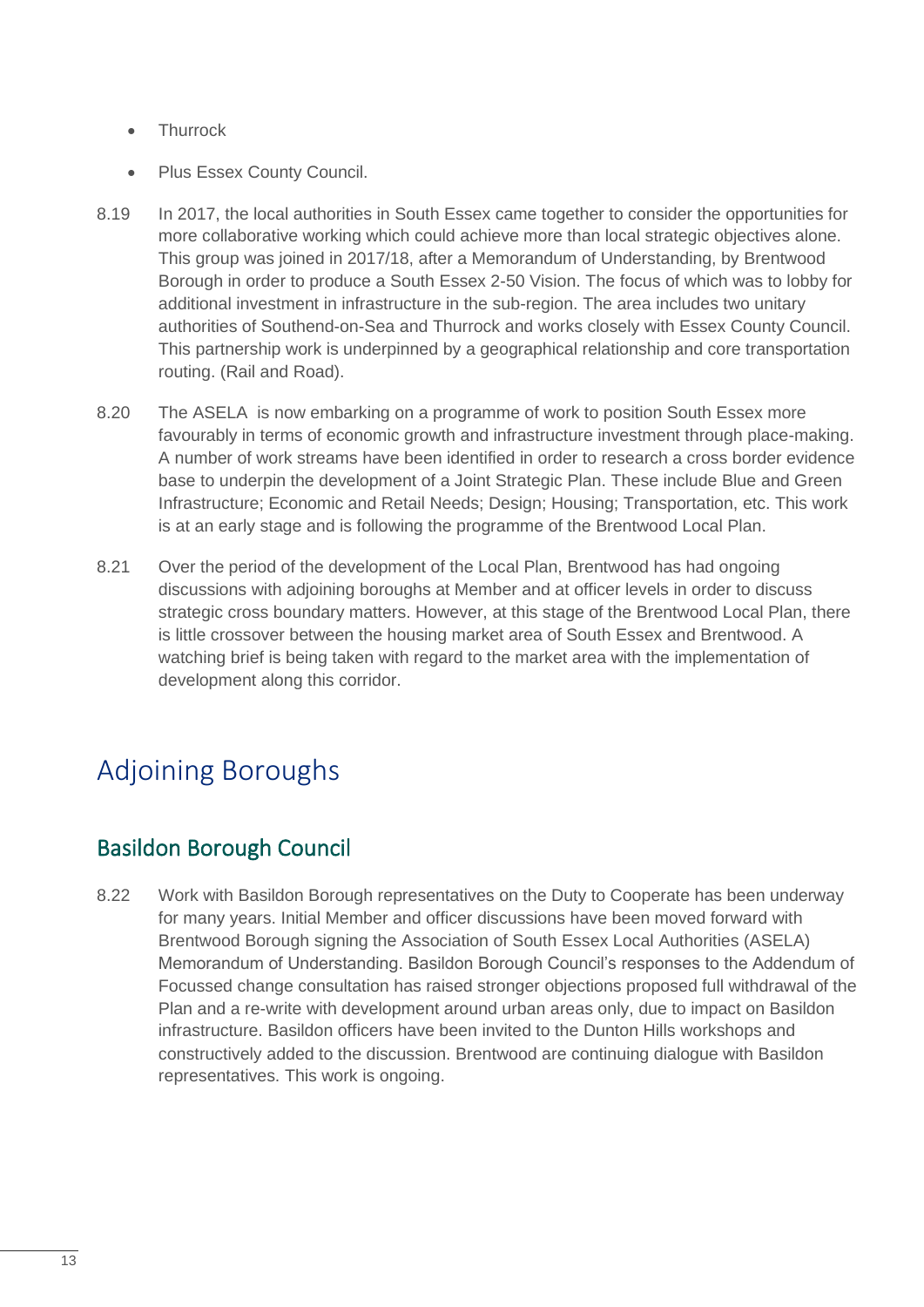### Chelmsford City Council

8.23 Work with Chelmsford City Council Borough representatives on the Duty to Cooperate has been underway for many years. Brentwood have actively engaged with officers at Chelmsford City Council. This work is ongoing.

### Epping Forest District Council (Statutory)

8.24 Brentwood representatives have attended the Cooperation for Sustainable Development Board meetings and have observer status for the Epping Forest Special Area of Conservation Habitat Regulation Assessment meetings. Brentwood has supported the Habitat Regulation Assessment implications for Epping Forest on both recreational impact and air quality.

### London Borough of Havering

8.25 There has been a series of meetings with Having officers to discuss cross boundary issues. These have focused on the transportation issues that impact on the two boroughs, both the local and the strategic highway network. Brentwood Borough is a signatory to the Statement of Common Ground for the A127, as coordinated by the London Borough of Havering for their Local Plan Submission. The dialogue with Havering is ongoing.

### Thurrock Council

8.26 Work with Thurrock Council representatives on the Duty to Cooperate has been underway for many years. Thurrock Council's position on the Brentwood Local Plan is one of objection in principle to the Borough of Billages strategy and to the Dunton Hills Garden Village in principle. Their responses to consultation have proposed full withdrawal of the Plan and a rewrite with development around urban areas only. Thurrock officers have been invited to the Dunton Hills workshops and contributed to the discussion. Brentwood are continuing dialogue with Thurrock representatives and after a period of unavailability of Thurrock officers, have agreed to meet with Brentwood Officers on Monday 17 February 2020. This work is ongoing.

## <span id="page-14-0"></span>Essex Coastal RAMS

8.27 Further joint work is being carried out with 11 other Essex planning authorities in the development of a Supplementary Planning Document (SPD) to address the mitigation required for the recreational visitor impacts on Essex European level designated biodiversity sites. Whilst none of these is within the Bentwood Borough, the Habitat Regulation Assessment screening and consultation comments made by Natural England identified this as a potential issue. The evidence base commissioned jointly by the boroughs confirmed that a small part of Brentwood Borough is within the Zone of Influence and therefore a tariff is being charged for new residential development in that area. The consultation on the SPD started on 10 January 2020. Feedback from this process is due in April 2020.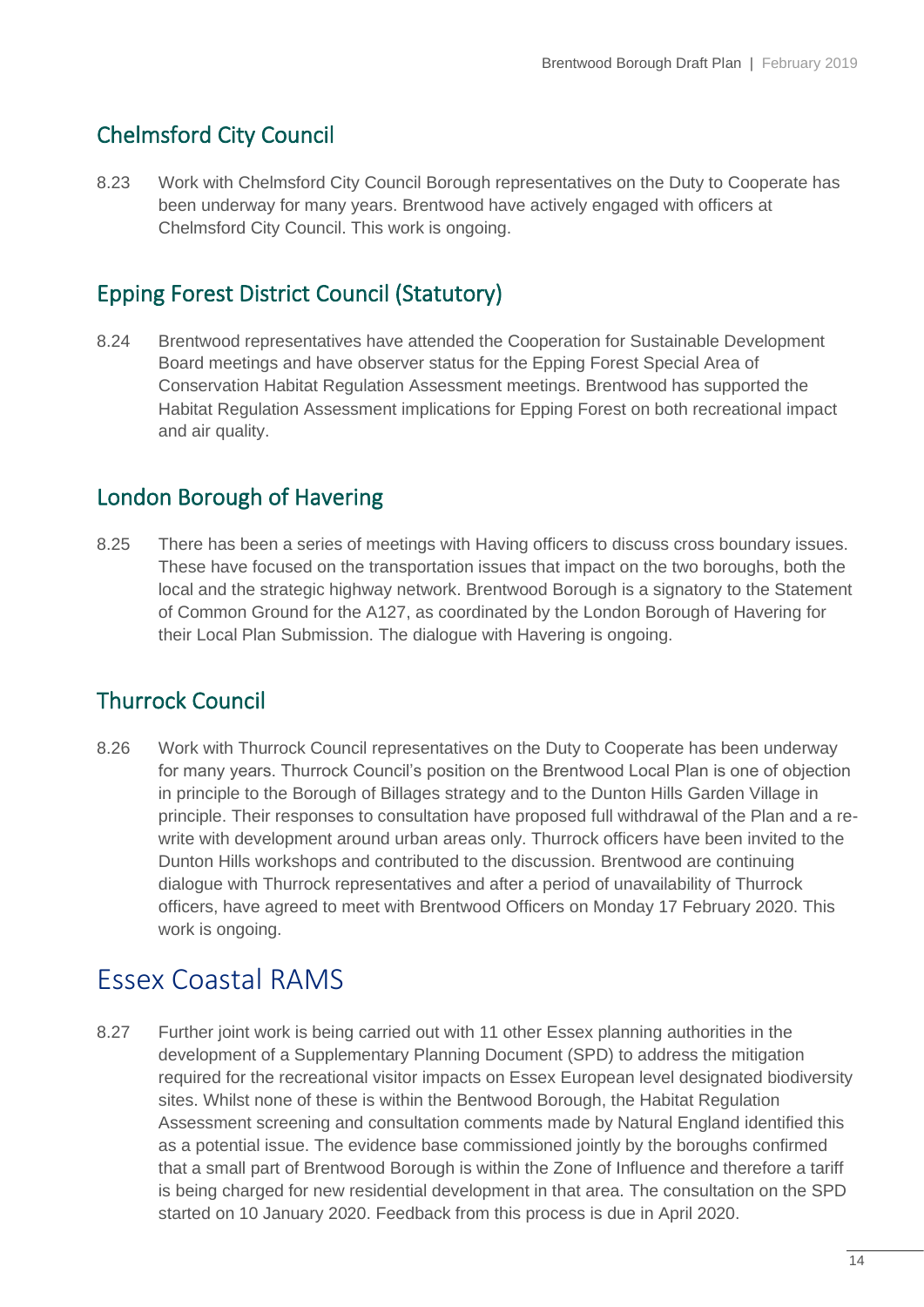# <span id="page-15-0"></span>Essex County Council (ECC)

- 8.28 Brentwood has been and continues to work closely with ECC regarding the Local Plan and Infrastructure Delivery Plan development, in particular for traffic modelling; wider ECC involvement has included highways mitigation; education provision; archaeological impact; waste and minerals advice; and flood protection and prevention both fluvial source and surface water impacts and drainage. ECC provides Brentwood Borough with Surface Water Flood Risk Assessment which has been considered when developing the Strategic Flood Risk Assessment. A recent update to the Critical Drainage Areas is to be taken into consideration in the examination process as factual updates to evidence.
- 8.29 This has included regular officer meetings and email correspondence for policy development, transportation focused meetings, and the joint South Essex meetings, with officer and with Members. ECC is also represented in ASELA South Essex work and is kept informed of Brentwood Local Plan.

## <span id="page-15-1"></span>Working with Developers /Site Promoters

8.30 Agents Forum take place with the opportunity for open dialogue with agents/ developers representing sites of all scales, with updates on the Local Plan and feeding into the Infrastructure Delivery Plan. Dialogue with the promoters of proposed sites has taken place to confirm availability of these sites.

### Delivery Plans

8.31 Discussions with relevant landowners, site promoters and stakeholders for the long-term planning and implementation of sites identified for allocation are ongoing.

## <span id="page-15-2"></span>Statements of Common Ground

8.32 Brentwood continues to work with these organisations and aims to draft and agree Statements of Common Ground and / or Memoranda of Understanding wherever feasible to provide clarification on the ongoing discussions with other organisations.

## <span id="page-15-3"></span>Strategic Issues

#### Housing and Gypsy and Travellers Sites

8.33 With the conclusion of the 2017 SHMA being that Brentwood constitutes a self-contained HMA, Brentwood Council is intending to meet its identified need for housing and for Gypsy and Traveller sites within the Borough.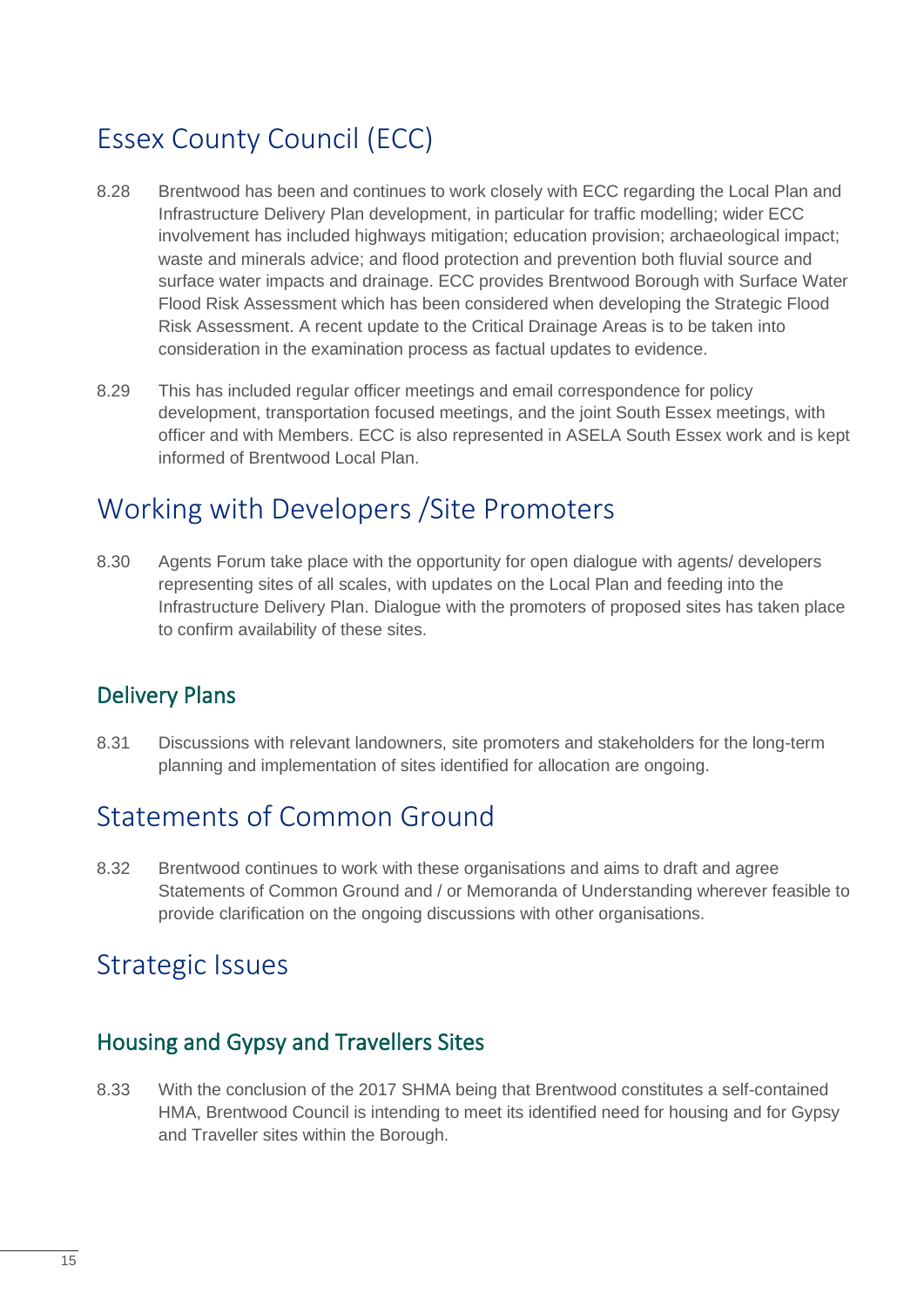### Green Belt Impacts

8.34 Brentwood is 89% Green Belt, with a limited availability of previously developed land. The spatial challenge of Green Belt release is a dominating factor of the Local Plan, Strategic Green Belt assessment work has been used to inform the Plan. However, other environmental constraints are considered throughout the Local Plan process and the Spatial Strategy for Brentwood Borough aims to maximise every opportunity to bring forward the brownfield land for development. The Council has considered the impact on strategic Green Belt gaps between towns and have limited development in anyone area to protect this, for example development around West Horndon is not proposed.

### Flood

8.35 The Council have updated the Water Cycle Study and the Strategic Flood Risk Assessment. The choice of development sites has been informed by sequential testing and ensuring where potential flood risk is identified on strategic sites, that there is opportunity and space to design appropriate new communities without exacerbating flood issues on site or elsewhere.

#### Green and Blue Infrastructure.

8.36 The Council has worked with Essex County Council in drafting policies that reflect this evidence base, particularly to reflect the potential impact from surface water flooding. The commitment to the South Essex work will help to support the linkage of this infrastructure beyond borough boundaries.

### Education

8.37 Ongoing work with Essex County Council has identified the need for early years and nursery provision; primary school provision; secondary schools (with and without sixth forms); special schools; post-16 education and training, and adult community learning. Brentwood is continuing to work with Essex County Council in order to address this provision and this has been reflected in Local Plan policy requirement and Infrastructure Delivery Plan schedule. Essex County Council also considered the impact of development close to the Brentwood boundary.

### Health and Wellbeing

8.38 At a local level, the Council has worked with the Basildon and Brentwood Clinical Commissioning Group, NHS Properties, and local GPs regarding the delivery of health infrastructure. The Council is a partner to the Essex Live Well campaign. This is designed to engage communities, families and individuals with the aim of providing information about all that is on offer in Essex to improve health and wellbeing in order to collectively find solutions which contribute towards wellbeing in order to reduce costs to the NHS, and on social care.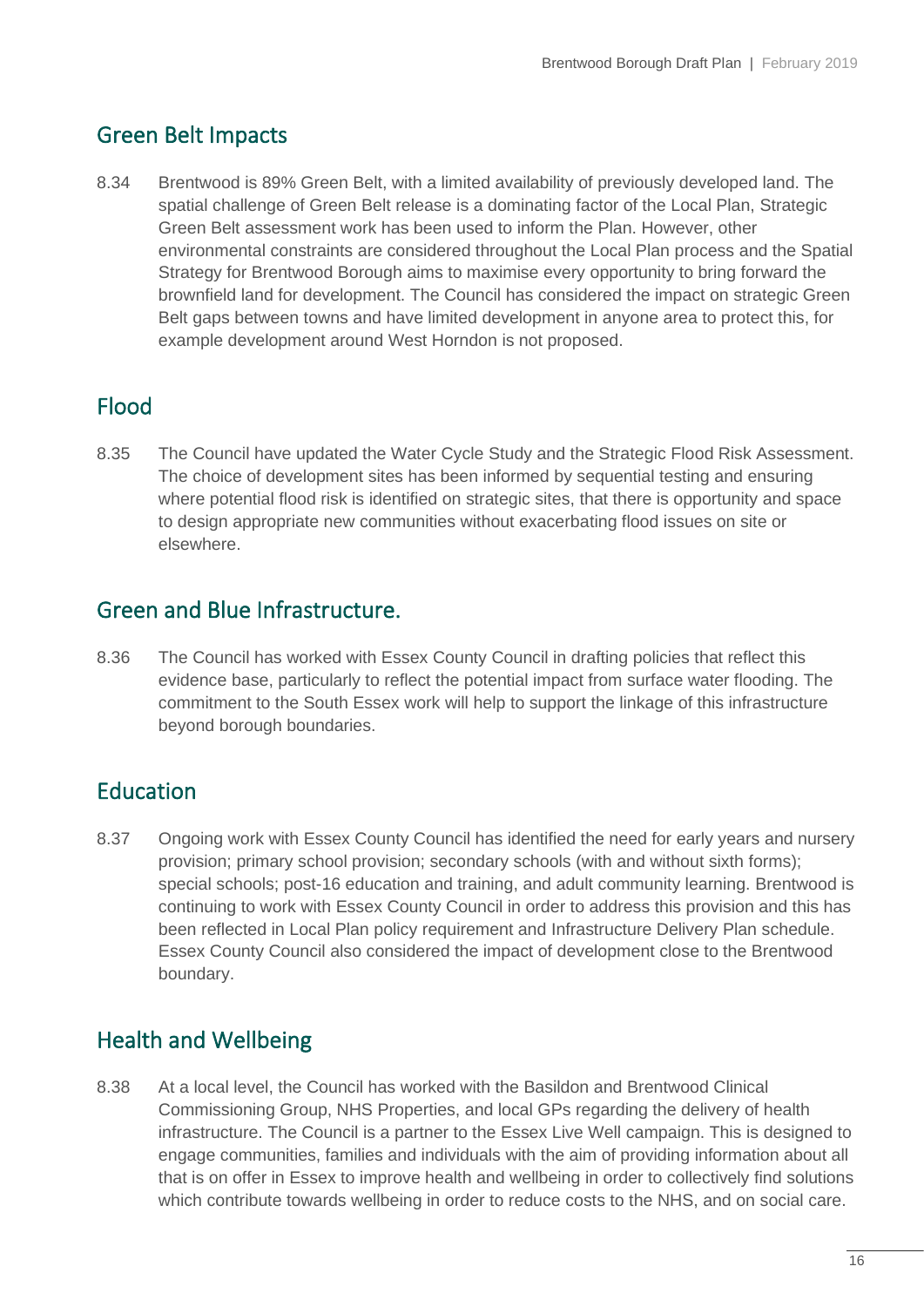With a growing population, and in particular with a growing population of older people this is particularly important.

8.39 The Council is therefore working closely with health partners to facilitate the delivery of health and wellbeing initiatives and infrastructure. This is further reflected in the inclusion of health and wellbeing across the policies within the Local Plan.

### Transport and Travel

- 8.40 Brentwood Borough is working in line with the County's broad vision on its adopted Local Transport Plan. Regular meetings with the County Council have moved this work forward. With strong commuting patterns out from the borough, primarily toward London but with top commuting destinations of Basildon, Havering, Chelmsford, Thurrock and Epping Forest and acknowledged congestion on the M25, A12 and A127 and the local road network within Brentwood town and Shenfield, particularly during school term times.
- 8.41 Improvements to Junction 28 of the M25 and widening of the A12 are proposed. The completion of the Elizabeth line will improve connection across London and beyond.
- 8.42 The proposed Lower Thames Crossing aims to improve connection across the Thames between Essex and Kent, initially reducing alternative strategic road use in the area. The routing has implications for South Essex, and Brentwood Borough in terms of proposals at M25 Junction 29.
- 8.43 The Brentwood Local Plan supports the aim of modal change from cars to walking and cycling and this is reflected in the Plan policies. Work on cross boundary links is continuing, particularly for the proposed strategic sites. Please refer to the Brentwood Southern Growth Corridor – A Sustainable Transport Integration Vision for further details.

#### **Other**

8.44 Other areas of strategic importance to the Borough include the economic needs of employment and specifically the retail need of the borough's designated centres. The strategic impacts of these have been considered and are reflected in the Local Plan.

# <span id="page-17-0"></span>9. Brentwood Growth Areas

9.1 Two key growth areas have been identified, considering our overarching aim to deliver sustainable development in transit corridors, through a process of sequential analysis and review of sites: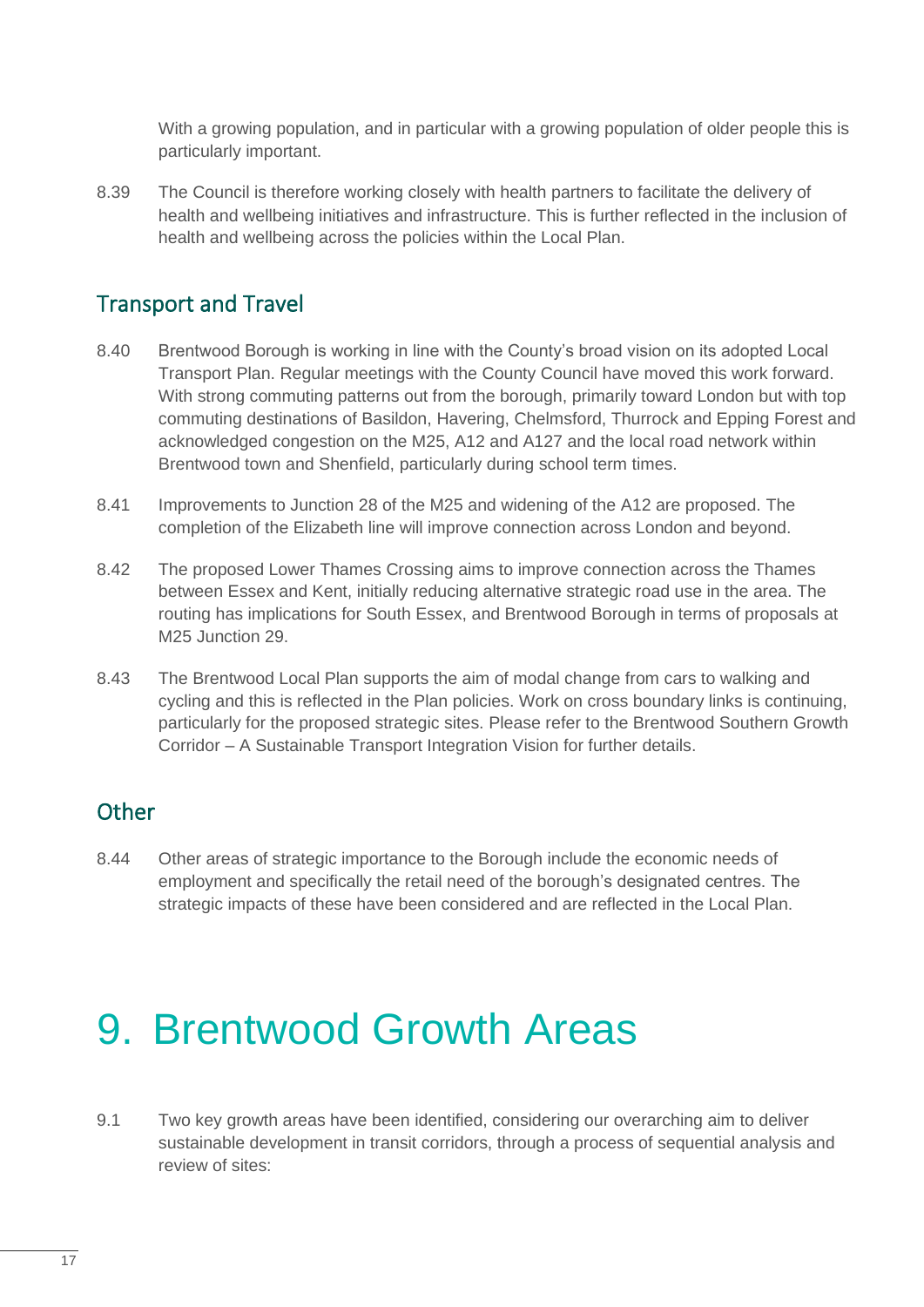- a. In the Central Brentwood Growth Corridor: we aim to maximise every opportunity to bring forward brownfield land for development, where appropriate, in Brentwood and Shenfield. This will take account of the arrival of the Elizabeth Line, and reflect our commitment to deliver brownfield development, in consistency with the NPPF (2018). However, brownfield land is limited; and given the opportunity for new development to invest in infrastructure and facilities, we aim to grow the wider Brentwood Urban Area by providing urban extensions in places where development can be contained, and where Green Belt harm is minimized. This is in response to local housing needs and limited brownfield capacity, providing exceptional circumstances to consider limited use of Green Belt. In addition, opportunities to grow Ingatestone Village will be taken where contained sites can deliver an urban extension to the south, providing new housing and supporting employment.
- b. In the South Brentwood Growth Corridor: we aim to deliver a strategic allocation at Dunton Hills Garden Village, providing a new mixed-use, self-sustaining community in the south-east of the Borough. A strategic allocation at M25 junction 29 (Brentwood Enterprise Park) will provide for most of the new employment land needed, bringing forward a modern business park village in the south-west of the Borough with excellent access to the M25. This will also act as a focus for a wider M25/A127 employment cluster considering existing employment uses in the area. Brownfield opportunities will be taken to effectively meet local needs, such as a residential-led, mixed-use redevelopment of existing industrial land in West Horndon, creating a new village centre with supporting services and facilities close to the village rail station. Developing here provides an opportunity to address conflicts arising from heavy freight traffic passing through the village. Residential-led development in the area will help strengthen the village centre and improve service provision. Significant improvements to infrastructure and services will be required to support growth within the Corridor.
- c. Development in areas outside these growth areas corridors will be limited, to retain the local character of the Borough. Brownfield opportunities will be encouraged where appropriate schemes help meet local needs and ensure that our villages remain thriving communities, in line with policies in this Plan. Where appropriate, this includes the redevelopment of previously developed sites in Green Belt and infill while improving links to nearby villages. The Addendum of Focussed Changes proposed minor changes to the Pre-Submission Local Plan in order to reduce the impact on infrastructure and services in Blackmore Village, Priests Lane and Crescent Drive. The Council notes that there are still numerous objections to retaining these sites within the Pre-Submission Local Plan.

## <span id="page-18-0"></span>Dunton Hills Garden Village

9.2 The Council's strategy for growth has considered all potential brownfield sites and previously developed underutilised land within the main urban area, and this has formed the Central Brentwood Growth Corridor. With Green Belt constraints, this has meant the Council has undergone a review of potential locations to determine the considered balance between minimising the impact on the Green Belt and ensuring chosen locations are more sustainable, accessible and least harmful to other key environmental designations.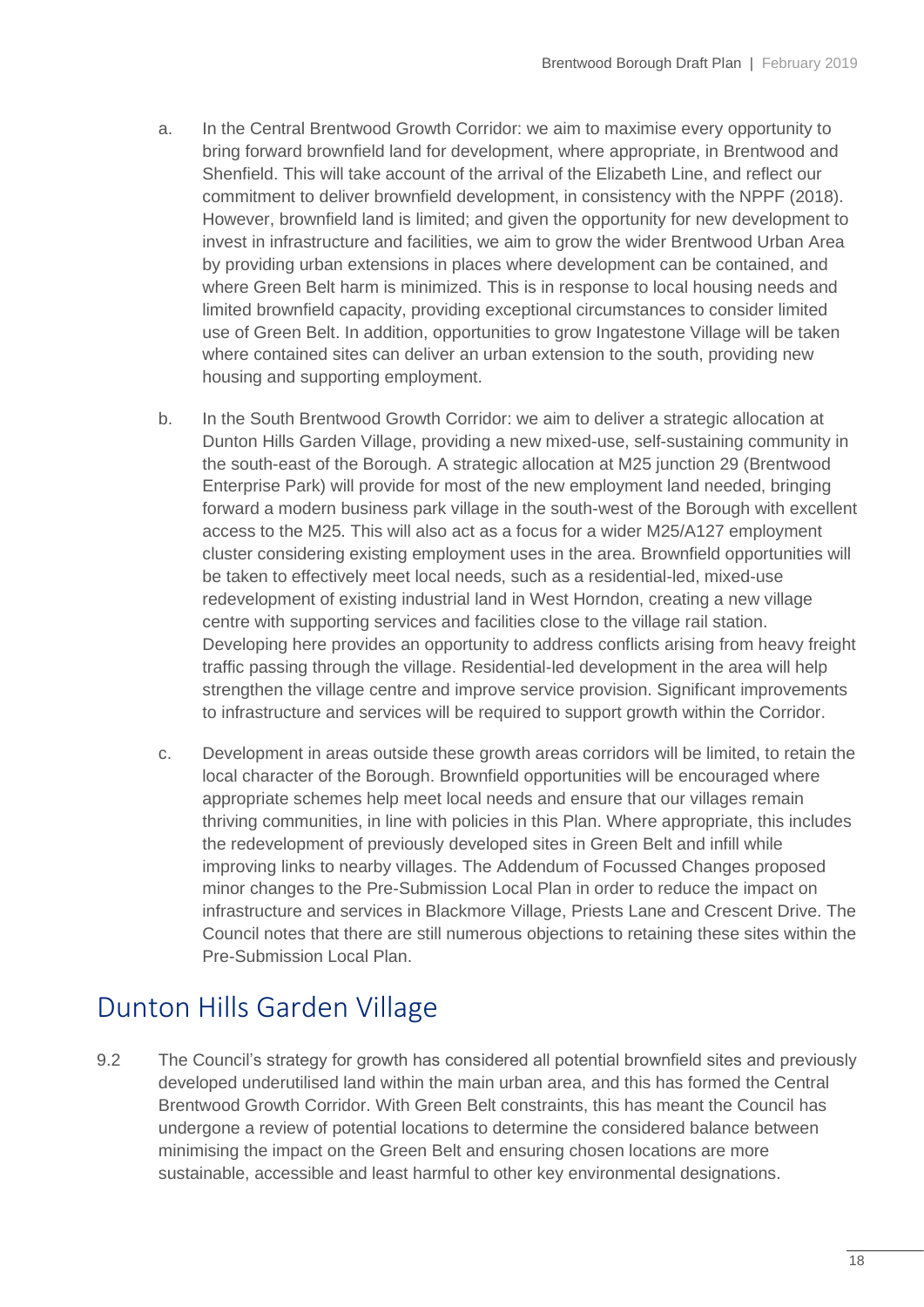- 9.3 Dunton Hills was selected as a strategic allocation (ref R01) to meet a large proportion of Brentwood's housing need, within the Plan period and beyond. Its size means supporting infrastructure can also be delivered, thereby relieving the impact on existing facilities that are at capacity. Providing a significant amount of development will help reduce pressure to alter the Green Belt boundaries again in the next Plan period.
- 9.4 Its location is ideally placed to align with the principles of Garden Communities. It is connected enough to make it a sustainable location; at the same time physically contained and surrounded by countryside to not only align to Brentwood's Borough of Villages character, but also continue to maintain characteristics of Green Belt openness.

# <span id="page-19-0"></span>10. Duty to Cooperated Record, Consultation Representations and the Councils Responses.

10.1 Please refer to Annex 1 below for a record of meeting, workshops and other communication with interested parties. The representations made by individuals and organisations have been recorded, considered and responded to and this is detailed in the Consultation Statement and its Annexes.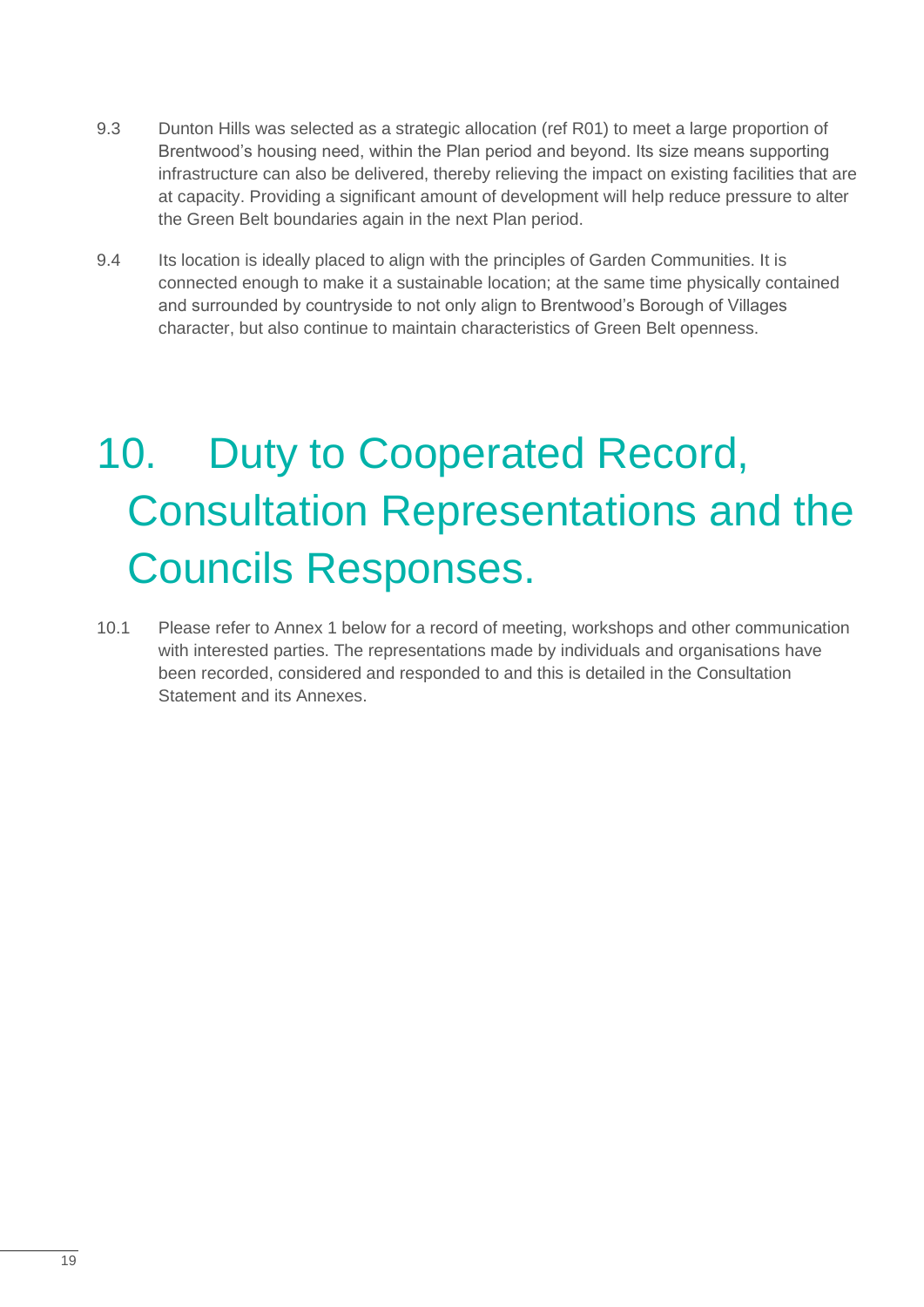### **Annex 1 to Duty to Cooperate Statement Meeting Record**

- **A. Pre-ASELA Project Work**
- **B. Association of South Essex Local Authorities Core Group**
- **C. Association of South Essex Local Authorities Officer Joint Working**
- **D. Dunton Hills Garden Village Project Related DtC Record**
- **E. C2C – West Horndon Station improvement Discussion**
- **F. NHS Strategic Estates Group**
- **G. Health Impact Assessment Work**
- **H. Local Plan Sport Impact Work**
- **I. Early Stage Highways Modelling Discussion**
- **J. Epping Forest Cooperative DtC meetings – Held quarterly**
- **K. Incorporates North Essex boroughs, East Herts and Harlow.**
- **L. Essex Coast Recreational avoidance Disturbance Mitigation Strategy Supplementary Planning**
- **M. Document Project (Essex Coast RAMS).**

#### **A. Pre-ASELA Project Work**

Senior Officer Discussion Meetings.

| Date*      | Event                              | Invitees                                                                                                                                         | Comment                                        |
|------------|------------------------------------|--------------------------------------------------------------------------------------------------------------------------------------------------|------------------------------------------------|
| 28/09/2017 | South East Essex 2050<br>Programme | <b>ECC/Thurrock Council/ Basildon</b><br>Borough Council/Castle Point<br>Borough Council/Rochford<br><b>Borough Council/Southend</b><br>Council/ | Pre work on South East<br>Essex 2050 Programme |
| 26/10/2017 | South East Essex 2050<br>Programme | <b>ECC/Thurrock Council/ Basildon</b><br>Borough Council/Castle Point<br>Borough Council/Rochford<br>Borough Council/Southend<br>Council/        | Pre work on South East<br>Essex 2050 Programme |
| 02/11/2017 | South East Essex 2050<br>Programme | <b>ECC/Thurrock Council/ Basildon</b><br>Borough Council/Castle Point<br>Borough Council/Rochford<br>Borough Council/Southend<br>Council/        | Pre work on South East<br>Essex 2050 Programme |
| 30/11/2017 | South East Essex 2050<br>Programme | <b>ECC/Thurrock Council/ Basildon</b><br>Borough Council/Castle Point                                                                            | Pre work on South East<br>Essex 2050 Programme |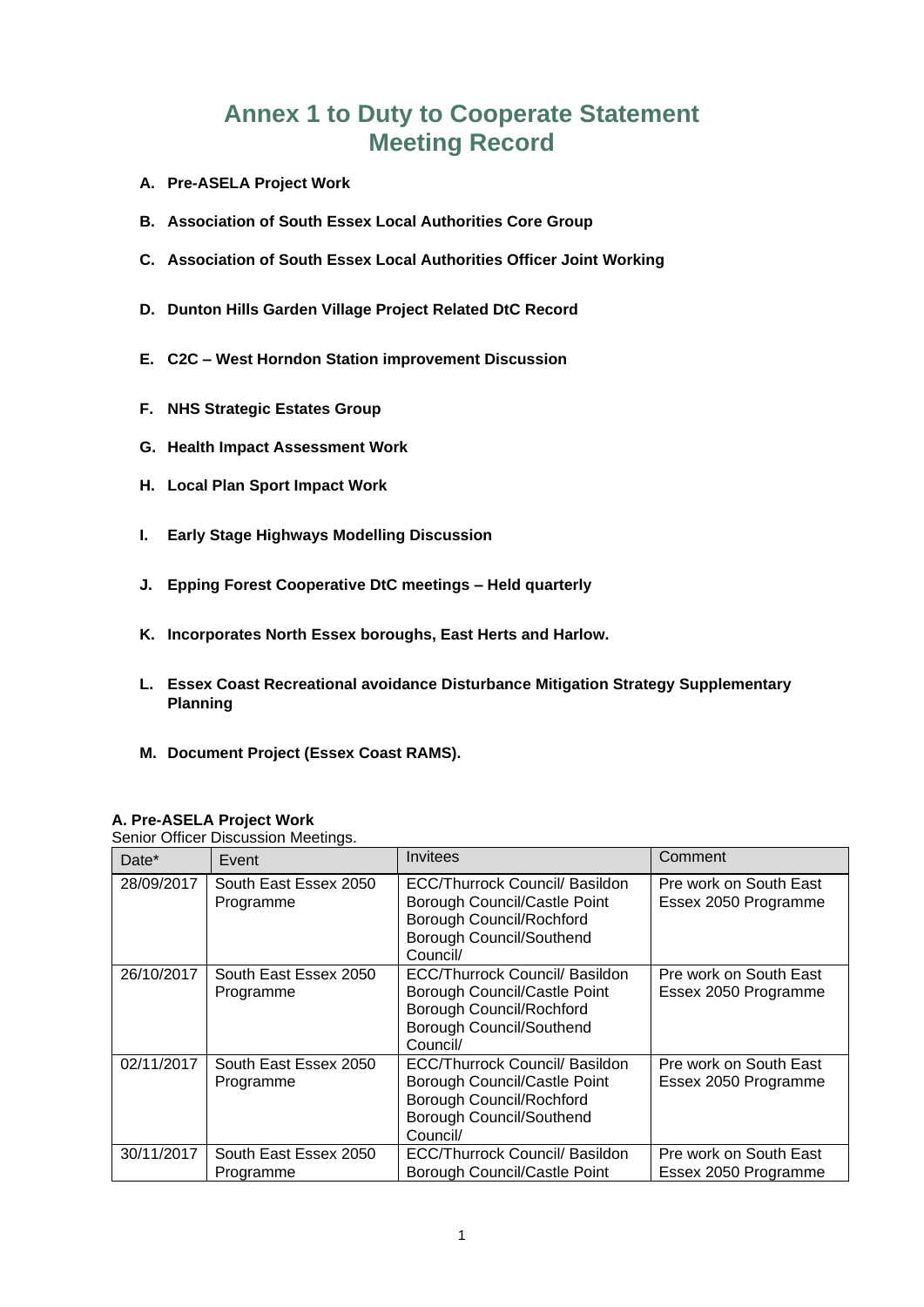|            |                                    | Borough Council/Rochford<br>Borough Council/Southend<br>Council/                                                                                        |                                                |
|------------|------------------------------------|---------------------------------------------------------------------------------------------------------------------------------------------------------|------------------------------------------------|
| 07/12/2017 | South East Essex 2050<br>Programme | ECC/Thurrock Council/ Basildon<br>Borough Council/Castle Point<br>Borough Council/Rochford<br>Borough Council/Southend<br>Council/                      | Pre work on South East<br>Essex 2050 Programme |
| 10/05/2018 | South East Essex 2050<br>Programme | <b>ECC/Thurrock Council/ Basildon</b><br>Borough Council/Castle Point<br><b>Borough Council/Rochford</b><br><b>Borough Council/Southend</b><br>Council/ | Pre work on South East<br>Essex 2050 Programme |
| 26/07/2018 | South East Essex 2050<br>Programme | <b>ECC/Thurrock Council/ Basildon</b><br>Borough Council/Castle Point<br>Borough Council/Rochford<br><b>Borough Council/Southend</b><br>Council/        | Pre work on South East<br>Essex 2050 Programme |

#### **B. Association of South Essex Local Authorities Core Group**

| Date       | Event                              | <b>Invitees</b>                                                                                    | Comment                                                                                                                                                                                          |
|------------|------------------------------------|----------------------------------------------------------------------------------------------------|--------------------------------------------------------------------------------------------------------------------------------------------------------------------------------------------------|
| 26/06/2018 | AESLA core group DtC<br>discussion | Brentwood Borough Council,<br>Basildon BC, Thurrock BC;<br>Essex CC; Catriona Riddell for<br>AESLA | Initial discussions on<br>objections to BBC local<br>plan on evidence,<br>delivery and DtC<br>grounds. BBC did not<br>intend to have a cut down<br>5 year only plan so<br>DHGV would be retained |
| 04/09/2018 | AESLA core group DtC<br>discussion | Brentwood Borough Council,<br>Basildon BC, Thurrock BC;<br>Essex CC; Catriona Riddell for<br>AESLA | Further discussion of<br>DHGV evidence and<br>feasibility after early draft<br>topic paper distributed.<br>Can Joint Strategic Plan<br>address these issues?                                     |

#### **C. Association of South Essex Local Authorities Officer Joint Working**

| Date                           | Strategic<br>Planning<br><b>Issues</b>                       | Organisations<br><b>Worked With</b>                                        | Summary of Joint Working:<br>project, evidence,<br>agreements, actions                                                                                                                                                                                                    | Any other<br>comments                                          |
|--------------------------------|--------------------------------------------------------------|----------------------------------------------------------------------------|---------------------------------------------------------------------------------------------------------------------------------------------------------------------------------------------------------------------------------------------------------------------------|----------------------------------------------------------------|
| 16/07/2018                     | <b>Thurrock GI</b><br>Study                                  | South Essex<br>DtC group                                                   | Presentation on the work<br>completed by consultants<br>on the Thurrock GI Study                                                                                                                                                                                          |                                                                |
| 25/09/2018                     | South Essex<br><b>PPS</b>                                    | South Essex<br>Group, with<br>Kim, Stuart,<br>and myself<br>from Brentwood | Discussion on how to<br>marry up the Essex and<br>Brentwood PPS work.<br>Agreed to include the same<br>text regarding ASELA /<br>JSP and agreed to<br>consider a joint feasibility<br>study which is to be<br>included in the South<br><b>Essex and Brentwood</b><br>PPS. |                                                                |
| Weekly<br>meetings<br>with JOG | Development<br>of the South<br>Essex Joint<br>Strategic Plan | Thurrock<br>Borough<br>Council;                                            | Development of evidence<br>base to support the JSP,<br>including but not limited to:                                                                                                                                                                                      | Additional<br>evidence base<br>documents are<br>planned as the |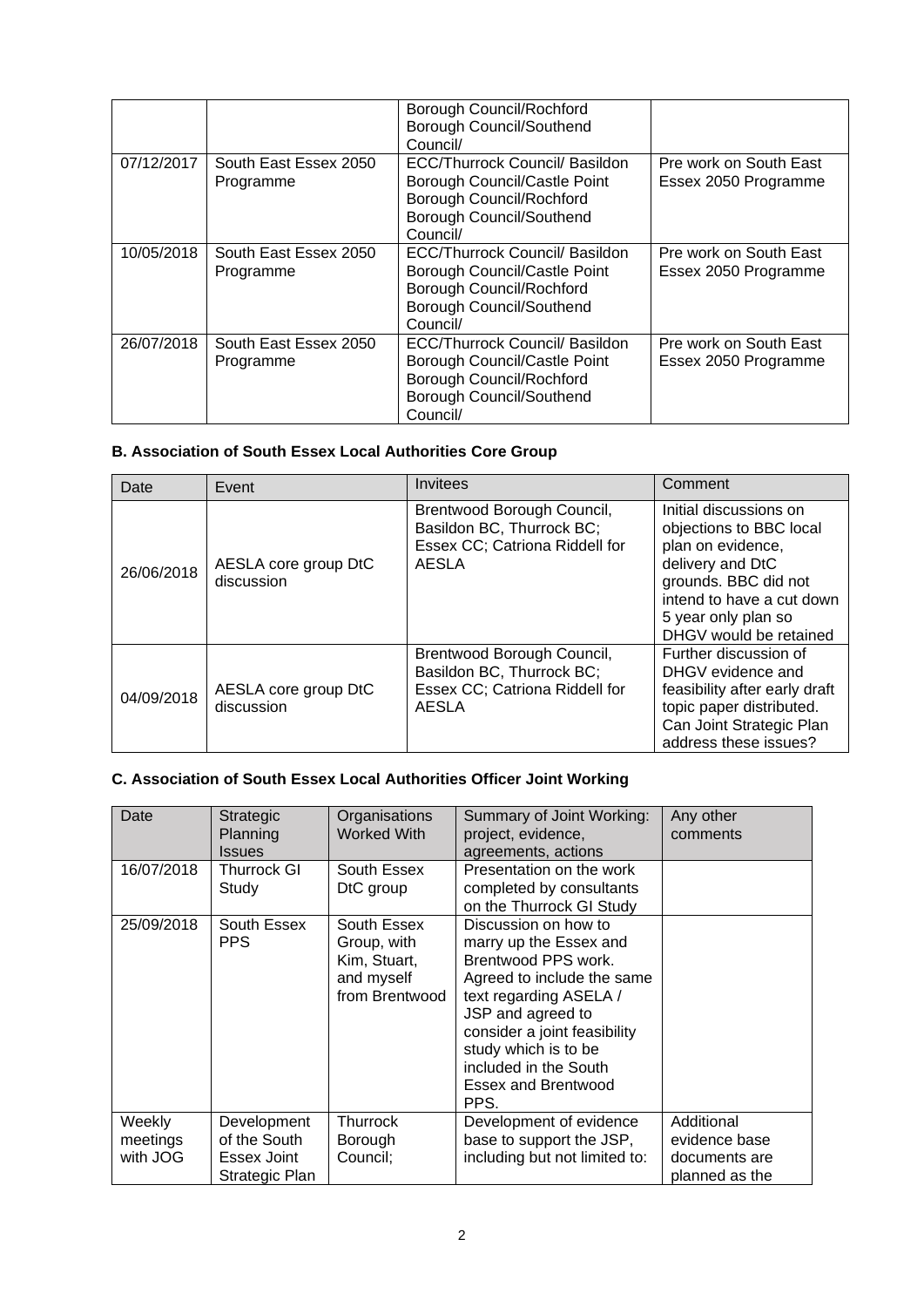| Date | Strategic<br>Planning<br><b>Issues</b> | Organisations<br><b>Worked With</b>                                                                                                                                                        | Summary of Joint Working:<br>project, evidence,<br>agreements, actions                                                                                                                                                                                                                                                                                                                                                                                                                               | Any other<br>comments                                                                                                                                                                                                                                                             |
|------|----------------------------------------|--------------------------------------------------------------------------------------------------------------------------------------------------------------------------------------------|------------------------------------------------------------------------------------------------------------------------------------------------------------------------------------------------------------------------------------------------------------------------------------------------------------------------------------------------------------------------------------------------------------------------------------------------------------------------------------------------------|-----------------------------------------------------------------------------------------------------------------------------------------------------------------------------------------------------------------------------------------------------------------------------------|
|      |                                        | <b>Basildon</b><br>Borough<br>Council;<br>Castle Point<br>Borough<br>Council;<br>Southend<br>Borough<br>Council;<br>Rochford<br>District Council;<br>and<br><b>Essex County</b><br>Council | <b>Strategic Green</b><br>and Blue<br>Infrastructure<br>Assessment;<br>Strategic<br>Infrastructure<br>Assessment;<br><b>Strategic Transport</b><br>$\bullet$<br>Assessment;<br>Strategic Economic<br>Assessment, and<br>Employment<br><b>Needs</b><br>Assessment; and<br>Tourism<br>Assessment<br>Joint consultation on the<br>Addendum Statement of<br><b>Community Involvement</b><br>Development of the Issues<br>Document which plans to<br>consult mid-summer and<br>undertake a call for sites | JSP progresses.<br><b>These</b><br>assessments will<br>be progressed at<br>an appropriate<br>time.<br>In addition to the<br>monthly meetings<br>there are<br>workshops which<br>have taken place<br>as part of the<br>progression of the<br>various evidence<br>base development. |

#### **D. Dunton Hills Garden Village Project Related DtC Record**

| Date       | Event                            | Invitees                         | Comment |
|------------|----------------------------------|----------------------------------|---------|
| 29/03/2012 | <b>Transport Modelling Essex</b> | <b>Essex County Council,</b>     |         |
|            | County Council (LDP)             | <b>Brentwood Borough Council</b> |         |
|            | <b>Transport Modelling</b>       | <b>Essex County Council,</b>     |         |
| 02/07/2012 | update meeting Essex             | <b>Brentwood Borough Council</b> |         |
|            | County Council (LDP)             |                                  |         |
|            | <b>Transport Modelling</b>       | <b>Essex County Council,</b>     |         |
| 13/11/2012 | update meeting Essex             | <b>Brentwood Borough Council</b> |         |
|            | County Council (LDP)             |                                  |         |
|            | <b>Transport Modelling</b>       | <b>Essex County Council,</b>     |         |
| 18/12/2012 | update meeting Essex             | <b>Brentwood Borough Council</b> |         |
|            | County Council (LDP)             |                                  |         |
|            | <b>Transport Evidence Base</b>   | <b>Essex County Council,</b>     |         |
| 13/12/2017 | meeting Essex County             | <b>Brentwood Borough Council</b> |         |
|            | Council                          |                                  |         |
|            | <b>Transport Evidence Base</b>   | <b>Essex County Council,</b>     |         |
| 17/02/2018 | <b>Telecon Essex County</b>      | Brentwood Borough Council +      |         |
|            | Council                          | associated Council consultants   |         |
|            | <b>Transport Evidence Base</b>   | <b>Essex County Council,</b>     |         |
| 09/03/2018 | <b>Telecon Essex County</b>      | Brentwood Borough Council +      |         |
|            | Council                          | associated Council consultants   |         |
|            | <b>Transport Evidence Base</b>   | <b>Essex County Council,</b>     |         |
| 20/03/2018 | <b>Telecon Essex County</b>      | Brentwood Borough Council +      |         |
|            | Council                          | associated Council consultants   |         |
|            | <b>Transport Evidence Base</b>   | <b>Essex County Council,</b>     |         |
| 27/03/2018 | <b>Telecon Essex County</b>      | Brentwood Borough Council +      |         |
|            | Council                          | associated Council consultants   |         |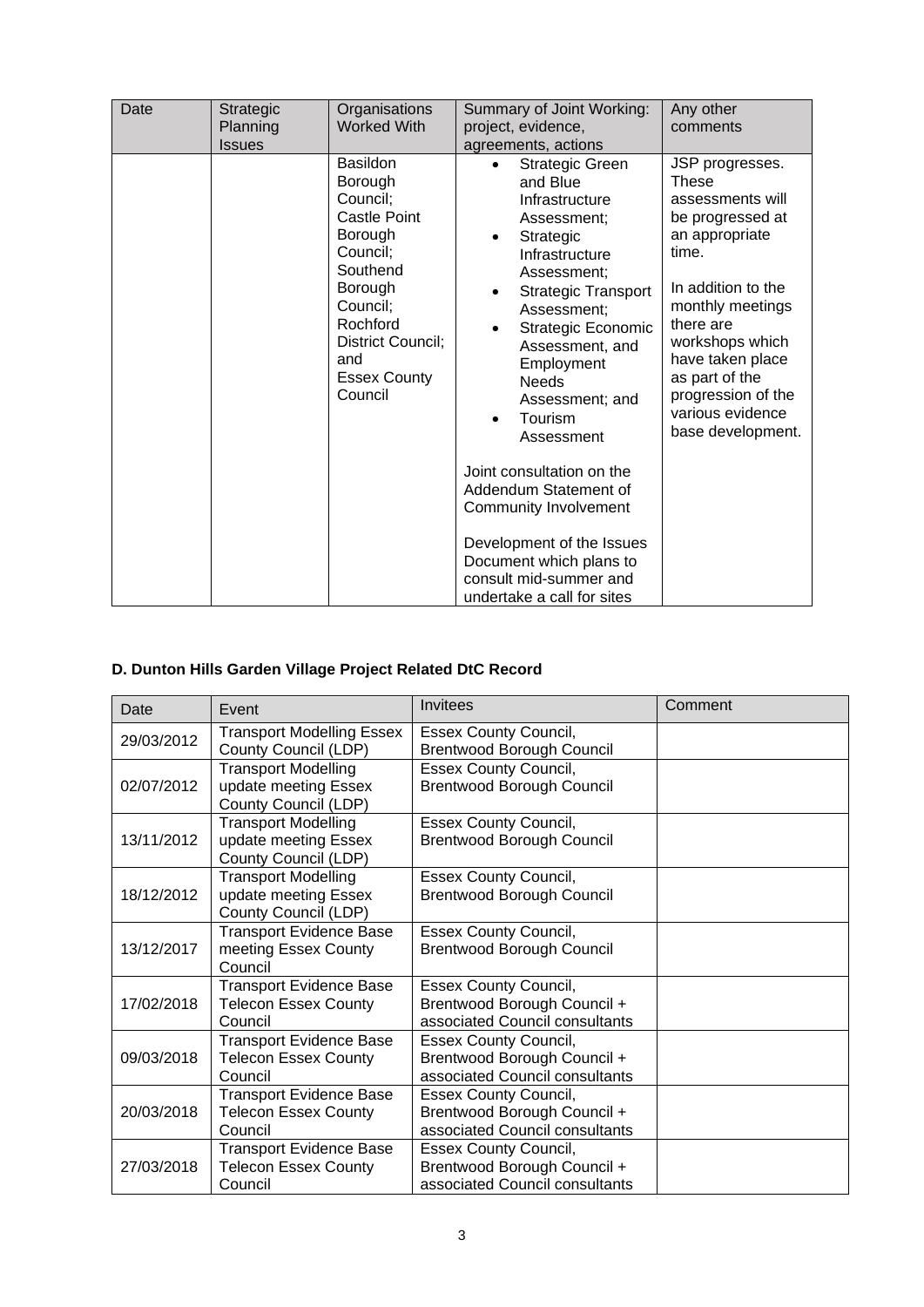| Date       | Event                                                         | <b>Invitees</b>                                                | Comment |
|------------|---------------------------------------------------------------|----------------------------------------------------------------|---------|
|            | <b>Transport Evidence Base</b>                                | <b>Essex County Council,</b>                                   |         |
| 03/04/2018 | <b>Telecon Essex County</b>                                   | Brentwood Borough Council +                                    |         |
|            | Council                                                       | associated Council consultants                                 |         |
|            | <b>Transport Evidence Base</b>                                | <b>Essex County Council,</b>                                   |         |
| 10/04/2018 | <b>Telecon Essex County</b>                                   | Brentwood Borough Council +                                    |         |
|            | Council                                                       | associated Council consultants                                 |         |
|            | <b>Transport Evidence Base</b>                                | <b>Essex County Council,</b>                                   |         |
| 17/04/2018 | <b>Telecon Essex County</b>                                   | Brentwood Borough Council +                                    |         |
|            | Council                                                       | associated Council consultants                                 |         |
|            | <b>Transport Evidence Base</b>                                | <b>Essex County Council,</b>                                   |         |
| 24/04/2018 | <b>Telecon Essex County</b>                                   | Brentwood Borough Council +                                    |         |
|            | Council                                                       | associated Council consultants                                 |         |
|            | <b>Transport Evidence Base</b>                                | <b>Essex County Council,</b>                                   |         |
| 01/05/2018 | <b>Telecon Essex County</b>                                   | Brentwood Borough Council +                                    |         |
|            | Council                                                       | associated Council consultants                                 |         |
|            | Transport Evidence Base                                       | <b>Essex County Council,</b>                                   |         |
| 08/05/2018 | <b>Telecon Essex County</b>                                   | Brentwood Borough Council +                                    |         |
|            | Council                                                       | associated Council consultants                                 |         |
| 15/05/2018 | <b>Transport Evidence Base</b>                                | <b>Essex County Council,</b>                                   |         |
|            | <b>Telecon Essex County</b><br>Council                        | Brentwood Borough Council +<br>associated Council consultants  |         |
|            | <b>Transport Evidence Base</b>                                | <b>Essex County Council,</b>                                   |         |
| 22/05/2018 | <b>Telecon Essex County</b>                                   | Brentwood Borough Council +                                    |         |
|            | Council                                                       | associated Council consultants                                 |         |
|            | <b>Transport Evidence Base</b>                                | <b>Essex County Council,</b>                                   |         |
| 29/05/2018 | <b>Telecon Essex County</b>                                   | Brentwood Borough Council +                                    |         |
|            | Council                                                       | associated Council consultants                                 |         |
|            | <b>Transport Evidence Base</b>                                | <b>Essex County Council,</b>                                   |         |
| 07/06/2018 | <b>Telecon Essex County</b>                                   | Brentwood Borough Council +                                    |         |
|            | Council                                                       | associated Council consultants                                 |         |
|            | <b>Transport Evidence Base</b>                                | <b>Essex County Council,</b>                                   |         |
| 12/06/2018 | <b>Telecon Essex County</b>                                   | Brentwood Borough Council +                                    |         |
|            | Council                                                       | associated Council consultants                                 |         |
|            | Transport Evidence Base                                       | <b>Essex County Council,</b>                                   |         |
| 19/06/2018 | <b>Telecon Essex County</b>                                   | Brentwood Borough Council +                                    |         |
|            | Council                                                       | associated Council consultants                                 |         |
|            | <b>Transport Evidence Base</b>                                | <b>Essex County Council,</b>                                   |         |
| 26/06/2018 | <b>Telecon Essex County</b>                                   | Brentwood Borough Council +                                    |         |
|            | Council                                                       | associated Council consultants                                 |         |
|            | <b>Transport Evidence Base</b>                                | <b>Essex County Council,</b>                                   |         |
| 10/07/2018 | <b>Telecon Essex County</b>                                   | Brentwood Borough Council +                                    |         |
|            | Council                                                       | associated Council consultants                                 |         |
|            | <b>Transport Evidence Base</b>                                | <b>Essex County Council,</b>                                   |         |
| 17/07/2018 | <b>Telecon Essex County</b><br>Council                        | Brentwood Borough Council +                                    |         |
|            |                                                               | associated Council consultants<br><b>Essex County Council,</b> |         |
| 14/08/2018 | <b>Transport Evidence Base</b><br><b>Telecon Essex County</b> | Brentwood Borough Council +                                    |         |
|            | Council                                                       | associated Council consultants                                 |         |
|            | <b>Transport Evidence Base</b>                                | <b>Essex County Council,</b>                                   |         |
| 21/08/2018 | <b>Telecon Essex County</b>                                   | Brentwood Borough Council +                                    |         |
|            | Council                                                       | associated Council consultants                                 |         |
|            | <b>Transport Evidence Base</b>                                | <b>Essex County Council,</b>                                   |         |
| 28/08/2018 | <b>Telecon Essex County</b>                                   | Brentwood Borough Council +                                    |         |
|            | Council                                                       | associated Council consultants                                 |         |
|            | <b>Transport Evidence Base</b>                                | <b>Essex County Council,</b>                                   |         |
| 18/09/2018 | <b>Telecon Essex County</b>                                   | Brentwood Borough Council +                                    |         |
|            | Council                                                       | associated Council consultants                                 |         |
| 12/03/2019 | South Brentwood Growth                                        | Brentwood Borough Council,                                     |         |
|            | <b>Corridor Strategic Sites</b>                               | Dunton Hills Garden Village                                    |         |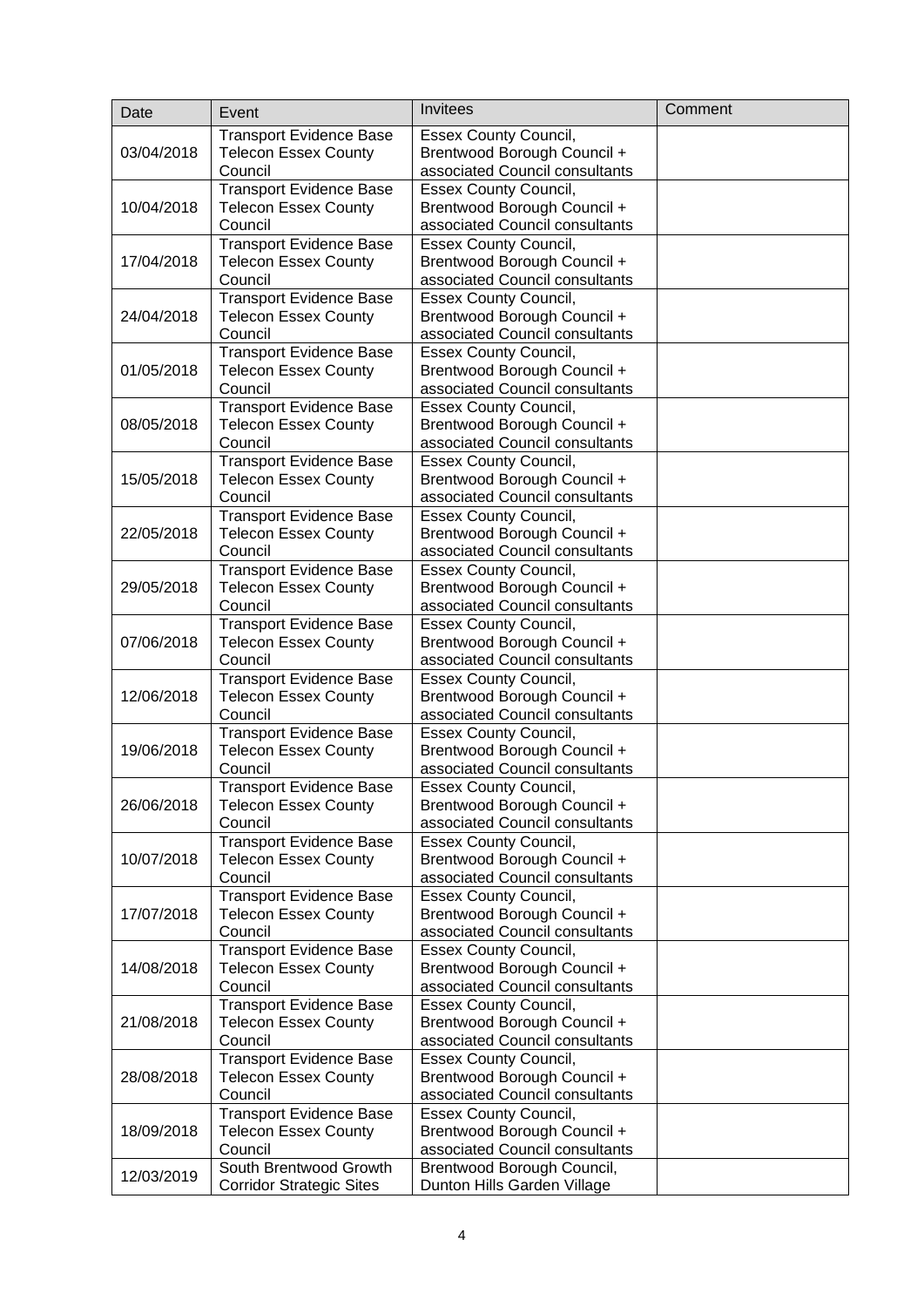| Date       | Event                                                                                 | Invitees                                                                                                                                                | Comment |
|------------|---------------------------------------------------------------------------------------|---------------------------------------------------------------------------------------------------------------------------------------------------------|---------|
|            | Meeting - DHGV and<br><b>Brentwood Enterprise</b><br>Park                             | Representatives, Brentwood<br><b>Enterprise Park Representatives</b>                                                                                    |         |
| 12/11/2019 | <b>Demand Responsive</b><br>Transport meeting (Zeelo)                                 | Brentwood Borough Council,<br>Zeelo, CEG (on behalf of DHGV)<br>and St Modwen on behalf of<br><b>Brentwood Enterprise Park</b>                          |         |
| 24/04/2015 | Lower Thames Crossing                                                                 | Basildon Council, Brentwood<br>Borough Council, Highways<br>England                                                                                     |         |
| 14/11/2017 | Dunton Hills Garden<br>Village meeting 1 update<br>for Homes and<br>Communities       | Brentwood Borough Council,<br><b>Homes and Communities</b><br>Agency                                                                                    |         |
| 25/07/2017 | DHGV Project update                                                                   | Brentwood Borough Council,<br><b>Homes and Communities</b>                                                                                              |         |
| 02/07/2018 | DHGV Project update                                                                   | Brentwood Borough Council,<br><b>Homes and Communities</b>                                                                                              |         |
| 20/11/2018 | DHGV Project update                                                                   | Brentwood Borough Council,<br>Homes and Communities                                                                                                     |         |
| 04/09/2017 | DHGV Site Walkover and<br>Workshop                                                    | CODE, Homes and<br>Communities, Commercial<br><b>Estates Group, Essex County</b><br>Council, Brentwood Borough<br>Council, Brentwood Borough<br>Council |         |
| 06/03/2018 | Broadway Malyan Design<br>Workshop                                                    | Brentwood Borough Council,<br>Commercial Estates Group,<br>CODE, Broadway Malyan                                                                        |         |
| 03/10/2018 | Heritage Design Meeting                                                               | Brentwood Borough Council,<br>Commercial Estates Group,<br>CODE, Broadway Malyan                                                                        |         |
| 20/02/2019 | <b>Stakeholder Briefing Event</b>                                                     | CODE, Homes and<br>Communities, Commercial<br><b>Estates Group, Essex County</b><br>Council, Brentwood Borough<br>Council                               |         |
| 27/02/2019 | <b>Councillor Walkaround</b><br>and Briefing                                          | Brentwood Borough Council,<br><b>Commercial Estates Group</b>                                                                                           |         |
| 06/07/2017 | Design Council<br>Introduction and<br>Orientation meeting                             | <b>Brentwood Borough Council;</b><br>Design Council CABE                                                                                                |         |
| 14/06/2017 | <b>Masterplan Meeting 1</b>                                                           | Brentwood Borough Council,<br>Commercial Estates Group,<br>CODE, Broadway Malyan                                                                        |         |
| 06/07/2017 | Design Council workshop                                                               | Design Council CABE,<br><b>Brentwood Borough Council</b>                                                                                                |         |
| 21/08/2017 | <b>Masterplan Meeting 2</b>                                                           | Brentwood Borough Council,<br>Commercial Estates Group,<br>CODE, Broadway Malyan                                                                        |         |
| 14/11/2017 | Design Council Workshop                                                               | Brentwood Borough Council,<br>Commercial Estates Group,<br>CODE, Broadway Malyan,<br>Design Council                                                     |         |
| 27/02/2019 | Design Workshop with<br><b>CEG and Essex County</b><br>Council (Setting the<br>Scene) | Brentwood Borough Council,<br>Commercial Estates Group,<br><b>Essex County Council</b>                                                                  |         |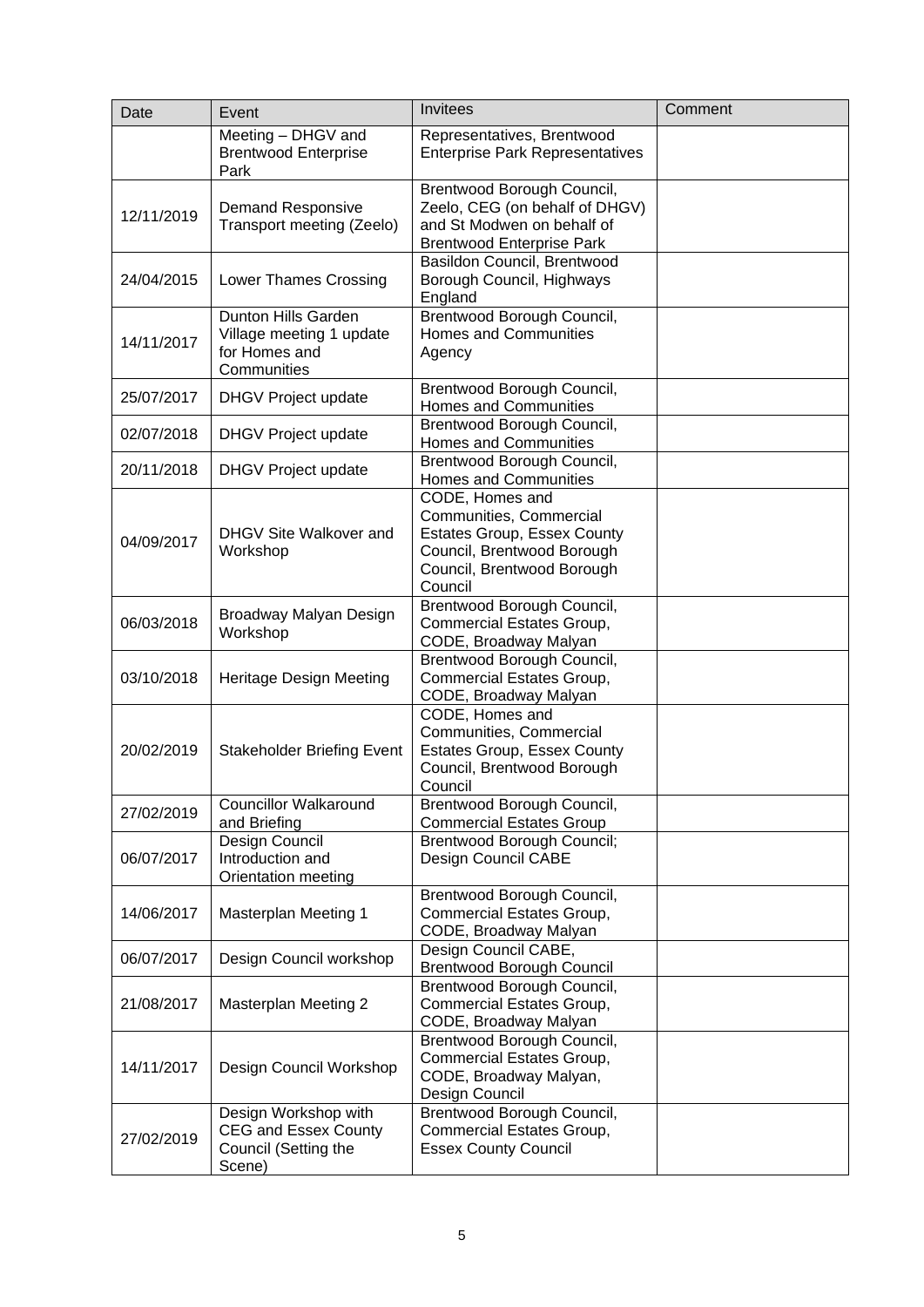| Date       | Event                                                       | Invitees                                                                                                                                                                                                                                                                                                                                                                                                                                                                    | Comment |
|------------|-------------------------------------------------------------|-----------------------------------------------------------------------------------------------------------------------------------------------------------------------------------------------------------------------------------------------------------------------------------------------------------------------------------------------------------------------------------------------------------------------------------------------------------------------------|---------|
| 18/04/2019 | Design South East (DSE)<br>workshop 1 (vision)              | Design South East, Brentwood<br>Borough Council, Commercial<br><b>Estates Group, Essex County</b><br>Council, Landowners, Homes<br>England                                                                                                                                                                                                                                                                                                                                  |         |
| 25/04/2019 | DSE workshop 2 (Blue<br>and Green Infrastructure)           | Design South East, Brentwood<br>Borough Council, Commercial<br><b>Estates Group, Essex County</b><br>Council, Landowners, Thurrock<br>Council, Basildon Council,<br>Havering Council, Essex Wildlife<br>Trust, West Horndon Parish<br>Council, Brooks Leney, Thames<br>Chase Trust, British Horse<br>Society, Homes England                                                                                                                                                 |         |
| 25/04/2019 | DSE workshop 3 (Heritage<br>and Design)                     | Design South East, Brentwood<br>Borough Council, Commercial<br><b>Estates Group, Essex County</b><br>Council, Landowners, Thurrock<br>Council, Basildon Council,<br>Havering Council, Essex Wildlife<br>Trust, West Horndon Parish<br>Council, Brooks Leney, Thames<br>Chase Trust, British Horse<br>Society, Historic England,<br>Homes England                                                                                                                            |         |
| 06/05/2019 | DSE workshop 4 (socio-<br>economics)                        | Design South East, Brentwood<br>Borough Council, Commercial<br><b>Estates Group, Essex County</b><br>Council, Landowners, Thurrock<br>Council, Basildon Council,<br>Havering Council, West Horndon<br>Parish Council, Brooks Leney,<br>NHS, Transformation -<br>Brentwood Borough, Essex<br>Police, Essex Fire, Homes<br>England                                                                                                                                            |         |
| 08/05/2019 | DSE workshop 5<br>(Sustainable and<br>Smart Infrastructure) | Design South East, Brentwood<br>Borough Council, Commercial<br><b>Estates Group, Essex County</b><br>Council, Landowners, Thurrock<br>Council, Basildon Council,<br>Havering Council, West Horndon<br>Parish Council, Homes England                                                                                                                                                                                                                                         |         |
| 10/05/2019 | DSE workshop 6<br>(Sustainable Transport)                   | Design South East, Brentwood<br>Borough Council, Commercial<br><b>Estates Group, Essex County</b><br>Council, Landowners, Thurrock<br>Council, Basildon Council,<br>Havering Council, West Horndon<br>Parish Council, Homes England,<br>Highways England, C2C Rail,<br>Lower Thames Crossing,<br>Transport for London, Network<br>Rail, Office of Rail Regulation,<br><b>Brentwood Community</b><br>Transport, Sustrans, First Buses,<br>Ensignbus, Stephensons of<br>Essex |         |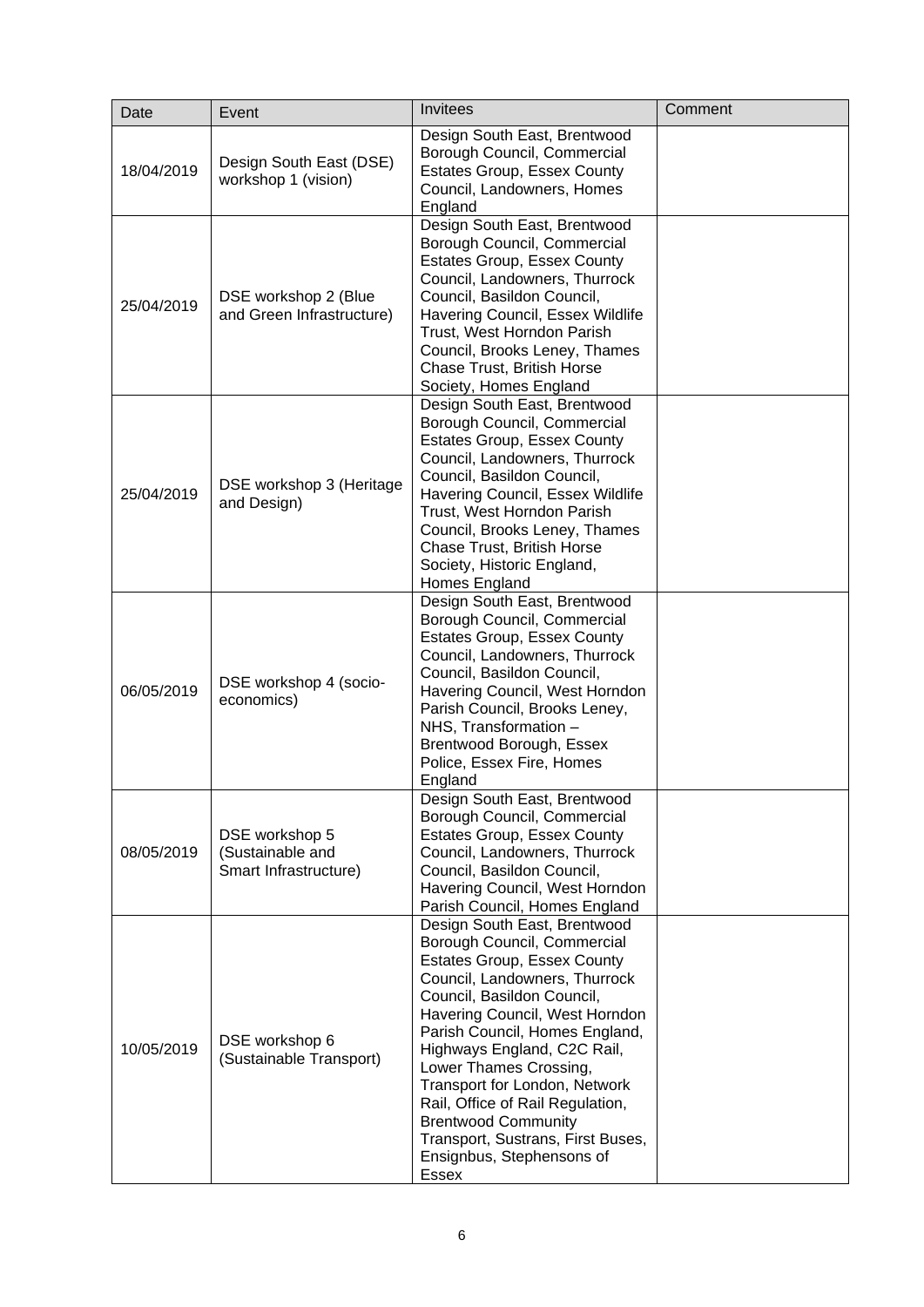| Date       | Event                                                   | Invitees                                                                                                                                                                                                                                                                                                                                                                                                                       | Comment |
|------------|---------------------------------------------------------|--------------------------------------------------------------------------------------------------------------------------------------------------------------------------------------------------------------------------------------------------------------------------------------------------------------------------------------------------------------------------------------------------------------------------------|---------|
| 15/05/2019 | Design South East                                       | Brentwood Borough Council,                                                                                                                                                                                                                                                                                                                                                                                                     |         |
|            | <b>Checkpoint Meeting</b>                               | <b>Commercial Estates Group</b>                                                                                                                                                                                                                                                                                                                                                                                                |         |
| 05/06/2019 | Design Review Panel 1                                   | Design South East, Brentwood<br>Borough Council, Commercial<br><b>Estates Group, Essex County</b><br>Council, Landowners, Thurrock<br>Council, Basildon Council,<br>Havering Council, West Horndon<br>Parish Council, Homes England,<br>Historic England, Highways<br>England, Sports England, Essex<br>Police, Essex Fire, Thames<br>Chase Trust, Wildlife Trust,                                                             |         |
| 17/07/2019 | Design Review Panel 2                                   | NHS, British Horse Society<br>Design South East, Brentwood<br>Borough Council, Commercial<br><b>Estates Group, Essex County</b><br>Council, Landowners, Thurrock<br>Council, Basildon Council,<br>Havering Council, West Horndon<br>Parish Council, Homes England,<br>Historic England, Highways<br>England, Sports England, Essex<br>Police, Essex Fire, Thames<br>Chase Trust, Wildlife Trust,<br>NHS, British Horse Society |         |
| 06/09/2019 | DSE workshop 7 (design<br>and innovation)               | Design South East, Brentwood<br>Borough Council, Commercial<br><b>Estates Group, Essex County</b><br>Council, Homes England                                                                                                                                                                                                                                                                                                    |         |
| 09/10/2019 | Design Review Panel 3                                   | Design South East, Brentwood<br>Borough Council, Commercial<br><b>Estates Group, Essex County</b><br>Council, Landowners, Thurrock<br>Council, Basildon Council,<br>Havering Council, West Horndon<br>Parish Council, Homes England,<br>Historic England, Highways<br>England, Sports England, Essex<br>Police, Essex Fire, Thames<br>Chase Trust, Wildlife Trust,<br>NHS, British Horse Society                               |         |
| 07/02/2020 | <b>Chair Review Design</b><br>South East                | Borough Council, Council,<br>Commercial Estates Group,<br>Design South East                                                                                                                                                                                                                                                                                                                                                    |         |
| 04/03/2019 | <b>Strategic Estates Forum</b><br>(NHS)                 | NHS, Brentwood Borough<br>Council                                                                                                                                                                                                                                                                                                                                                                                              |         |
| 03/04/2019 | Landowners Masterplan<br>Integration meeting            | Brentwood Borough Council, site<br>allocation landowners                                                                                                                                                                                                                                                                                                                                                                       |         |
| 22/05/2019 | <b>MHCLG and Homes</b><br><b>England Review Meeting</b> | Brentwood Borough Council,<br>Homes England, MHCLG                                                                                                                                                                                                                                                                                                                                                                             |         |
| 13/06/2019 | <b>DHGV</b> Pre-application<br>meeting - Heritage       | Brentwood Borough Council,<br>Heritage England, Essex County<br><b>Council, Commercial Estates</b><br>Group                                                                                                                                                                                                                                                                                                                    |         |
| 08/07/2019 | <b>DHGV Pre-application</b><br>meeting - Transport      | Brentwood Borough Council,<br>Highways England, Essex<br>County Council, Commercial<br><b>Estates Group</b>                                                                                                                                                                                                                                                                                                                    |         |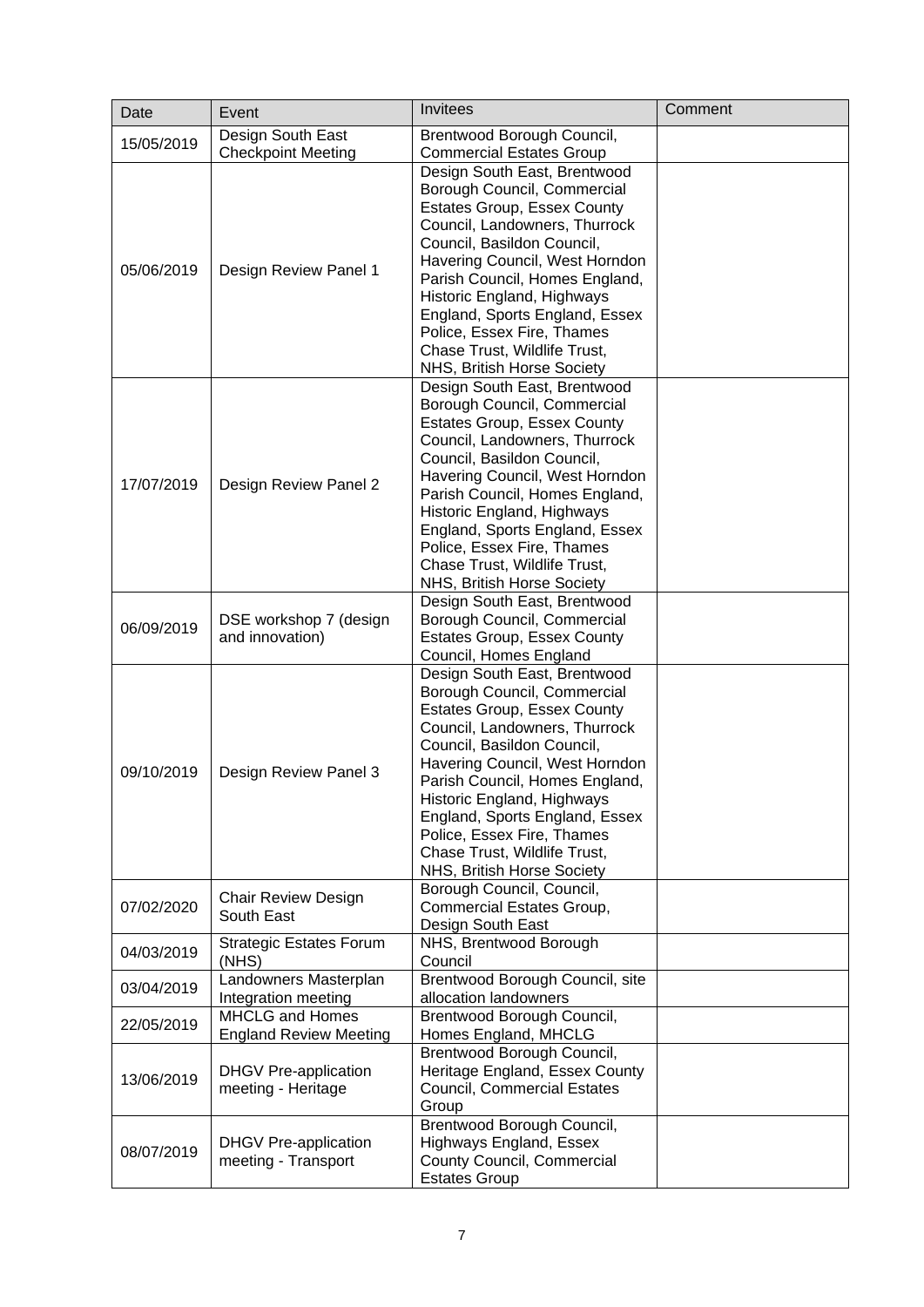| Date       | Event                                                             | Invitees                                                                                                                                                                                                                                                                                                                                                                                                                                                                                                                                              | Comment |
|------------|-------------------------------------------------------------------|-------------------------------------------------------------------------------------------------------------------------------------------------------------------------------------------------------------------------------------------------------------------------------------------------------------------------------------------------------------------------------------------------------------------------------------------------------------------------------------------------------------------------------------------------------|---------|
| 16/07/2019 | <b>DHGV Pre-application</b><br>meeting - EHO                      | Brentwood Borough Council,<br><b>Essex County Council,</b><br><b>Commercial Estates Group</b>                                                                                                                                                                                                                                                                                                                                                                                                                                                         |         |
| 23/07/2019 | <b>DHGV Pre-application</b><br>meeting - Ecology                  | Brentwood Borough Council,<br><b>Essex County Council,</b><br><b>Commercial Estates Group</b>                                                                                                                                                                                                                                                                                                                                                                                                                                                         |         |
| 01/08/2019 | <b>Sports Playing Pitches</b><br><b>Strategy Meeting</b>          | Sports England, Brentwood<br>Borough Council                                                                                                                                                                                                                                                                                                                                                                                                                                                                                                          |         |
| 19/08/2019 | Gypsies & Traveller<br>Workshop                                   | Brentwood Borough Council,<br>Commercial Estates Group,<br><b>Essex County Council; Essex</b><br>Police                                                                                                                                                                                                                                                                                                                                                                                                                                               |         |
| 07/08/2019 | <b>Health Facilities</b><br>Requirements meeting<br><b>NHS</b>    | NHS, Brentwood Borough<br><b>Council, Commercial Estates</b><br>Group, Essex County Council                                                                                                                                                                                                                                                                                                                                                                                                                                                           |         |
| 04/09/2019 | Housing Workshop                                                  | Brentwood Borough Council,<br>Commercial Estates Group,<br><b>Essex County Council, Homes</b><br>England                                                                                                                                                                                                                                                                                                                                                                                                                                              |         |
| 15/10/2019 | Dunton Hills Garden<br><b>Village Community Forum</b>             | Open event invitation to<br>community members                                                                                                                                                                                                                                                                                                                                                                                                                                                                                                         |         |
| 16/12/2019 | <b>Strategic Estates Forum</b><br>(NHS)                           | NHS, Brentwood Borough<br>Council                                                                                                                                                                                                                                                                                                                                                                                                                                                                                                                     |         |
| 17/12/2019 | South Brentwood Growth<br><b>Corridor Transport</b><br>Workshop 1 | Brentwood Borough Council,<br><b>Essex County Council, Highways</b><br>England, c2c Rail, London<br>Borough of Havering, Thurrock<br>Council, Brentwood Enterprise<br>Park (St Modwen; Strutt &<br>Parker; Atkins; landowner),<br>Childerditch Industrial Estate,<br>(Strutt & Parker), West Horndon<br>Industrial Estates (Hermes;<br>McGough Planning Consultants),<br>Land at East Horndon Hall<br>(Savills), Dunton Hills Garden<br>Village (CEG; Brookbanks;<br>Vectos; other landowners and<br>representatives), West Horndon<br>Parish Council |         |
| 18/04/2019 | South Brentwood Growth<br><b>Corridor Transport</b><br>Workshop 2 | Brentwood Borough Council,<br><b>Essex County Council, Highways</b><br>England, c2c Rail, London<br>Borough of Havering, Thurrock<br>Council, Brentwood Enterprise<br>Park (St Modwen; Strutt &<br>Parker; Atkins; landowner),<br>Childerditch Industrial Estate,<br>(Strutt & Parker), West Horndon<br>Industrial Estates (Hermes;<br>McGough Planning Consultants),<br>Land at East Horndon Hall<br>(Savills), Dunton Hills Garden<br>Village (CEG; Brookbanks;<br>Vectos; other landowners and<br>representatives)                                 |         |
| 07/05/2019 | Southern Brentwood<br>Growth Corridor,                            | Brentwood Borough Council,<br><b>Essex County Council, Highways</b>                                                                                                                                                                                                                                                                                                                                                                                                                                                                                   |         |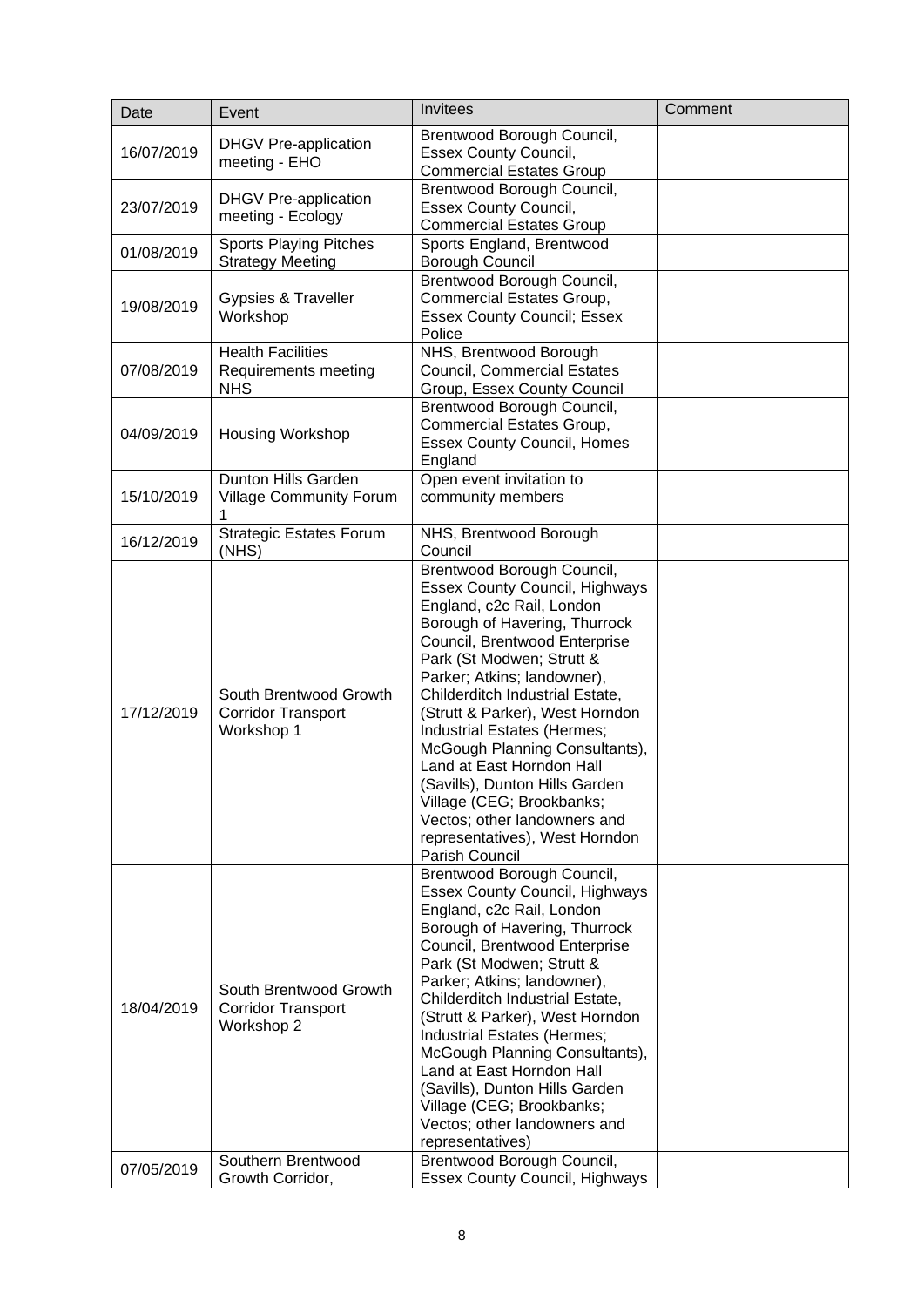| Date       | Event                                                                                     | Invitees                                                                                                                                                                | Comment |
|------------|-------------------------------------------------------------------------------------------|-------------------------------------------------------------------------------------------------------------------------------------------------------------------------|---------|
|            | Sustainable Transport<br>Integration Telecon 1                                            | England, St Modwen<br>(representing Brentwood<br>Enterprise Park), Vectos<br>(representing DHGV)                                                                        |         |
| 14/05/2019 | Southern Brentwood<br>Growth Corridor,<br>Sustainable Transport<br>Integration Telecon 2  | Brentwood Borough Council,<br><b>Essex County Council, Highways</b><br>England, St Modwen<br>(representing Brentwood<br>Enterprise Park), Vectos<br>(representing DHGV) |         |
| 21/05/2019 | Southern Brentwood<br>Growth Corridor,<br>Sustainable Transport<br>Integration Telecon 3  | Brentwood Borough Council,<br><b>Essex County Council, Highways</b><br>England, St Modwen<br>(representing Brentwood<br>Enterprise Park), Vectos<br>(representing DHGV) |         |
| 28/05/2019 | Southern Brentwood<br>Growth Corridor,<br>Sustainable Transport<br>Integration Telecon 4  | Brentwood Borough Council,<br><b>Essex County Council, Highways</b><br>England, St Modwen<br>(representing Brentwood<br>Enterprise Park), Vectos<br>(representing DHGV) |         |
| 04/06/2019 | Southern Brentwood<br>Growth Corridor,<br>Sustainable Transport<br>Integration Telecon 5  | Brentwood Borough Council,<br><b>Essex County Council, Highways</b><br>England, St Modwen<br>(representing Brentwood<br>Enterprise Park), Vectos<br>(representing DHGV) |         |
| 11/06/2019 | Southern Brentwood<br>Growth Corridor,<br>Sustainable Transport<br>Integration Telecon 6  | Brentwood Borough Council,<br><b>Essex County Council, Highways</b><br>England, St Modwen<br>(representing Brentwood<br>Enterprise Park), Vectos<br>(representing DHGV) |         |
| 18/06/2019 | Southern Brentwood<br>Growth Corridor,<br>Sustainable Transport<br>Integration Telecon 7  | Brentwood Borough Council,<br><b>Essex County Council, Highways</b><br>England, St Modwen<br>(representing Brentwood<br>Enterprise Park), Vectos<br>(representing DHGV) |         |
| 25/06/2019 | Southern Brentwood<br>Growth Corridor,<br>Sustainable Transport<br>Integration Telecon 8  | Brentwood Borough Council,<br><b>Essex County Council, Highways</b><br>England, St Modwen<br>(representing Brentwood<br>Enterprise Park), Vectos<br>(representing DHGV) |         |
| 02/07/2019 | Southern Brentwood<br>Growth Corridor,<br>Sustainable Transport<br>Integration Telecon 9  | Brentwood Borough Council,<br><b>Essex County Council, Highways</b><br>England, St Modwen<br>(representing Brentwood<br>Enterprise Park), Vectos<br>(representing DHGV) |         |
| 19/07/2019 | Southern Brentwood<br>Growth Corridor,<br>Sustainable Transport<br>Integration Telecon 10 | Brentwood Borough Council,<br><b>Essex County Council, Highways</b><br>England, St Modwen<br>(representing Brentwood<br>Enterprise Park), Vectos<br>(representing DHGV) |         |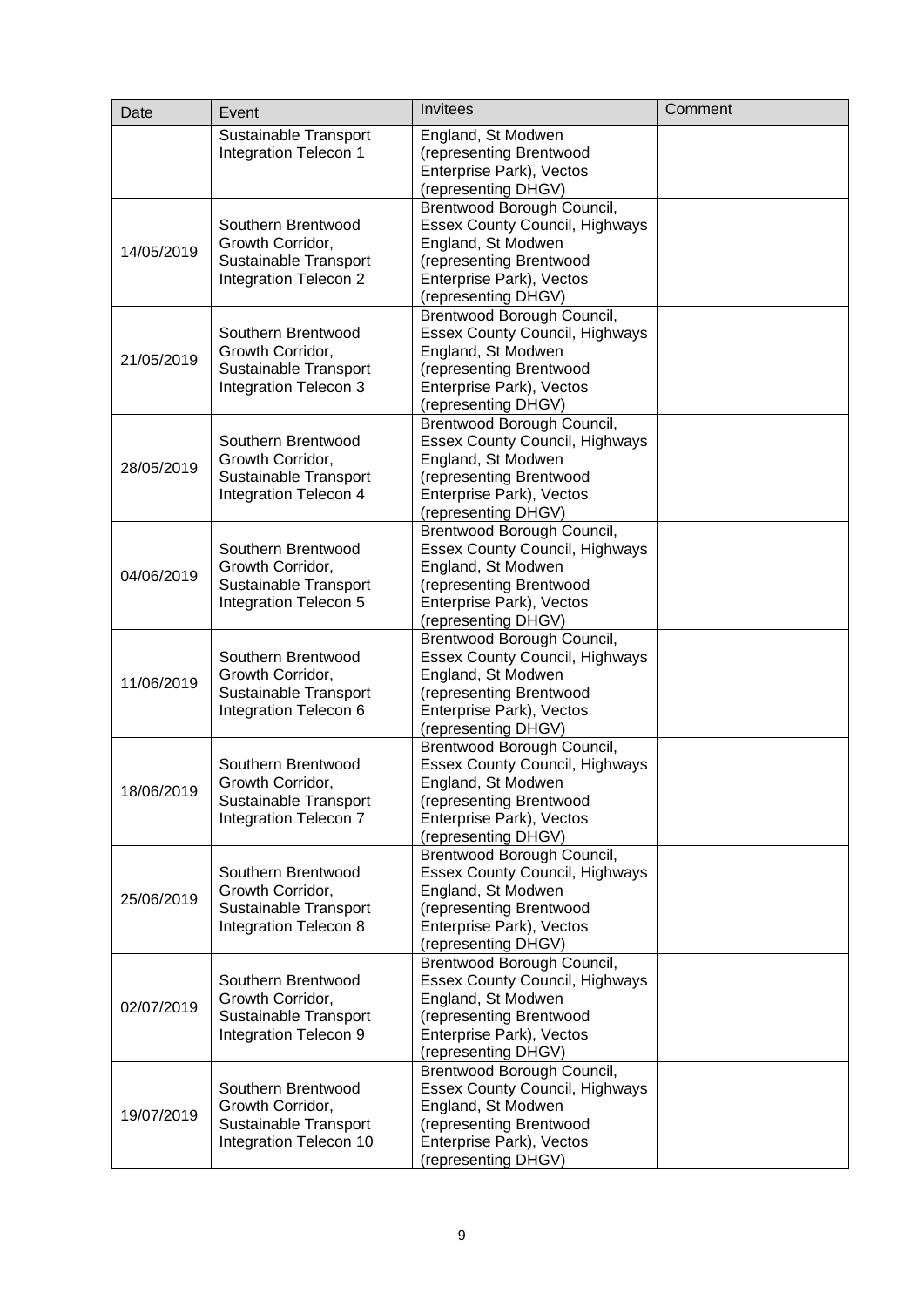| Date       | Event                                                                                     | Invitees                                                                                                                                                                | Comment |
|------------|-------------------------------------------------------------------------------------------|-------------------------------------------------------------------------------------------------------------------------------------------------------------------------|---------|
| 24/07/2019 | Southern Brentwood<br>Growth Corridor,<br>Sustainable Transport<br>Integration Telecon 11 | Brentwood Borough Council,<br><b>Essex County Council, Highways</b><br>England, St Modwen<br>(representing Brentwood<br>Enterprise Park), Vectos<br>(representing DHGV) |         |
| 30/07/2019 | Southern Brentwood<br>Growth Corridor,<br>Sustainable Transport<br>Integration Telecon 12 | Brentwood Borough Council,<br><b>Essex County Council, Highways</b><br>England, St Modwen<br>(representing Brentwood<br>Enterprise Park), Vectos<br>(representing DHGV) |         |
| 06/08/2019 | Southern Brentwood<br>Growth Corridor,<br>Sustainable Transport<br>Integration Telecon 13 | Brentwood Borough Council,<br><b>Essex County Council, Highways</b><br>England, St Modwen<br>(representing Brentwood<br>Enterprise Park), Vectos<br>(representing DHGV) |         |
| 13/08/2019 | Southern Brentwood<br>Growth Corridor,<br>Sustainable Transport<br>Integration Telecon 14 | Brentwood Borough Council,<br><b>Essex County Council, Highways</b><br>England, St Modwen<br>(representing Brentwood<br>Enterprise Park), Vectos<br>(representing DHGV) |         |
| 30/08/2019 | Southern Brentwood<br>Growth Corridor,<br>Sustainable Transport<br>Integration Telecon 15 | Brentwood Borough Council,<br><b>Essex County Council, Highways</b><br>England, St Modwen<br>(representing Brentwood<br>Enterprise Park), Vectos<br>(representing DHGV) |         |
| 10/09/2019 | Southern Brentwood<br>Growth Corridor,<br>Sustainable Transport<br>Integration Telecon 16 | Brentwood Borough Council,<br><b>Essex County Council, Highways</b><br>England, St Modwen<br>(representing Brentwood<br>Enterprise Park), Vectos<br>(representing DHGV) |         |
| 17/09/2019 | Southern Brentwood<br>Growth Corridor,<br>Sustainable Transport<br>Integration Telecon 17 | Brentwood Borough Council,<br><b>Essex County Council, Highways</b><br>England, St Modwen<br>(representing Brentwood<br>Enterprise Park), Vectos<br>(representing DHGV) |         |
| 24/09/2019 | Southern Brentwood<br>Growth Corridor,<br>Sustainable Transport<br>Integration Telecon 18 | Brentwood Borough Council,<br><b>Essex County Council, Highways</b><br>England, St Modwen<br>(representing Brentwood<br>Enterprise Park), Vectos<br>(representing DHGV) |         |
| 01/10/2019 | Southern Brentwood<br>Growth Corridor,<br>Sustainable Transport<br>Integration Telecon 19 | Brentwood Borough Council,<br><b>Essex County Council, Highways</b><br>England, St Modwen<br>(representing Brentwood<br>Enterprise Park), Vectos<br>(representing DHGV) |         |
| 08/10/2019 | Southern Brentwood<br>Growth Corridor,<br>Sustainable Transport<br>Integration Telecon 20 | Brentwood Borough Council,<br><b>Essex County Council, Highways</b><br>England, St Modwen<br>(representing Brentwood                                                    |         |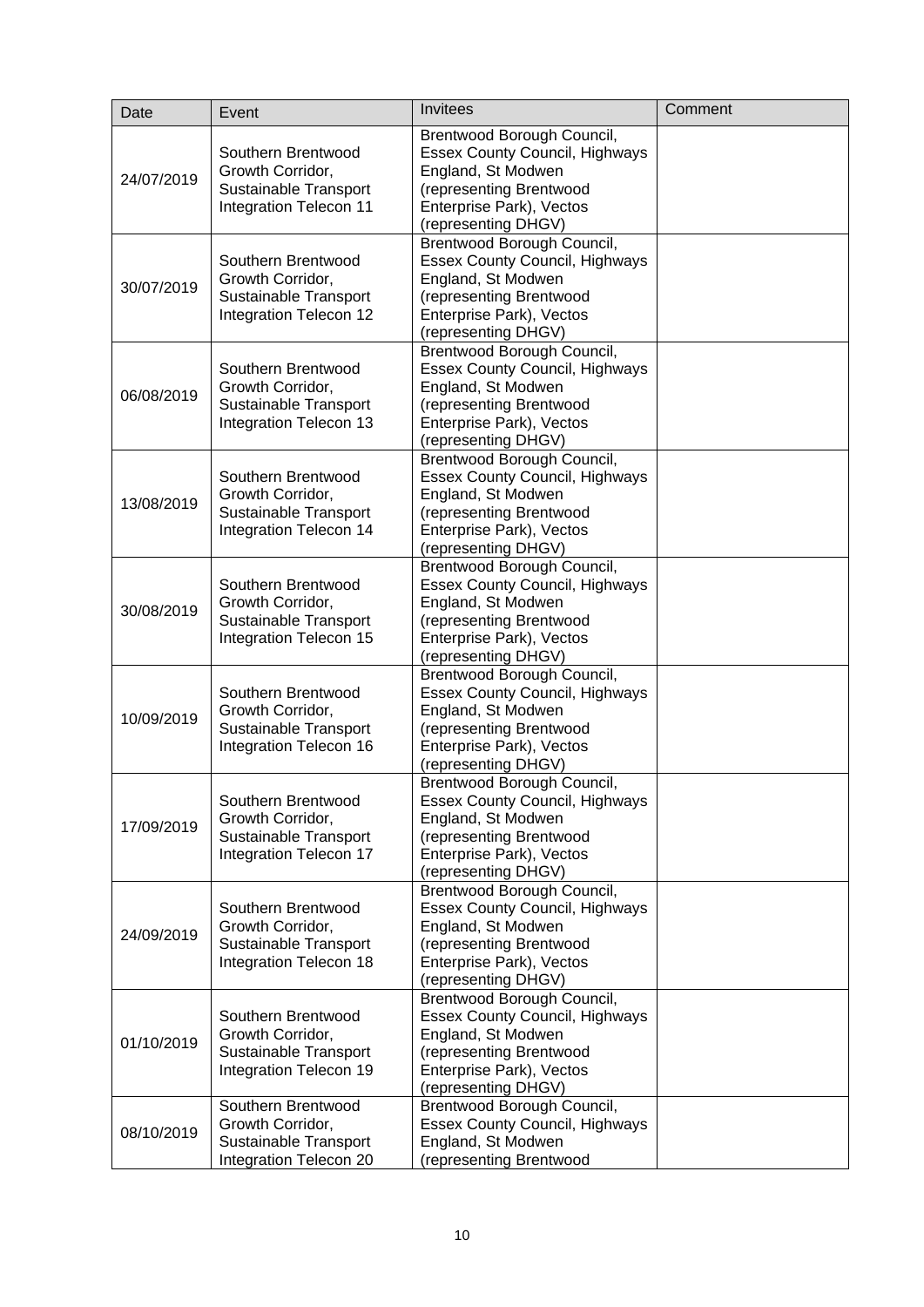| Date       | Event                                                                                     | Invitees                                                                                                                                                                                                                                                                                                                                                                                                                                                                                                                                                                                                                                                                                                       | Comment |
|------------|-------------------------------------------------------------------------------------------|----------------------------------------------------------------------------------------------------------------------------------------------------------------------------------------------------------------------------------------------------------------------------------------------------------------------------------------------------------------------------------------------------------------------------------------------------------------------------------------------------------------------------------------------------------------------------------------------------------------------------------------------------------------------------------------------------------------|---------|
|            |                                                                                           | Enterprise Park), Vectos                                                                                                                                                                                                                                                                                                                                                                                                                                                                                                                                                                                                                                                                                       |         |
| 15/10/2019 | Southern Brentwood<br>Growth Corridor,<br>Sustainable Transport<br>Integration Telecon 21 | (representing DHGV)<br>Brentwood Borough Council,<br><b>Essex County Council, Highways</b><br>England, St Modwen<br>(representing Brentwood<br>Enterprise Park), Vectos                                                                                                                                                                                                                                                                                                                                                                                                                                                                                                                                        |         |
| 29/10/2019 | Southern Brentwood<br>Growth Corridor,<br>Sustainable Transport<br>Integration Telecon 22 | (representing DHGV)<br>Brentwood Borough Council,<br><b>Essex County Council, Highways</b><br>England, St Modwen<br>(representing Brentwood<br>Enterprise Park), Vectos<br>(representing DHGV)                                                                                                                                                                                                                                                                                                                                                                                                                                                                                                                 |         |
| 05/11/2019 | Southern Brentwood<br>Growth Corridor,<br>Sustainable Transport<br>Integration Telecon 23 | Brentwood Borough Council,<br><b>Essex County Council, Highways</b><br>England, St Modwen<br>(representing Brentwood<br>Enterprise Park), Vectos<br>(representing DHGV)                                                                                                                                                                                                                                                                                                                                                                                                                                                                                                                                        |         |
| 12/11/2019 | Southern Brentwood<br>Growth Corridor,<br>Sustainable Transport<br>Integration Telecon 24 | Brentwood Borough Council,<br><b>Essex County Council, Highways</b><br>England, St Modwen<br>(representing Brentwood<br>Enterprise Park), Vectos<br>(representing DHGV)                                                                                                                                                                                                                                                                                                                                                                                                                                                                                                                                        |         |
| 26/11/2019 | Southern Brentwood<br>Growth Corridor,<br>Sustainable Transport<br>Integration Telecon 25 | Brentwood Borough Council,<br><b>Essex County Council, Highways</b><br>England, St Modwen<br>(representing Brentwood<br>Enterprise Park), Vectos<br>(representing DHGV)                                                                                                                                                                                                                                                                                                                                                                                                                                                                                                                                        |         |
| 28/01/2020 | Overview of work to date<br>Masterplan Framework                                          | First Essex Bus, Network Rail,<br><b>Essex County Council, Essex</b><br><b>Emergency Services Planning,</b><br>Essex Bridleways Association,<br>Homes England, Historic<br>England, South West Essex<br>CCG, Basildon and Brentwood<br>CCG, NHS, Sustrans, SELEP,<br>Stephensons of Essex,<br>Ensignbus, Firstbuses, Office of<br>Rail Regulation, Network Rail,<br>Transport for London, Lower<br>Thames Crossing, C2C Rail,<br>Highways England, Essex Fire<br>and Rescue, National Grid,<br>Thames Water, Anglican Water,<br><b>Environment Agency, Active</b><br>Essex, Golf England, Wilflife<br>Trust, Natural England, Sports<br>England, Brentwood Borough<br>Council, Thurrock, Basildon,<br>Havering |         |
| 03/02/2020 | Dunton Hills Garden<br>Village / Essex County<br><b>Council Site Visit</b>                | <b>Essex County Council,</b><br><b>Brentwood Borough Council</b>                                                                                                                                                                                                                                                                                                                                                                                                                                                                                                                                                                                                                                               |         |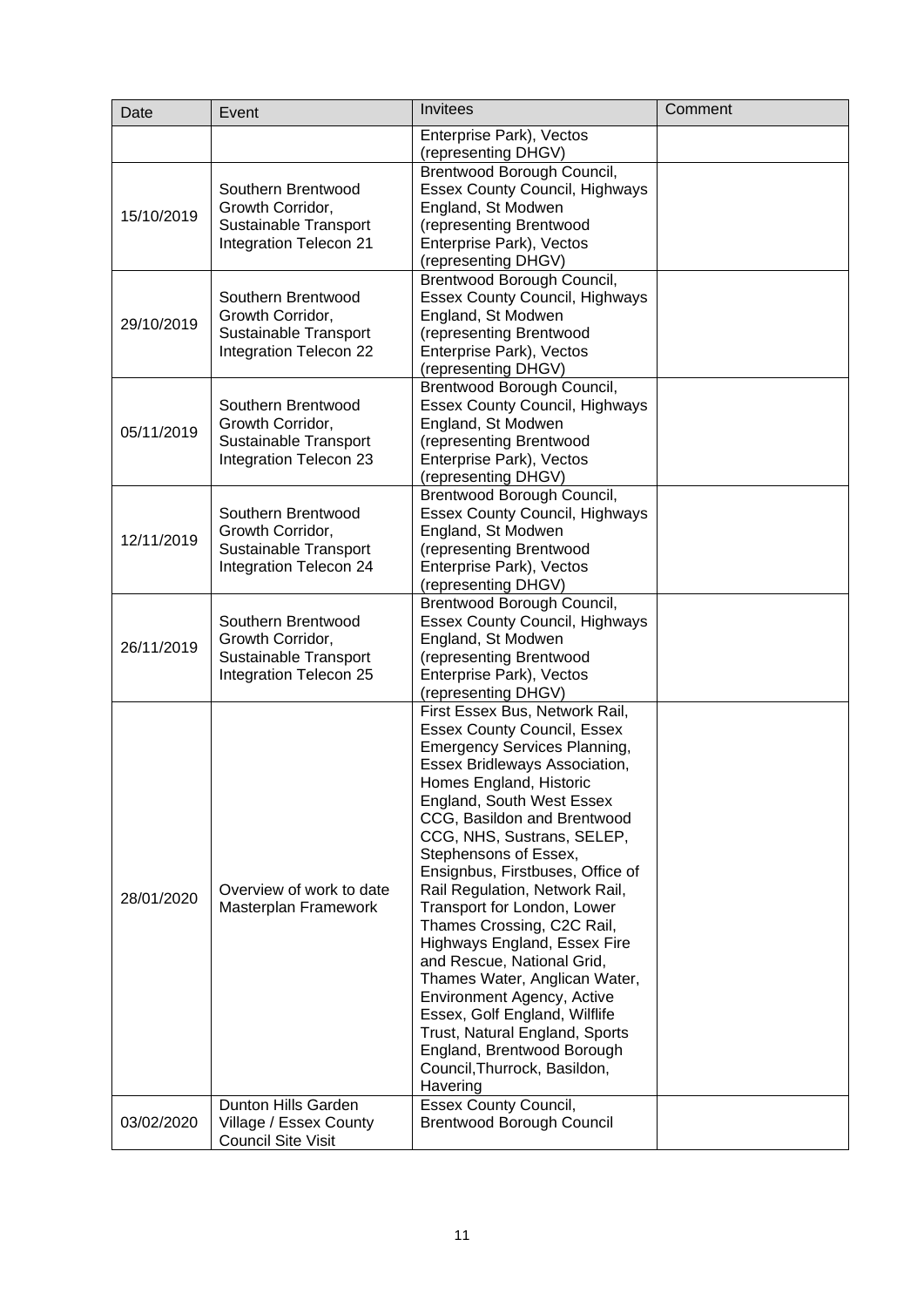| Date                                | Event                                                                  | Invitees                                                                                                                                                                | Comment |
|-------------------------------------|------------------------------------------------------------------------|-------------------------------------------------------------------------------------------------------------------------------------------------------------------------|---------|
| 05/02/2020                          | Dunton Hills Garden<br><b>Village Community Forum</b><br>2             | Open invite to community<br>members                                                                                                                                     |         |
| 01/05/2019                          | <b>Dunton Hills Garden</b><br><b>Village Steering Group</b>            | Homes England, Essex County<br>Council, Brentwood Borough<br>Council, Council, Commercial<br><b>Estates Group</b>                                                       |         |
| 12/06/2019                          | Dunton Hills Garden<br><b>Village Steering Group</b>                   | Homes England, Essex County<br>Council, Brentwood Borough<br>Council, Council, Commercial<br><b>Estates Group</b>                                                       |         |
| 10/07/2019                          | Dunton Hills Garden<br><b>Village Steering Group</b>                   | Homes England, Essex County<br>Council, Brentwood Borough<br>Council, Council, Commercial<br><b>Estates Group</b>                                                       |         |
| 07/08/2019                          | Dunton Hills Garden<br><b>Village Steering Group</b>                   | Homes England, Essex County<br>Council, Brentwood Borough<br>Council, Council, Commercial<br><b>Estates Group</b>                                                       |         |
| 04/09/2019                          | Dunton Hills Garden<br><b>Village Steering Group</b>                   | Homes England, Essex County<br>Council, Brentwood Borough<br>Council, Council, Commercial<br><b>Estates Group</b>                                                       |         |
| 02/10/2019                          | Dunton Hills Garden<br><b>Village Steering Group</b>                   | Homes England, Essex County<br>Council, Brentwood Borough<br>Council, Council, Commercial<br><b>Estates Group</b>                                                       |         |
| 04/12/2019                          | Dunton Hills Garden<br><b>Village Steering Group</b>                   | Homes England, Essex County<br>Council, Brentwood Borough<br>Council, Council, Commercial<br><b>Estates Group</b>                                                       |         |
| 04/01/2020                          | Dunton Hills Garden<br><b>Village Steering Group</b>                   | Homes England, Essex County<br>Council, Brentwood Borough<br>Council, Council, Commercial<br><b>Estates Group</b>                                                       |         |
| Weekly<br>January<br>2019<br>onward | Dunton Hills Garden<br>Village Liaison Meeting                         | Brentwood Borough Council,<br><b>Commercial Estates Group</b>                                                                                                           |         |
| 11/12/2017                          | Dunton Hills Garden<br><b>Village Project Delivery</b><br><b>Board</b> | Homes England, Essex County<br>Council, Brentwood Borough<br>Council, Council, Commercial<br>Estates Group, CODE<br>Development Planners, Homes<br>and Community Agency |         |
| 22/01/2018                          | Dunton Hills Garden<br><b>Village Project Delivery</b><br><b>Board</b> | Homes England, Essex County<br>Council, Brentwood Borough<br>Council, Council, Commercial<br>Estates Group, CODE<br>Development Planners, Homes<br>and Community Agency |         |
| 24/04/2019                          | Dunton Hills Garden<br><b>Village Project Delivery</b><br><b>Board</b> | Homes England, Essex County<br>Council, Brentwood Borough<br>Council, Council, Commercial<br>Estates Group, West Horndon<br>Parish Council, Homes England               |         |
| 23/09/2020                          | Dunton Hills Garden<br><b>Village Project Delivery</b><br>Board        | Homes England, Essex County<br>Council, Brentwood Borough<br>Council, Council, Commercial                                                                               |         |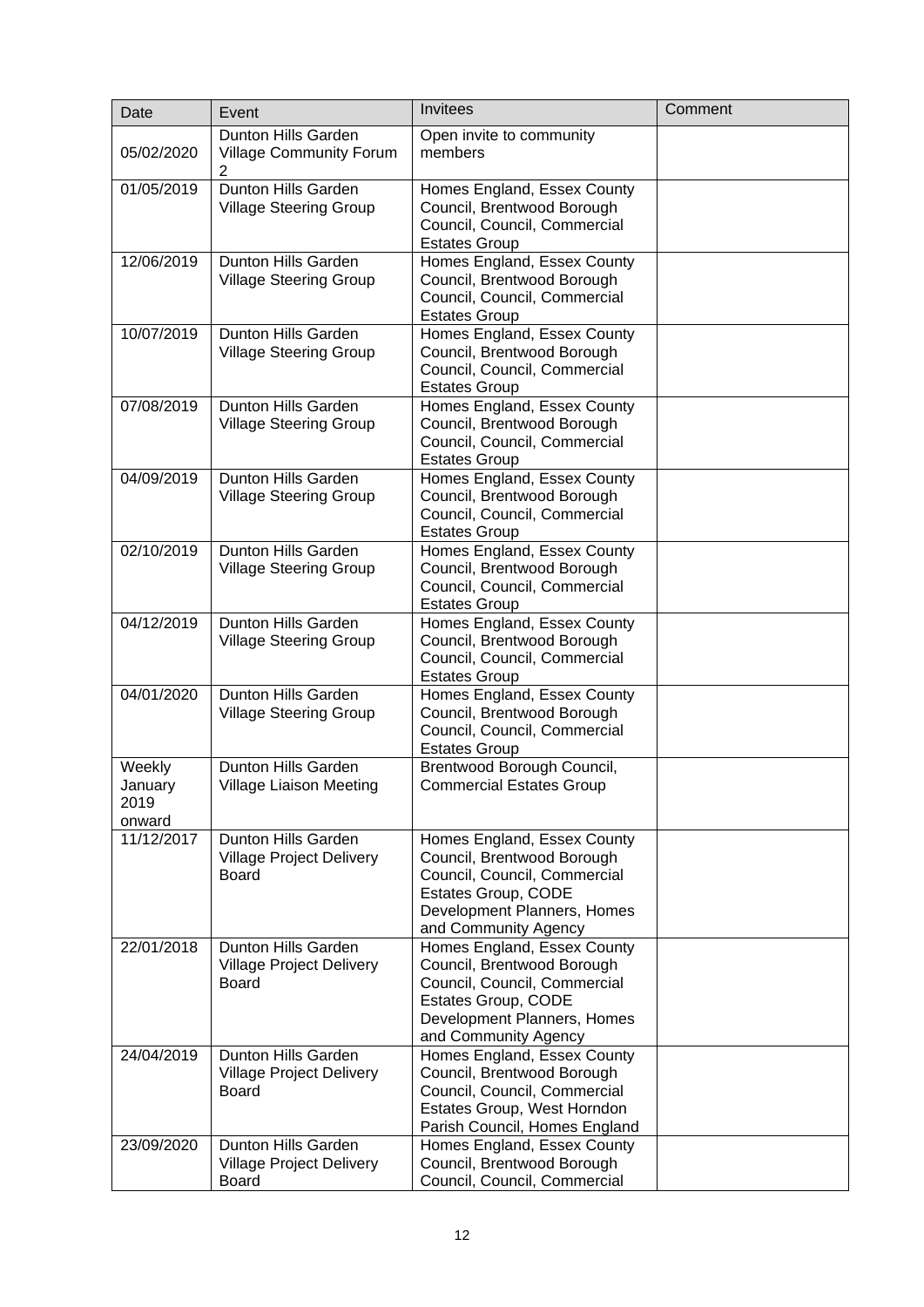| Date       | Event                                        | Invitees                                                     | Comment                                                                                                                                                                                                                                                                                                                                                                         |
|------------|----------------------------------------------|--------------------------------------------------------------|---------------------------------------------------------------------------------------------------------------------------------------------------------------------------------------------------------------------------------------------------------------------------------------------------------------------------------------------------------------------------------|
|            |                                              | Estates Group, West Horndon<br>Parish Council, Homes England |                                                                                                                                                                                                                                                                                                                                                                                 |
| 26/06/2018 | <b>MHCLG</b>                                 | MHCLG, Basildon BC<br><b>Brentwood Borough Council</b>       | Joint meeting - Members<br>and MHCLG.<br>Update on expected<br>timeframes of Local<br>Plans for both boroughs.<br>Noted 5 year review<br>requirements. Noted<br>Castlepoint intervention<br>and shorter timescale for<br>their plan. Not confirmed<br>if acceptable. Meeting<br>housing need key for<br>PINS, MHCLG need<br>reasonable evidence that<br>JSP is to come forward. |
| 02/07/2018 | <b>Homes England Review</b><br>Meeting       | Brentwood Borough Council,<br>Homes England                  |                                                                                                                                                                                                                                                                                                                                                                                 |
| 21/05/2019 | <b>Homes England Review</b><br>Meeting       | Brentwood Borough Council,<br>Homes England                  |                                                                                                                                                                                                                                                                                                                                                                                 |
| 20/11/2018 | <b>Homes England Review</b><br>Meeting       | Brentwood Borough Council,<br>Homes England                  |                                                                                                                                                                                                                                                                                                                                                                                 |
| 25/04/2018 | Corporate Leadership<br>Board at DHGV        | <b>Brentwood Borough Council</b>                             |                                                                                                                                                                                                                                                                                                                                                                                 |
| 22/11/2019 | Landowners Masterplan<br>Integration meeting | Brentwood Borough Council, site<br>allocation landowners     |                                                                                                                                                                                                                                                                                                                                                                                 |

#### **E. C2C – West Horndon Station improvement Discussion**

| Date       | Event                                                 | Invitees                                          | Comment                                                                                                                                                                                                                                                    |
|------------|-------------------------------------------------------|---------------------------------------------------|------------------------------------------------------------------------------------------------------------------------------------------------------------------------------------------------------------------------------------------------------------|
| 09/08/2017 | West Horndon Station<br>improvement Discussion        | Brentwood Borough Council and<br>C <sub>2</sub> C | Early general discussion.<br>New station at Stanford<br>Le Hope and Bean Park<br>Noted. New stock from<br>2019, platform<br>extensions all complete,<br>potential for Thurrock<br>development to south of<br>station, not confirmed.<br>Consultation soon. |
| 27/04/2018 | West Horndon Station<br>improvement Discussion        | Brentwood Borough Council and<br>C2C              | Confirmed new station at<br>DHGV not feasible.<br>Accessibility to West<br>Horndon key.                                                                                                                                                                    |
| 02/10/2018 | <b>West Horndon Station</b><br>improvement Discussion | Brentwood Borough Council and<br>C2C              | High level discussion of<br>A127 corridor<br>sustainable transport<br>issues - modal change<br>away from car, links to<br>villages and town<br>centres.<br>Further discussion on<br>WH station improvement<br>possibilities in light of<br>this.           |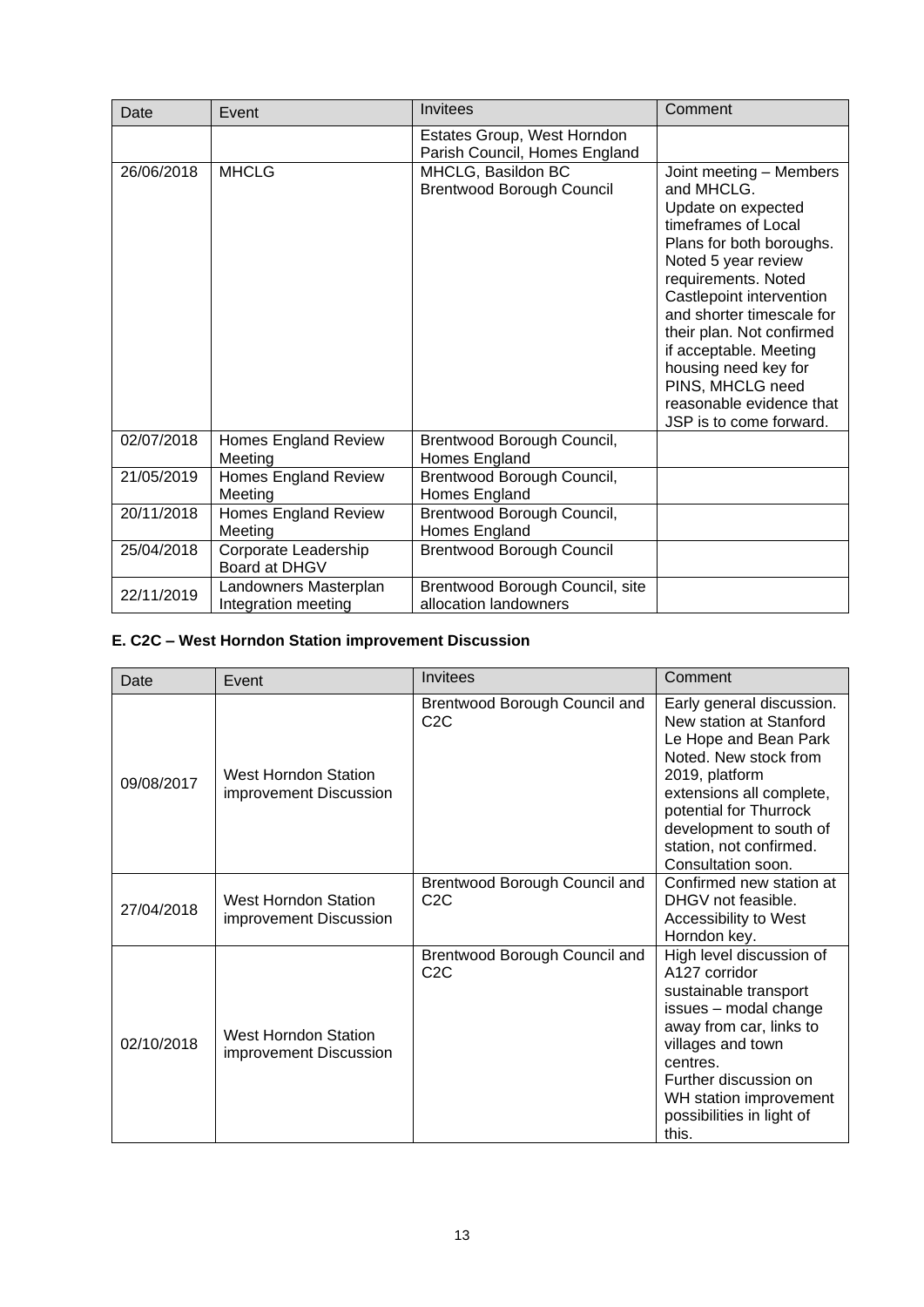| Date                                                         | Event                                                           | Invitees                                                                                                                                                                                   | Comment                                                                                                                                                                                                                                          |
|--------------------------------------------------------------|-----------------------------------------------------------------|--------------------------------------------------------------------------------------------------------------------------------------------------------------------------------------------|--------------------------------------------------------------------------------------------------------------------------------------------------------------------------------------------------------------------------------------------------|
| 18/010/2018                                                  | Email: West Horndon<br>Station improvement<br><b>Discussion</b> | Brentwood Borough Council and<br>C <sub>2</sub> C                                                                                                                                          | Continued discussion on<br>WH station improvement<br>possibilities                                                                                                                                                                               |
| West Horndon Station<br>12/08/2019<br>improvement Discussion |                                                                 | Brentwood Borough Council and<br>C2C. Thurrock BC invited, not<br>attend.                                                                                                                  | Discussed feasibility for<br>joint vision work with<br>Thurrock, Noted that<br>timing did not align.<br>Clarified likely housing<br>trajectory for local plan.                                                                                   |
| 11/09/2019                                                   | <b>West Horndon Station</b><br>improvement Discussion           | Brentwood Borough Council and<br>C2C, ECC, Network Rail, St<br>Modwen re Enterprise Park,<br>CEG re DHGV, EA Strategic<br>Land re land at West Horndon<br>Thurrock invited but not present | Continued discussion on<br>WH station improvement<br>possibilities                                                                                                                                                                               |
| 04/11/2019                                                   | <b>West Horndon Station</b><br>improvement Discussion           | Brentwood Borough Council and<br>C2C, EA Strategic Land re land<br>at West Horndon<br><b>Thurrock BC</b>                                                                                   | Updates on BBC local<br>plan and Thurrock BC<br>local plan. Continued<br>discussion on WH station<br>improvement<br>possibilities.<br>MoU an option for<br>engagement mechanism<br>discussed.<br>Draft MoU to be<br>presented at next<br>meeting |

#### **F. Lower Thames Crossing – Stakeholder meetings**

| Date       | Event               | Invitees                                                              | Comment                                                                                                                                                                                                    |
|------------|---------------------|-----------------------------------------------------------------------|------------------------------------------------------------------------------------------------------------------------------------------------------------------------------------------------------------|
| 28/11/2014 | Stakeholder meeting | Brentwood Borough Council,<br><b>Highways England</b>                 | Introductory meeting on<br>LTC process of<br>consutlation                                                                                                                                                  |
| 28/01/2015 | Stakeholder meeting | Brentwood Borough Council,<br>Highways England                        | Discussed indicative<br>routes                                                                                                                                                                             |
| 16/07/2015 | Stakeholder meeting | Brentwood Borough Council,<br><b>Highways England</b>                 | To obtain feedback on<br>emerging Shortlist of<br>route options<br>To advise on preparation<br>for consultation<br>To discuss briefing the<br>Leader of the Council<br>To open discussions<br>about legacy |
| 01/08/2017 | Stakeholder meeting | Brentwood Borough Council,<br>Highways England - LTC                  | Design update, traffic<br>modelling, legacy and<br>benefits                                                                                                                                                |
| 30/04/2015 | Stakeholder meeting | Brentwood Borough Council,<br>Highways England - LTC,<br>Basildon BC, | Discussed indicative<br>routes, impacts, new<br>development proposals                                                                                                                                      |
| 30/08/2016 | Stakeholder meeting | Brentwood Borough Council,<br>Highways England - Hyder<br>Engineering | Feedback on previous<br>consultation regarding<br>routes. Massive<br>response. Concerns<br>noted and will be<br>considered in deciding<br>preferred route.                                                 |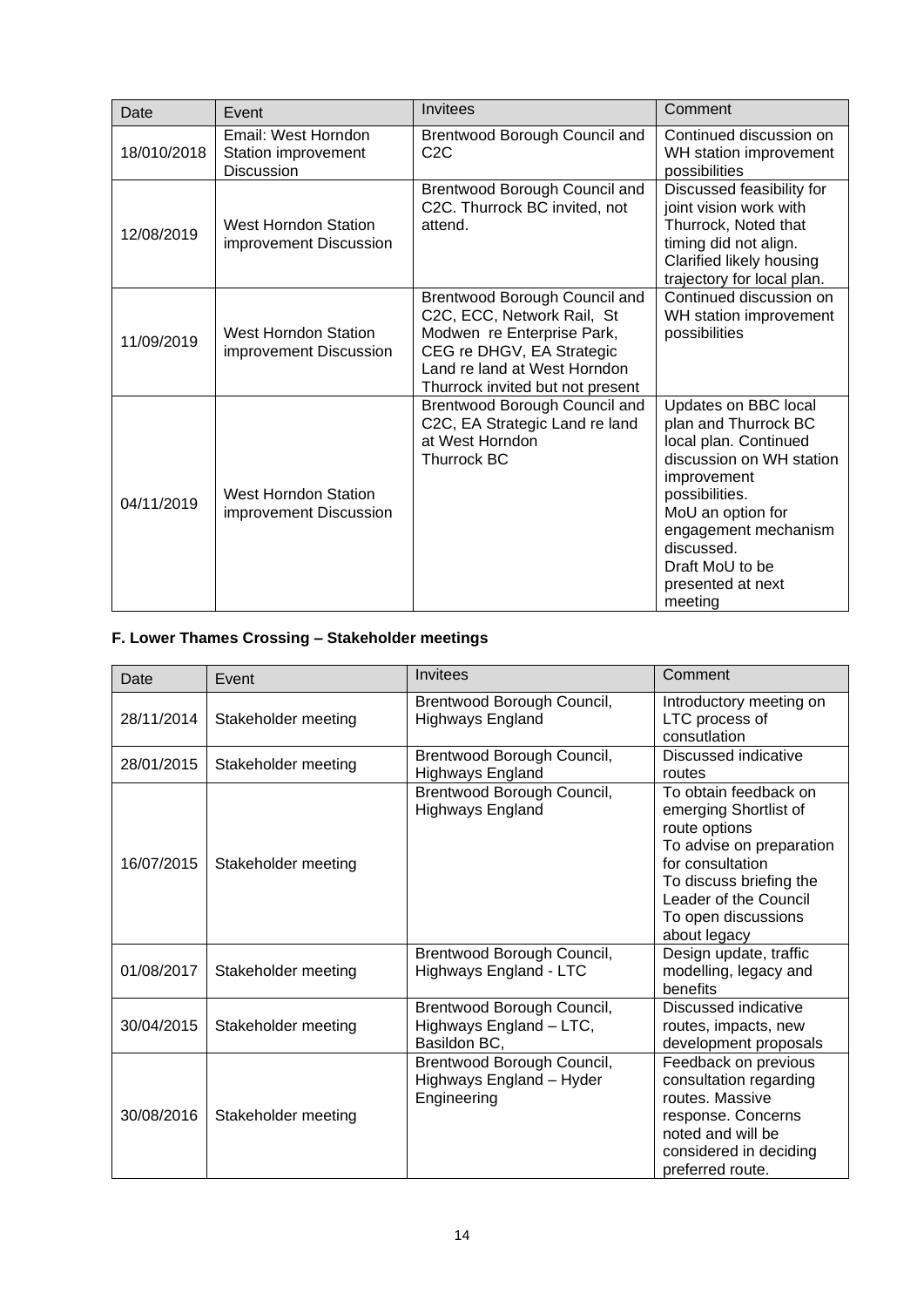#### **G. NHS Strategic Estates Group**

| Date      | Event                                           | Invitees                                                                                                                                                 | Comment                                                     |
|-----------|-------------------------------------------------|----------------------------------------------------------------------------------------------------------------------------------------------------------|-------------------------------------------------------------|
| 14/032019 | NHS Mid Essex Strategic<br><b>Estates Group</b> | NHS representatives from service<br>delivery (GP, Emergency,<br>hospital, etc) commissioning and<br>estates, representatives from all<br>Essex boroughs, | Presentation of<br><b>Brentwood Local Plan</b><br>proposals |
| Every     | NHS Mid Essex Strategic                         | <b>Brentwood Borough Council</b>                                                                                                                         | Attendance/call in to each                                  |
| Month     | <b>Estates Group</b>                            |                                                                                                                                                          | meeting.                                                    |

#### **H. Health Impact Assessment Work**

| Date                | Strategic<br>Planning<br><b>Issues</b>    | Organisations<br><b>Worked With</b>                      | Summary of Joint<br>Working: project,<br>evidence, agreements,<br>actions                                                                                                                                                                                                                                                                                                                                                                                                                                                                                                                                                                                                                                         | Any other comments                                                                                                                                                                                                         |
|---------------------|-------------------------------------------|----------------------------------------------------------|-------------------------------------------------------------------------------------------------------------------------------------------------------------------------------------------------------------------------------------------------------------------------------------------------------------------------------------------------------------------------------------------------------------------------------------------------------------------------------------------------------------------------------------------------------------------------------------------------------------------------------------------------------------------------------------------------------------------|----------------------------------------------------------------------------------------------------------------------------------------------------------------------------------------------------------------------------|
| $07 - 12 -$<br>2018 | Local Plan<br>Health Impact<br>Assessment | <b>Brentwood</b><br>Health and<br><b>Wellbeing Board</b> | Meeting consisted of a<br>number of Health &<br>Wellbeing topics including<br>Workplan for Health &<br>Wellbeing, Public Health<br>projects, and information<br>around the HIA Living<br>Document on the Local<br>Plan. A brief overview of<br>what an HIA is and how it<br>was developed was<br>presented to the group.<br>Member of the Health and<br>Wellbeing board have<br>been asked to provide<br>feedback on the Local<br>Plan policies as they relate<br>to health and wellbeing.<br>Any comments received<br>will be considered and<br>where appropriate<br>changes made to the<br>policies (as long as they<br>are within line of the NPPF<br>and other related planning<br>guidance and regulations). | Note: 07-12-2018<br>was first planning<br>policy met with the<br>group. Have been<br>attending the<br>meetings on a by-<br>monthly basis to give<br>regular updates on<br>the Local Plan and<br>any impacts on the<br>HIA. |

#### **I. Local Plan Sport Impact Work**

| Date     | Strategic<br>Planning<br><b>Issues</b>                       | Organisations<br><b>Worked With</b>                                                                                                                | Summary of Joint Working:<br>project, evidence,<br>agreements, actions                                                                                                                                                             | Any other<br>comments |
|----------|--------------------------------------------------------------|----------------------------------------------------------------------------------------------------------------------------------------------------|------------------------------------------------------------------------------------------------------------------------------------------------------------------------------------------------------------------------------------|-----------------------|
| May 2019 | <b>Brentwood</b><br><b>PPS Steering</b><br>Group<br>Meetings | Internal Council<br>Officers (BBC);<br>Sport England;<br>Active Essex;<br>Football<br>Association;<br>Cricket Club;<br>Hockey Club;<br>Rugby Club; | Group meets twice a year<br>to discuss the outcomes<br>and actions identified in the<br>PPS to ensure they are<br>progressed and realized.<br>This includes discussing<br>Planning Policy matters,<br>such as, but not limited to: |                       |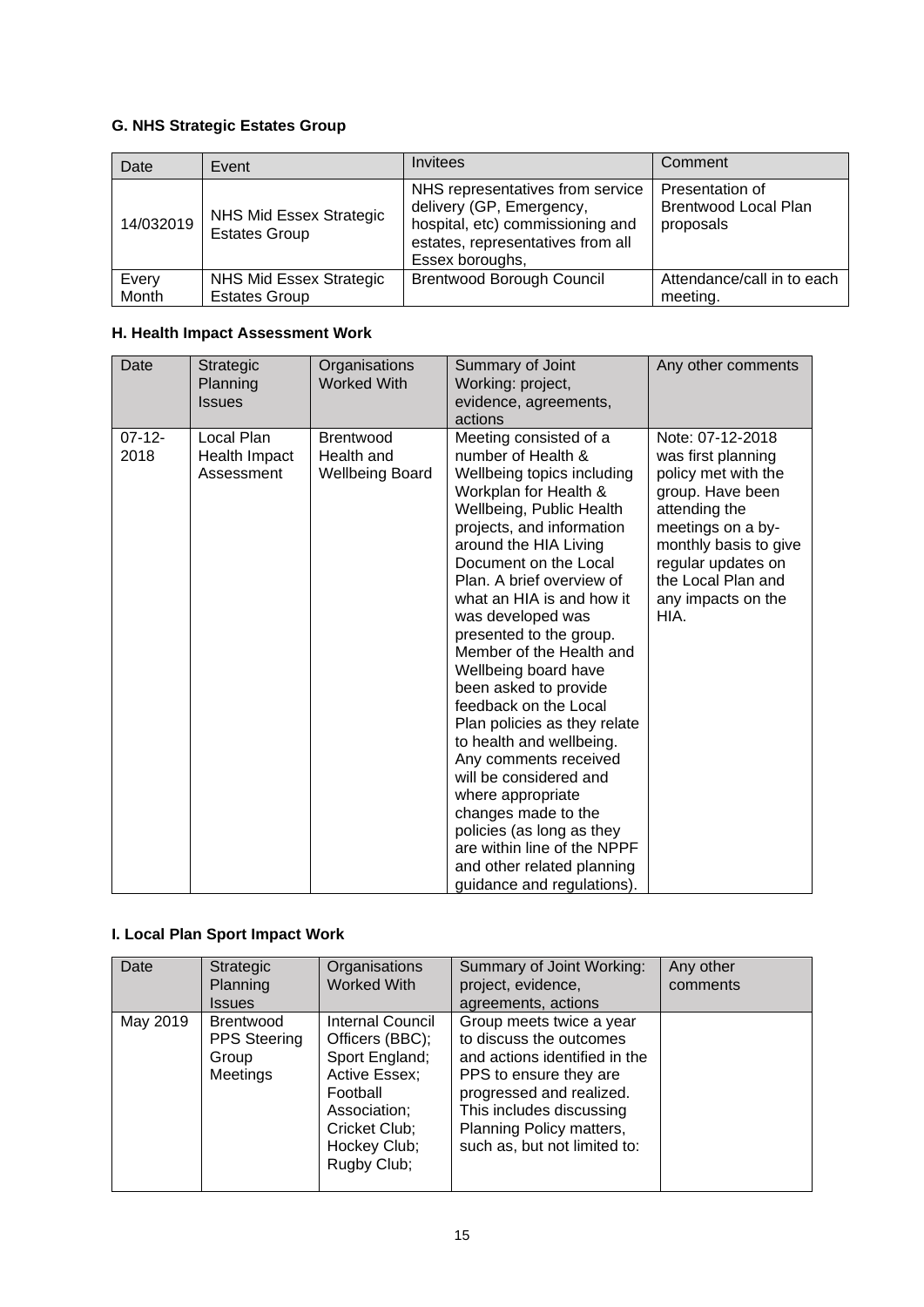| Date                                                 | Strategic<br>Planning                             | Organisations<br><b>Worked With</b>        | Summary of Joint Working:<br>project, evidence,                                                                                                                                                                                                                                                                                                                                                                                                                                                                                                                                                                                                                                                                                                                                                                                                                                                        | Any other<br>comments |
|------------------------------------------------------|---------------------------------------------------|--------------------------------------------|--------------------------------------------------------------------------------------------------------------------------------------------------------------------------------------------------------------------------------------------------------------------------------------------------------------------------------------------------------------------------------------------------------------------------------------------------------------------------------------------------------------------------------------------------------------------------------------------------------------------------------------------------------------------------------------------------------------------------------------------------------------------------------------------------------------------------------------------------------------------------------------------------------|-----------------------|
|                                                      | <b>Issues</b>                                     |                                            | agreements, actions                                                                                                                                                                                                                                                                                                                                                                                                                                                                                                                                                                                                                                                                                                                                                                                                                                                                                    |                       |
| October                                              | <b>Golf Course</b>                                | Golf England                               | Updates on the<br>$\bullet$<br>Local Plan process;<br>and<br>Play pitch matters<br>$\bullet$<br>related to specific<br>Local Plan sites<br>such as Lan North<br>or Shenfield,<br>Dunton Hills<br>Garden Village<br>Due to comments received                                                                                                                                                                                                                                                                                                                                                                                                                                                                                                                                                                                                                                                            |                       |
| 2018                                                 | <b>Needs</b><br>Assessment                        | (on-going<br>discussions)                  | from the Local Plan Reg 18<br>consultation, Sport England<br>raised objections to the<br>development of Dunton Hill<br>Garden Village due to the<br>loss of the golf course, and<br>the lack of evidence on a<br><b>Golf Course Needs</b><br>Assessment. The Council<br>undertook an in-house Golf<br><b>Course Needs Assessment</b><br>and worked with Golf<br><b>England and Sport England</b><br>in the development of this<br>work. The assessment<br>concluded that there is<br>sufficient 18-hole Golf<br>Courses, however there will<br>be a loss to entry level golf.<br>The Council has been<br>communicating with Golf<br>England to determine how<br>best to mitigate this loss. All<br>communication to date has<br>been over the phone or via<br>email. There is a meeting<br>arrange with Golf England<br>and the Council for 19th<br>March 2020 to discuss<br>mitigation options and to |                       |
| $16 - 10 -$<br>2019<br>(date of<br>first<br>meeting) | Local Plan<br>site: Land<br>North of<br>Shenfield | Sport England<br>(on-going<br>discussions) | start developing a SoCG.<br>Local Plan allocated site,<br>Land North of Shenfield,<br>there is currently a school<br>and play pitches. Sport<br>England raised objects to<br>the policy due to the<br>potential loss of the play<br>pitch. Sport England, one of<br>the developers of the site,<br>and the Council have been<br>having on-going<br>communication regarding<br>this matter. At present the<br>developers are producing a<br>play pitch review for the<br>area. The Council and                                                                                                                                                                                                                                                                                                                                                                                                          |                       |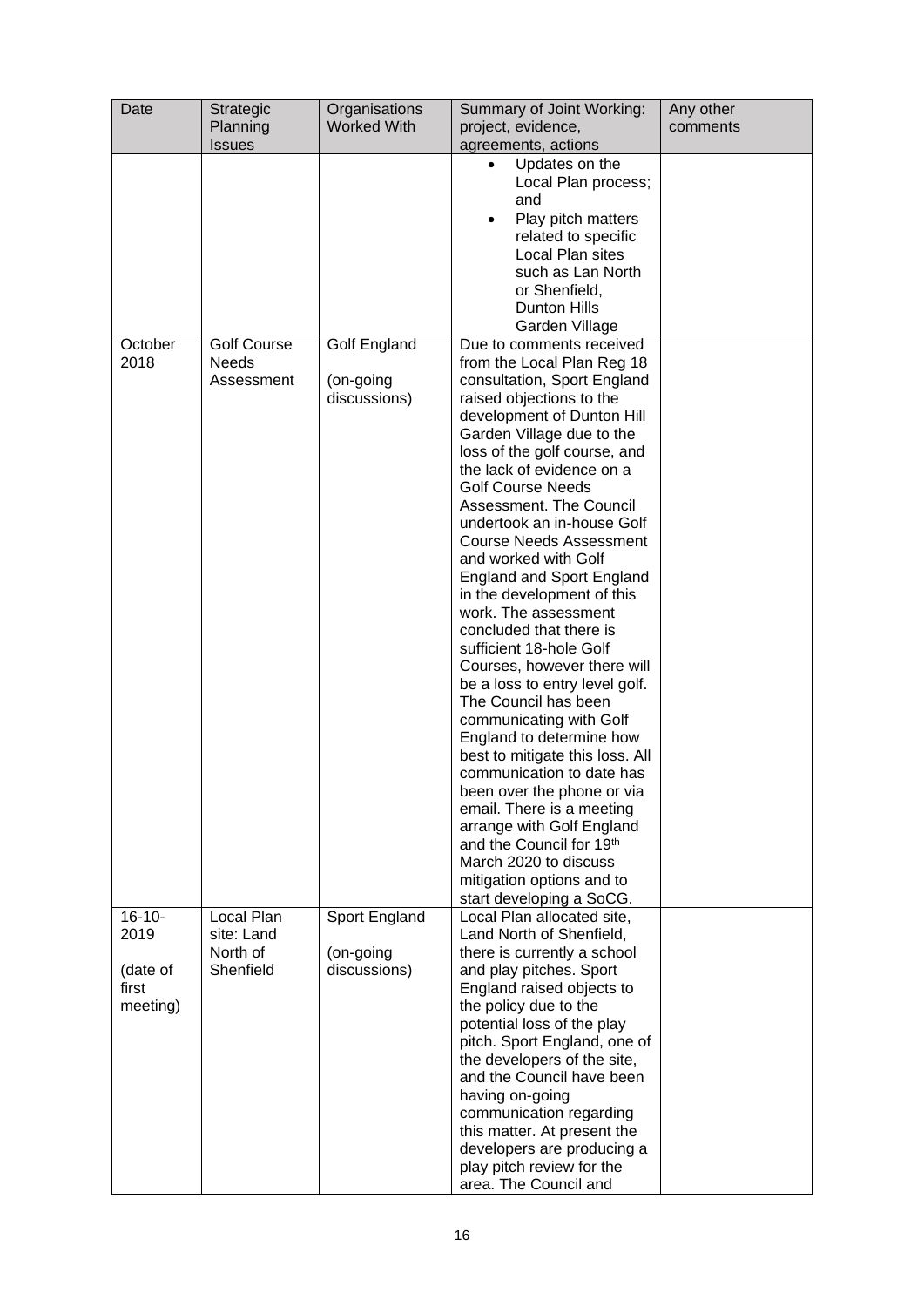| Date | Strategic<br>Planning<br><b>Issues</b> | Organisations<br>Worked With | Summary of Joint Working:<br>project, evidence,<br>agreements, actions                                       | Any other<br>comments |
|------|----------------------------------------|------------------------------|--------------------------------------------------------------------------------------------------------------|-----------------------|
|      |                                        |                              | Sport England have<br>commenced the<br>development of a SoCG<br>and are engaged in on-<br>going discussions. |                       |

#### **J. Early Stage Highways Modelling Discussion**

| Date       | Event                                     | Invitees                                                  | Comment                                                                                                                                                                                                  |
|------------|-------------------------------------------|-----------------------------------------------------------|----------------------------------------------------------------------------------------------------------------------------------------------------------------------------------------------------------|
| 29/03/2012 | DtC meeting                               | <b>Brentwood Borough Council;</b><br>ECC; Chemsford CC    | Initial meeting to discuss<br>local plan development<br>and focus on Highways<br>impacts and modelling                                                                                                   |
| 02/07/2012 | Highways modelling DtC<br>meeting         | <b>Brentwood Borough Council</b><br>ECC; Chemsford CC     | Meeting to discuss local<br>plan development and<br>focus on Highways<br>impacts and modelling                                                                                                           |
| 13/11/2012 | Highways modelling DtC<br>meeting         | <b>Brentwood Borough Council</b><br>ECC; Chemsford CC     | Meeting to discuss local<br>plan development and<br>focus on Highways<br>impacts and modelling                                                                                                           |
| 17/12/2012 | Highways modelling DtC<br>meeting         | <b>Brentwood Borough Council</b><br>ECC; Chemsford CC     | Meeting to discuss local<br>plan development and<br>focus on Highways<br>impacts and modelling                                                                                                           |
| 18/12/2012 | Highways modelling DtC<br>meeting         | <b>Brentwood Borough Council</b><br>ECC; Highways England | Transport capacity -<br>Essex CC traffic survey<br>and transport modelling<br>After this point, Bentwood<br>commissioned different<br>consultants to carry out<br>modelling - not via ECC.               |
| 13/12/2017 | Highways modelling DtC<br>meeting13/12/17 | <b>Brentwood Borough Council</b><br>ECC; Chemsford CC     | Regular meetings and<br>telecom with ECC<br>regarding highways<br>modelling and<br>transportation Highways<br>modelling DtC meeting<br>This is captured in<br>Dunton Hills Garden<br>Village table above |

#### **K. Epping Forest Cooperative DtC meetings – Held quarterly Incorporates North Essex boroughs, East Herts and Harlow**

| Date                  | Event                                                                       | Invitees                                                                                                                                                                        | Comment                                                                                                                           |
|-----------------------|-----------------------------------------------------------------------------|---------------------------------------------------------------------------------------------------------------------------------------------------------------------------------|-----------------------------------------------------------------------------------------------------------------------------------|
| Quarterly<br>meetings |                                                                             |                                                                                                                                                                                 | Attendance of local plan<br>section of joint plan<br>development meetings                                                         |
| 15/03/2018            | Co-op Officer Group<br>Meeting (North Essex/East<br>Herts). EFDP coordinate | <b>Epping Forest DC Harlow East</b><br><b>Herts Uttlesford Broxbourne</b><br><b>Chelmsford Redbridge Havering</b><br>City of London Waltham Forest<br>Enfield Hertfordshire ECC | Ongoing discussion<br>regarding strategic issues<br>in north Essex and East<br>Harts area plus impact of<br>development on Epping |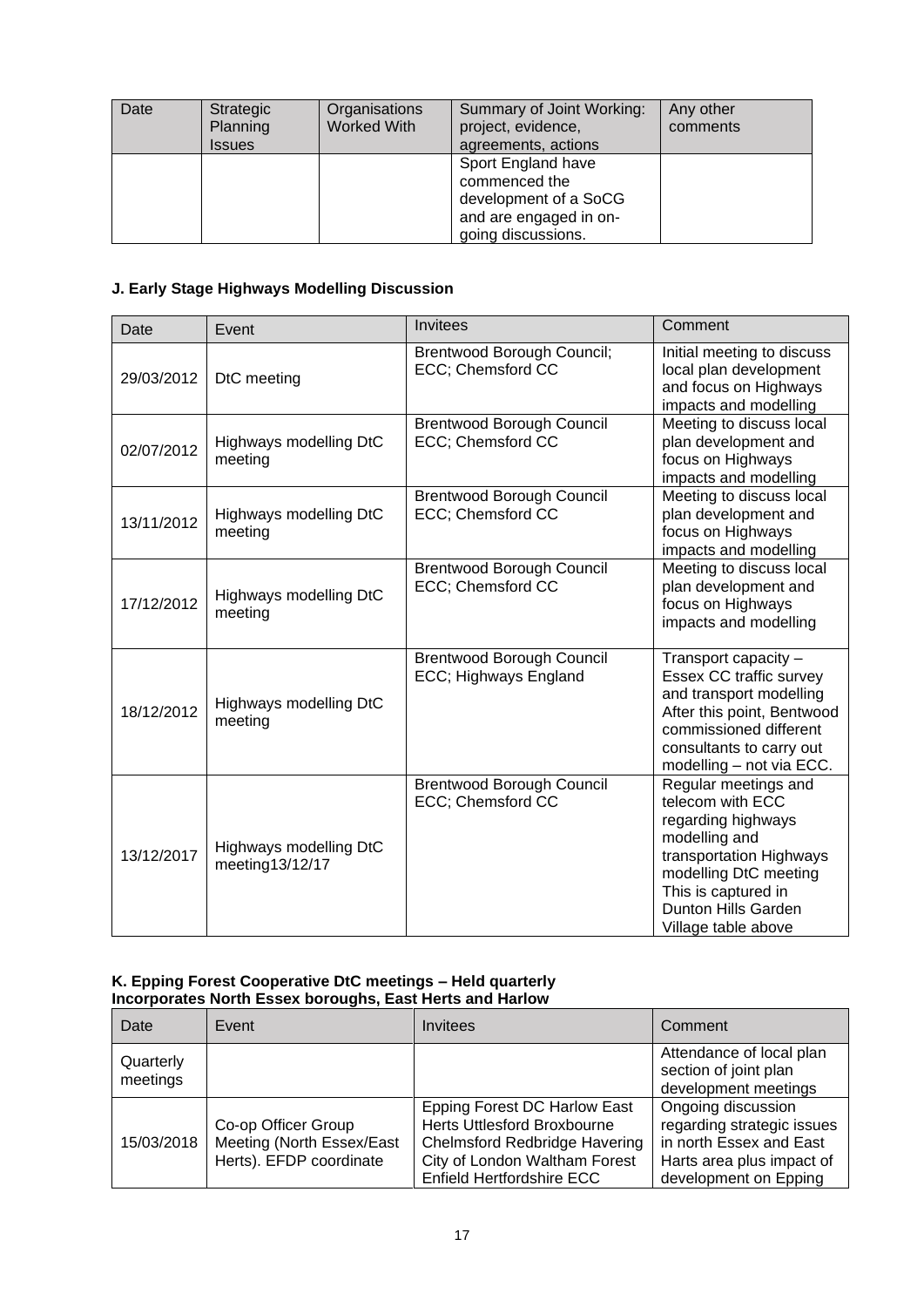| Date       | Event                                                                       | <b>Invitees</b>                                                                                               | Comment                                                                                                                                                                                                     |
|------------|-----------------------------------------------------------------------------|---------------------------------------------------------------------------------------------------------------|-------------------------------------------------------------------------------------------------------------------------------------------------------------------------------------------------------------|
|            |                                                                             | Haringey Homes England Lee<br>Valley Park GLA TfL Highways<br><b>England Natural England</b>                  | Forest SCA in line with<br>requirements of HRA.<br>Including development<br>close to borough<br>boundaries.                                                                                                 |
| 18/04/2018 | Co-op Officer Group<br>Meeting (North Essex/East<br>Herts). EFDP coordinate |                                                                                                               |                                                                                                                                                                                                             |
| 06/06/2018 | Co-op Officer Group<br>Meeting (North Essex/East<br>Herts). EFDP coordinate |                                                                                                               |                                                                                                                                                                                                             |
| 25/07/2018 | Co-op Officer Group<br>Meeting (North Essex/East<br>Herts). EFDP coordinate | As above plus London<br>boroughs within Epping Forest<br>Zone of Influence for HRA<br>mitigation tariff area. | <b>Epping Forest mitigation</b><br>discussion Detailed<br>discussion regarding<br>Conservators<br>requirements for fulfilling<br>HRA recreational and air<br>quality impacts on Epping<br><b>Forest SAC</b> |
| 28/11/2018 | Co-op Officer Group<br>Meeting (North Essex/East<br>Herts). EFDP coordinate |                                                                                                               |                                                                                                                                                                                                             |

#### **L. Essex Coast Recreational avoidance Disturbance Mitigation Strategy Supplementary Planning Document Project (Essex Coast RAMS).**

| Date       | Event                      | <b>Invitees</b>                                                                                                                             | Comment                                                                                                                                                                               |
|------------|----------------------------|---------------------------------------------------------------------------------------------------------------------------------------------|---------------------------------------------------------------------------------------------------------------------------------------------------------------------------------------|
| 25/01/2018 | <b>RAMS Steering Group</b> | Basildon; Thurrock; Southend;<br>Rochford; Castlepoint; ECC;<br>Tendring; Colchester;<br>Chelmsford; Braintree; Maldon:<br>Natural England. | Development of evidence<br>base for proposed SPD to<br>address recreational<br>impact on coastal<br>European designated<br>biodiversity sites in line<br>with requirements of<br>HRA. |
| 26/03/2018 | <b>RAMS</b>                | <b>Ditto</b>                                                                                                                                |                                                                                                                                                                                       |
| 23/04/2018 | <b>RAMS</b>                | <b>Ditto</b>                                                                                                                                | Evidence report back                                                                                                                                                                  |
| 23/05/2018 | <b>RAMS</b>                | <b>Ditto</b>                                                                                                                                |                                                                                                                                                                                       |
| 20/07/2018 | <b>RAMS</b>                | Ditto                                                                                                                                       |                                                                                                                                                                                       |
| 07/09/2018 | <b>RAMS</b>                | Ditto                                                                                                                                       | Summer evidence report<br>back                                                                                                                                                        |
| 17/10/2018 | <b>RAMS</b>                | <b>Ditto</b>                                                                                                                                |                                                                                                                                                                                       |
| 16/11/2018 | <b>RAMS</b>                | Ditto                                                                                                                                       | Development of SPD                                                                                                                                                                    |
| 07/01/2019 | <b>RAMS</b>                | Ditto                                                                                                                                       | Editing of first draft of<br><b>SPD</b>                                                                                                                                               |
| 04/03/2019 | <b>RAMS</b>                | Ditto                                                                                                                                       | Development of SPD                                                                                                                                                                    |
| 01/04/2019 | <b>RAMS</b>                | <b>Ditto</b>                                                                                                                                |                                                                                                                                                                                       |
| 13/06/2019 | <b>RAMS</b>                | Ditto                                                                                                                                       |                                                                                                                                                                                       |
| 17/06/2019 | <b>RAMS</b>                | Ditto                                                                                                                                       |                                                                                                                                                                                       |
| 15/07/2019 | <b>RAMS</b>                | Ditto                                                                                                                                       |                                                                                                                                                                                       |
| 19/08/2019 | <b>RAMS</b>                | Ditto                                                                                                                                       |                                                                                                                                                                                       |
| 09/09/2019 | <b>RAMS</b>                | Ditto                                                                                                                                       | Finalising Draft SPD.<br>Borough Member<br>approvals                                                                                                                                  |
| 14/10/2019 | <b>RAMS</b>                | <b>Ditto</b>                                                                                                                                |                                                                                                                                                                                       |
| 18/11/2019 | <b>RAMS</b>                | Ditto                                                                                                                                       |                                                                                                                                                                                       |